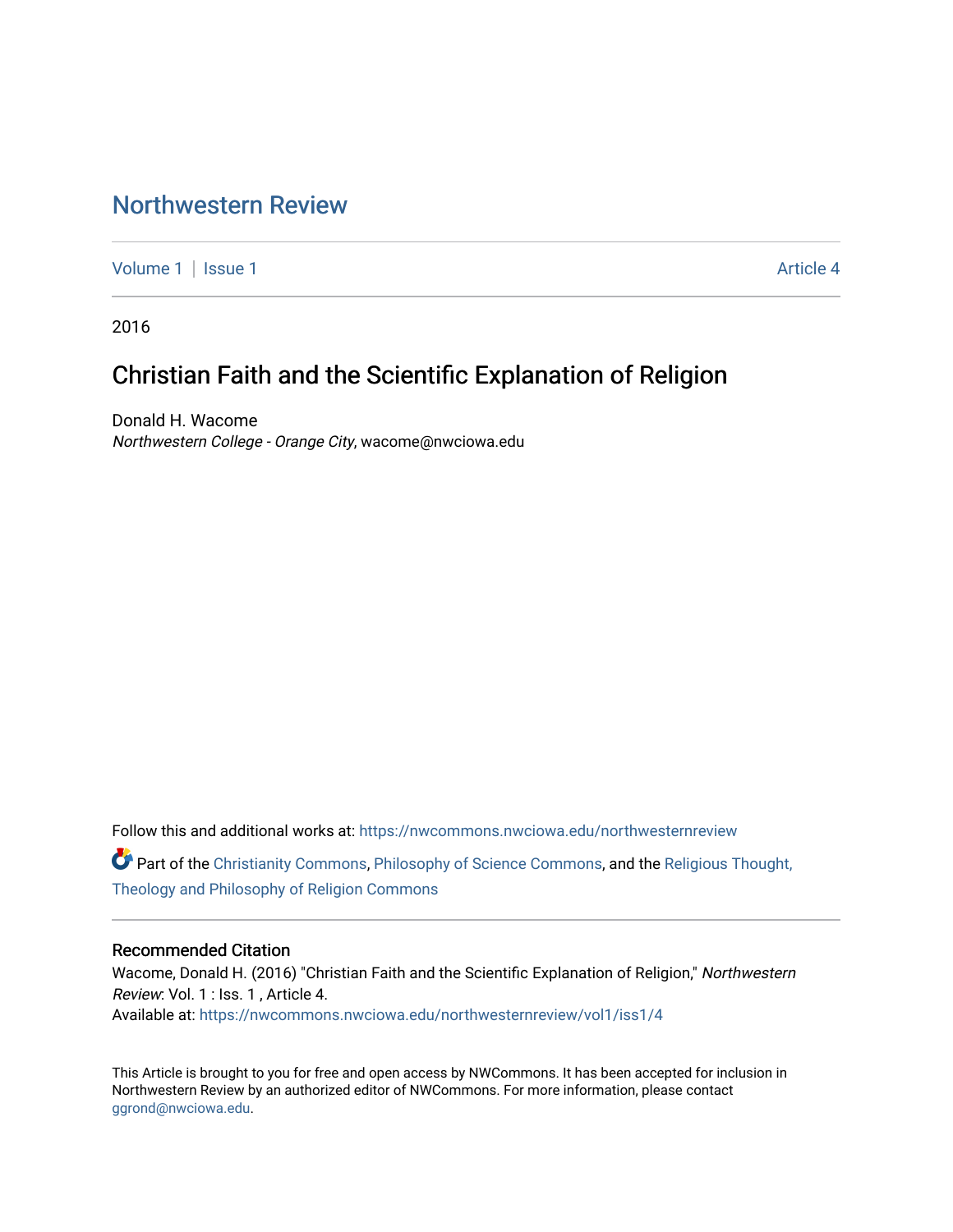## Christian Faith and the Scientific Explanation of Religion

## **Abstract**

The cognitive theory of religion seems to threaten to debunk religion, including Christianity, as irrational. The cognitive theory explains human religiosity as an accident, a mere byproduct, of the interaction of mental mechanisms evolved for other purposes. The threat to religion can be neutralized by finding good reasons for religious beliefs which can be identified independent of the operation of the cognitive mechanisms the theory posits. Christian faith should be understood not as sub-rational belief, but as trust in the God who resurrected Jesus Christ. Our natural religiosity, like our natural morality, has no necessary connection to God, but God finds aspects of it of use in his project of bringing humanity into fellowship with himself. Christian theology contends that the root human problem is not morally bad behavior, but unwillingness to trust God and the ensuing hopeless quest, largely through religiosity, for self-sufficiency and self-justification. God speaks his decisive good word to humankind, his refusal to accept our rejection of him as the last word, by way of religion, where that rejection makes its natural home. In light of this, persons of Christian faith have no reason to look askance on the cognitive theory of religion. That our religious proclivities have a humble, even risible, origin is a discovery we can with due humility embrace.

## About the Author

An encounter with Dutch Calvinist philosophy led Dr. Wacome to pursue a master's degree in philosophy and write his thesis in epistemology. He continued his studies at Duke, where he earned a doctorate and explored metaethical theory in his dissertation. Since he started teaching, his interests have focused on the philosophy of the mind and the philosophy of science, particularly their bearing on the relation of scientific naturalism and the Christian faith. Wacome has a strong interest in theology and remains interested in metaethics, as well as political philosophy, particularly in its classical liberal and libertarian manifestations.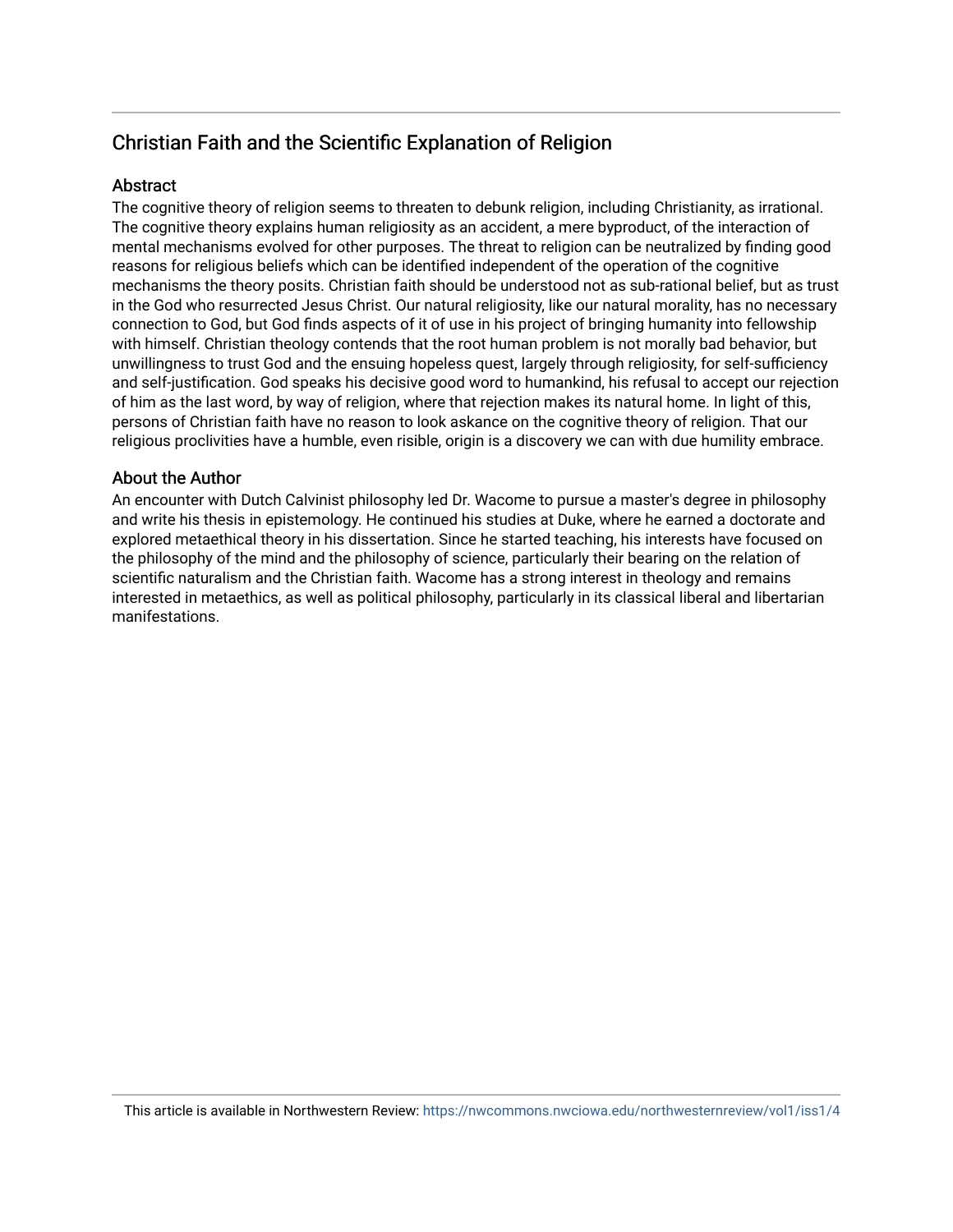"Christian Faith and the Scientific Explanation of Religion" by Dr. Donald H. Wacome 1

## **Christian Faith and the Scientific Explanation of Religion**

by Donald H. Wacome, Ph.D.

## **Explaining Religion**

Contemporary science offers a compelling account of the universe. It explains how the galaxies, stars, and planets arose naturally from the initial singularity. It credibly promises to account for how there came to be living things on the Earth, and it advances a powerful general explanation of how life on this planet adapted and diversified into a host of complex, highly adapted forms. It extends this evolutionary explanation to the human species and offers an explanation of our origins that cannot reasonably be denied. Further, science makes a convincing case that mind and meaning are features of the natural world. It shows us that whatever freedom and responsibility we possess must be consistent with being subject to the causal laws of nature. It plausibly portrays our capacity for moral agency as an adaptation to social life. Science systematically erodes the illusion that human beings are mysterious beings that escape the net of natural explanation and transcend the material world. If there is a last stand for the traditional human self-image, safe above the rising waters of scientific explanation, it is in religion. However, the naturalizing project has turned to religion, seeking to explain it too as a natural phenomenon.

The scientific explanation of morality "puts it in its place," revealing it not as a grasp of a transcendent reality but as merely human, an adaptation to social life. Contrary as this is to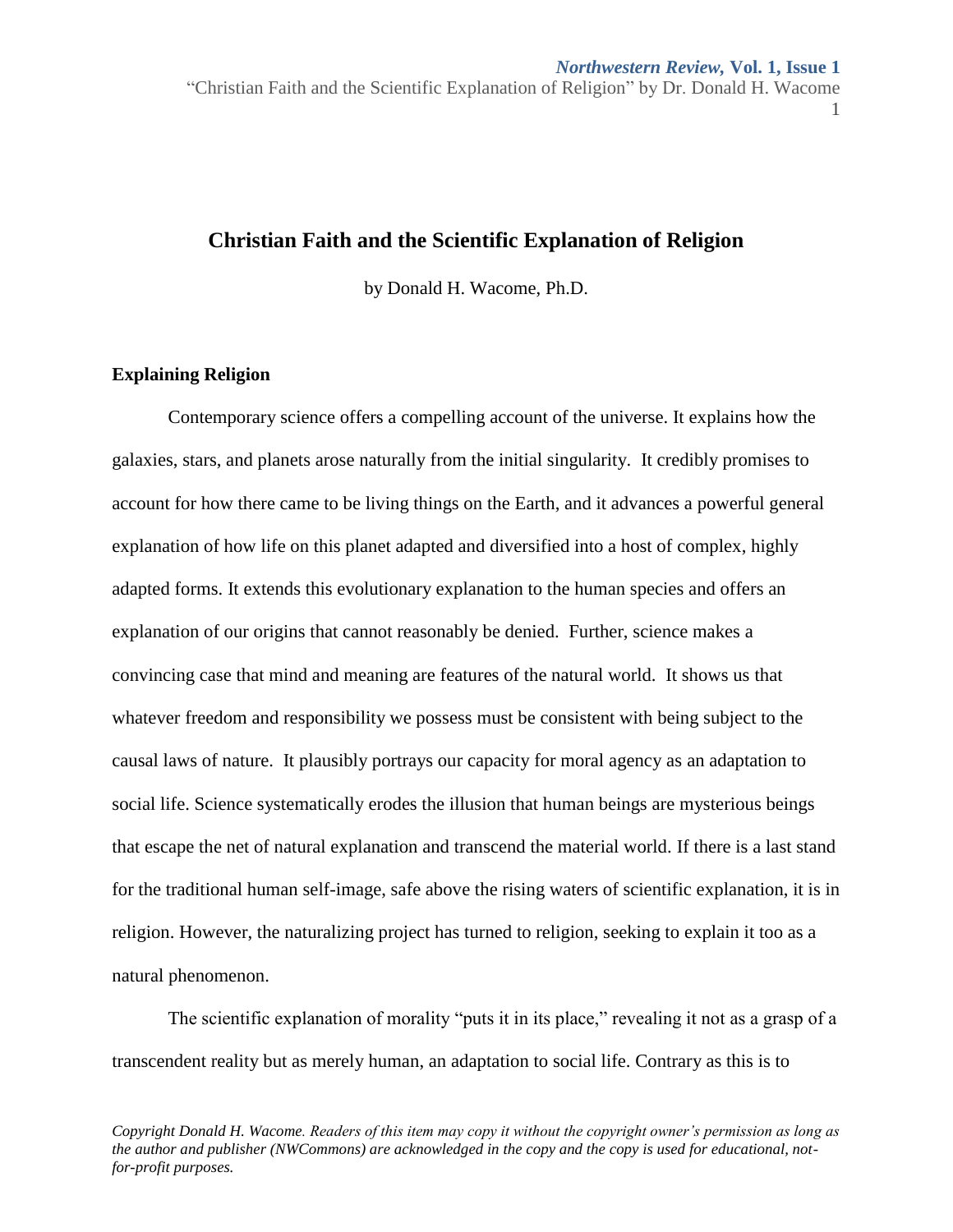"Christian Faith and the Scientific Explanation of Religion" by Dr. Donald H. Wacome

2

traditional views of our moral nature, it is on reflection a discovery we can accept with equanimity. The authority and objectivity of morality do not accord with what many have assumed, or at least hoped, but the authority and objectivity it actually possesses suffice to constrain rational self-interest, which is all we should expect of it. What's right and wrong is not, on the account of morality as a product of natural selection, subjective or relative in ways that much matter to how we live our lives. Further, the scientific account of the origin of our moral nature, and the constraints it places on the nature of moral truth, is one Christians can, and in fact should, welcome.

In naturalizing morality, science deflates some of its pretensions, but it does not support a radical denial of moral truth nor leave us without good reasons to be moral. Science does not debunk morality, undermining its claim to rationality. In contrast, it does threaten to debunk religion, including Christianity, as irrational. This essay sketches a current scientific strategy for explaining human religiosity, demonstrates its potential to debunk religious belief, and asks whether Christians can reasonably and honestly accept this account of the nature and origin of religion, or if we have at last reached a juncture where Christianity and scientific naturalism must part ways.

## **The Cognitive Theory**

This essay focuses on what is arguably the most radically naturalistic explanation available, the *cognitive theory* of religion. This hypothesis is not in the least hospitable to the attempt to soften the blow science delivers to traditional ideas of human nature. The cognitive theory explains human religiosity as an accident, a mere byproduct, of the interaction of mental mechanisms evolved for other purposes.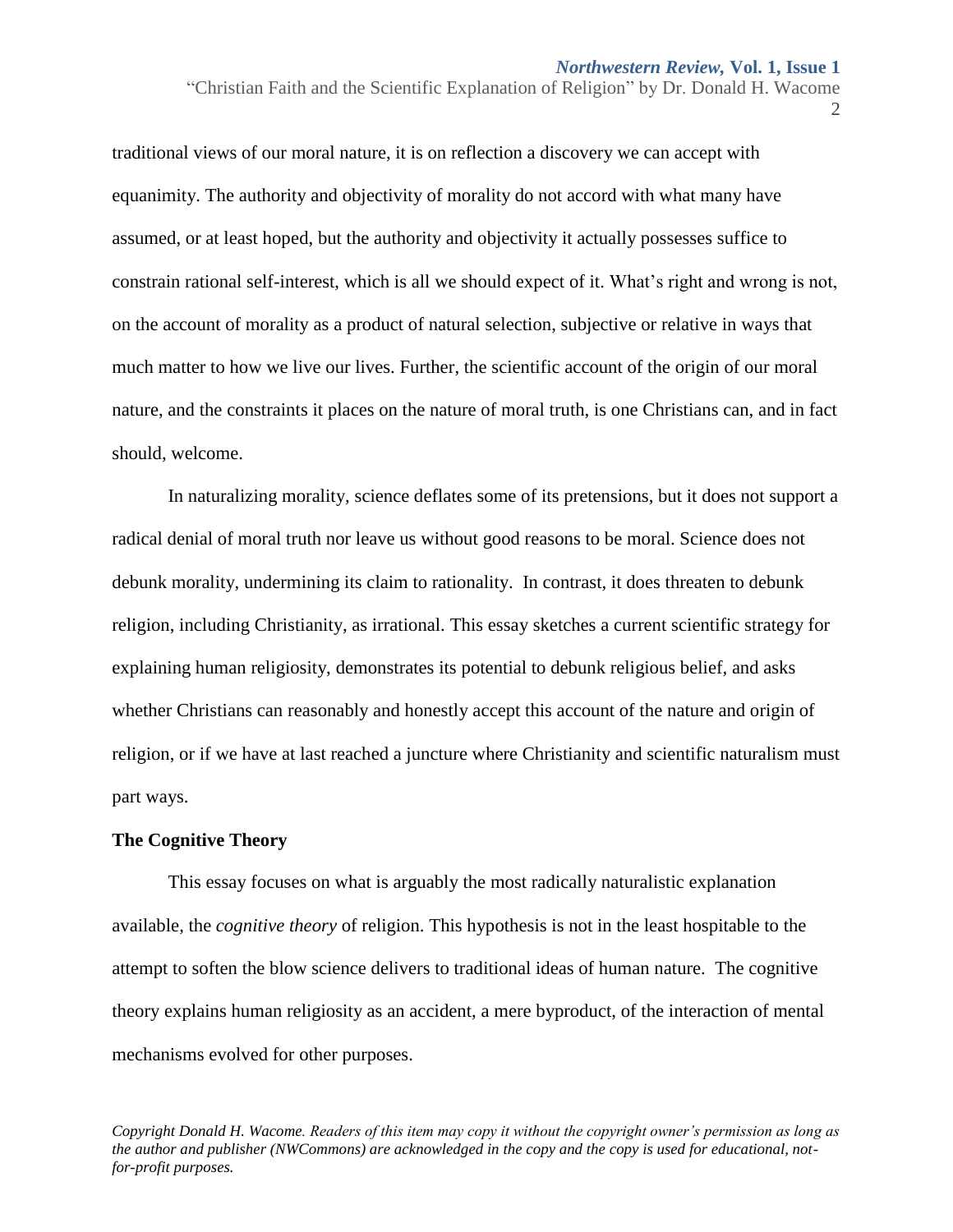"Christian Faith and the Scientific Explanation of Religion" by Dr. Donald H. Wacome

3

Religion is a vast, ancient, and diverse phenomenon. We cannot reasonably think there could be a single explanation for the manifold thoughts, feelings, and forms of social and individual behavior that constitute it. The explanatory focus of the cognitive theory is narrow: the tendency of human beings to find plausible the existence of invisible agents, non-human persons who take an interest in certain aspects of human life, and whose actions explain certain kinds of event. Proponents of the cognitive theory identify religious beliefs as beliefs about these unseen agents, their desires, beliefs, intentions and actions. Rituals and other religious activities are attempts to interact with and influence the spirits, gods, demons, and other beings populating the thousands of religions to which human beings adhere.

The cognitive theory relies on the *modularity thesis*, the idea that the mind is, or at least includes, a collection of evolved, specialized information processing systems. A mental module is dedicated to specific computational tasks. It receives a particular type of input data, in some cases from the sense organs, in other cases from other mental modules, processes that information in a particular way, and then outputs a result that can become input to other modules, or efferent signals in the systems that control bodily behavior. Some, but relatively little, of the output of the specialized information processing systems enters conscious awareness as an idea, belief, or emotion. Introspection affords at most minimal access to the modular mental machinery where the contents of consciousness originate.

The mind's computational modules are adaptations, crafted by natural selection to track and respond to the natural and social environment of our ancestors. In contrast to other hypotheses, the cognitive theory portrays human beings' disposition for religious experience and belief not as an adaptation, but as the accidental result of the interaction of various mental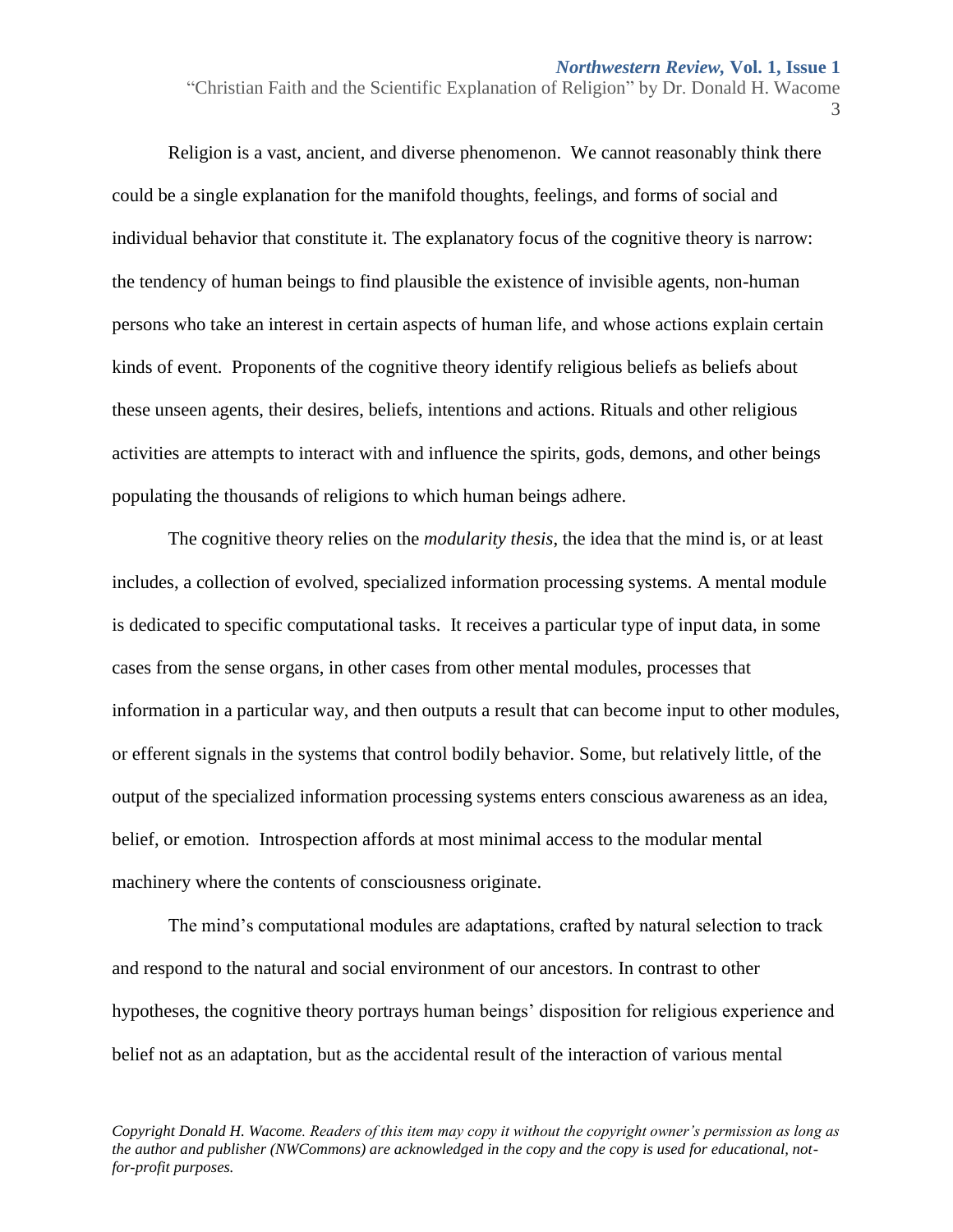"Christian Faith and the Scientific Explanation of Religion" by Dr. Donald H. Wacome 4

modules adapted for other functions. Pascal Boyer, a principal advocate of this deflationary theory, writes:

Religious believers and sceptics generally agree that religion is a dramatic phenomenon that requires a dramatic explanation, either as a spectacular revelation of truth or as a fundamental error of reasoning. Cognitive science and neuroscience suggests a less dramatic but perhaps more empirically grounded picture of religion as a probable, although by no means inevitable by-product of the normal operation of human cognition.<sup>1</sup>

Cognitive theorists accord a central role in making the existence of gods or spirits plausible to an *agency detection* mechanism. The mind contains a module that takes sensory information as input and outputs to consciousness the idea that some agent, human or otherwise, lurks in the vicinity. The agency detector is *hair-triggered*, much more likely to be activated when no agent is present— a *false positive*—than to fail to activate when an agent is present—a *false negative*. Walking in the woods at night, one is much more likely to interpret a noise as due to an unseen, possibly threatening, person or animal than to the wind in the trees. False positives can be inconvenient, but a false negative can be fatal. On the assumption that natural selection can produce a mechanism that is reliable, but not infallible, it is no surprise that we are equipped with what Justin L. Barrett describes as a "hypersensitive agency detector."<sup>2</sup> As such, its principal function is the detection of predators. We can, of course, evaluate evidence and arrive at a conclusion that overrides the initial automatic response: after the momentary startle response I realize that sound was just the wind. However, when I already have reasons to believe that there are invisible agents in the neighborhood, say because all the people I trust say

 $\overline{a}$ 

<sup>&</sup>lt;sup>1</sup> Pascal Boyer, "Religious Thought and Behaviour as By-Products of Brain Function," *Trends in Cognitive Science* 7 (2003): 123.

<sup>2</sup> Justin L. Barrett, *Why Would Anyone Believe in God? (*Walnut Creek, CA: Altamira*,* 2004*),* 32-34.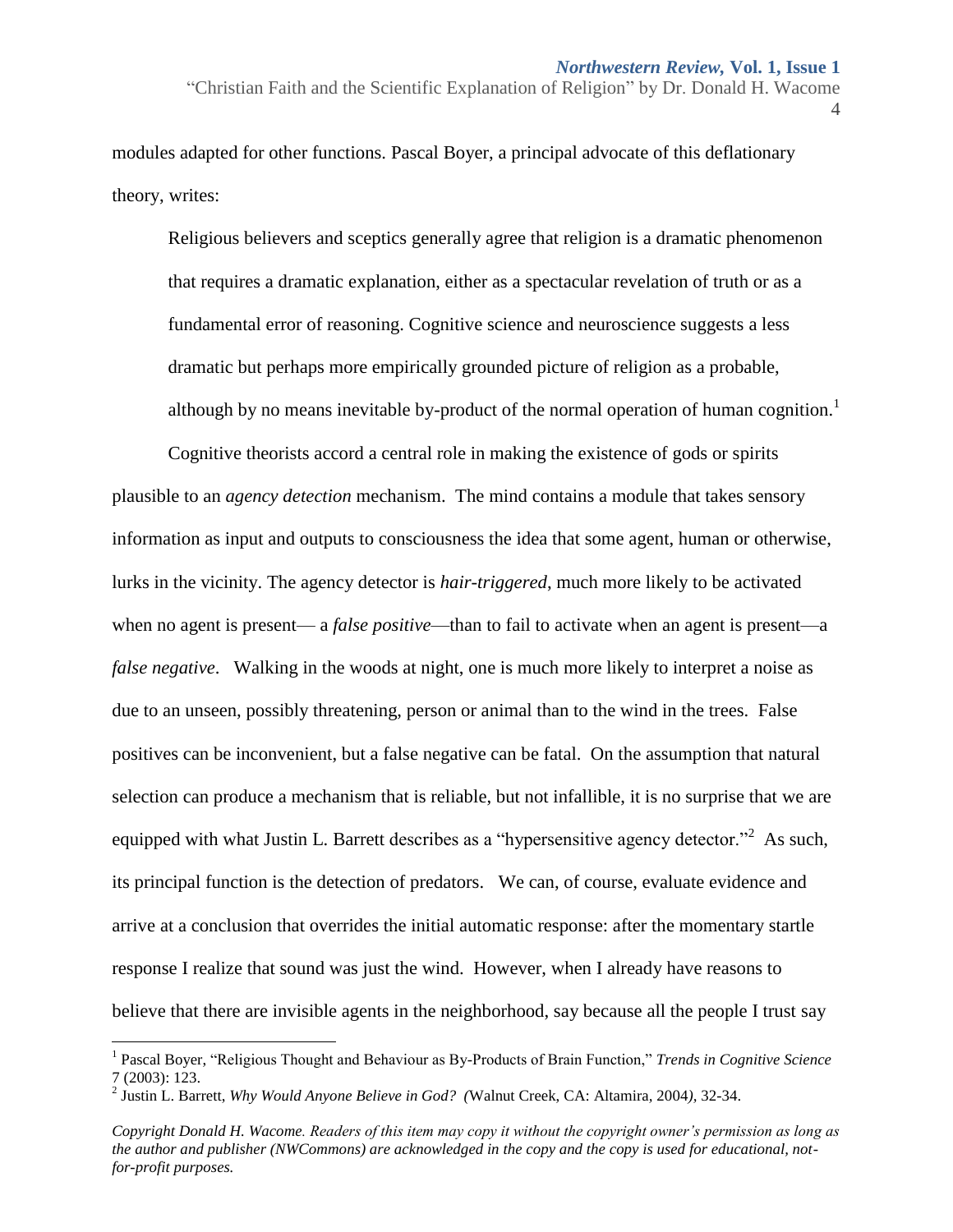"Christian Faith and the Scientific Explanation of Religion" by Dr. Donald H. Wacome

5

so, this experience reinforces my general belief. But the theory must account for why *they* believe it. Why do people initially believe the unobserved entities are there?

The threshold for accepting unseen agents as explanations of what we observe is low. The hair-triggered agency detection system accounts for my being primed to jump to the conclusion, at least momentarily, that someone unseen is in the vicinity, but this suspicion, typically, is soon either confirmed or discarded. In the absence of further evidence I do not become convinced that someone is there. In contrast, humans persist in believing in gods, ghosts, spirits, still present ancestors, etc. in the absence of empirical confirmation. They remain unseen, yet they are an enduring element of the way humans make sense of the world. For cognitive theorists, part of an explanation is found in the mind's general thirst for explanation. Human beings have, in Paul Bloom's words, "a terrible eye for randomness."<sup>3</sup> We are inept at reasoning about the probability of singular events, and we find it unsatisfying that a personally significant pattern is a mere matter of chance. We are disposed to see purpose or intention whether it is there or not. Studies of young children suggest that this is innate. Human beings approach the world implicitly assuming what psychologist Deborah Keleman labels a "promiscuous teleology," spontaneously explaining what we find in nature as the product of intelligent design.<sup>4</sup> This tendency is pronounced with respect to events that are personally important, especially misfortune. As with agency detection, here natural selection favors false positives over false negatives: better to have the false belief that my house burning down a second time was no coincidence, when it is, than to believe it was, when there is an arsonist out to get me. The unobserved beings of religion are attractive explanations for significant events

<sup>3</sup> Paul Bloom, "Religion Is Natural," *Developmental Science* 10 (2007): 150.

<sup>&</sup>lt;sup>4</sup> Deborah Keleman, "Are Children 'Intuitive Theists?' Reasoning about Purpose and Design in Nature," *Psychological Science* 15 (2004): 295-301.

*Copyright Donald H. Wacome. Readers of this item may copy it without the copyright owner's permission as long as the author and publisher (NWCommons) are acknowledged in the copy and the copy is used for educational, notfor-profit purposes.*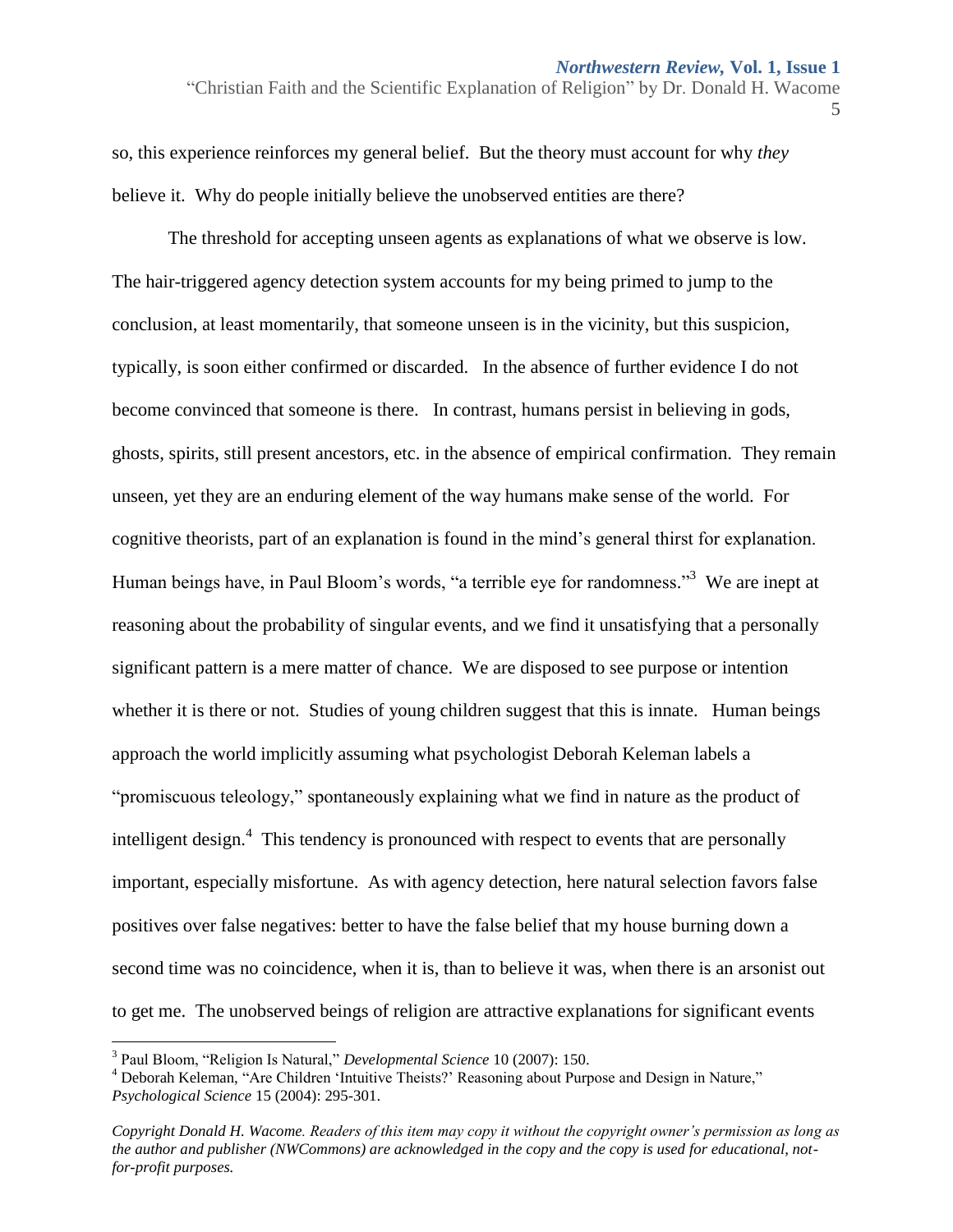"Christian Faith and the Scientific Explanation of Religion" by Dr. Donald H. Wacome

6

for which no natural explanation is readily available. Whatever the difficulties of rationally justifying belief in supernatural agents, the mind's unconscious information processing mechanisms make such beliefs intuitively plausible. Human beings naturally find it obvious that they share their world with supernatural beings because they evolved to find it intelligible. But the religiously relevant intelligibility is typically of particular, personally important events, not of the cosmos as a whole.<sup>5</sup> In this regard, the theistic religions, with their belief in a creator, are atypical.

Another cognitive system, the *theory of mind* module, plays an important role in the attempt to account for religiosity as a side effect of the operation of human minds. When sensory information activates the agency detector, it in turn activates the theory of mind module, an information processor dedicated to making inferences about what goes on in the minds of other agents, human or otherwise. If my first thought on hearing the noise in the woods is that a predator is there, my second is that it wants to eat me. We do not need to see other agents animal, human, or divine—to make inferences about their mental states. We spend a great deal of time speculating about and trying to explain the mental states of minds that are not present. The theory of mind module embodies the assumptions of our *folk psychology*, the innate disposition spontaneously to infer beliefs and desires to make sense of observed behavior, and to predict future behavior on the basis of inferred desires and beliefs.<sup>6</sup>

Superficially, the unseen agents of the world's religions are wildly diverse, yet on closer examination they fall into an unexpectedly narrow range of possibilities. The mind's

<sup>&</sup>lt;sup>5</sup> Pascal Boyer, *Religion Explained: The Evolutionary Origins of Religious Thought* (New York: Basic Books, 2001)*,* 13.

<sup>6</sup> See Bertram F. Malle, *How the Mind Explains Behavior: Folk Explanations, Meaning, and Social Interaction* (Cambridge, MA: MIT Press, 2004).

*Copyright Donald H. Wacome. Readers of this item may copy it without the copyright owner's permission as long as the author and publisher (NWCommons) are acknowledged in the copy and the copy is used for educational, notfor-profit purposes.*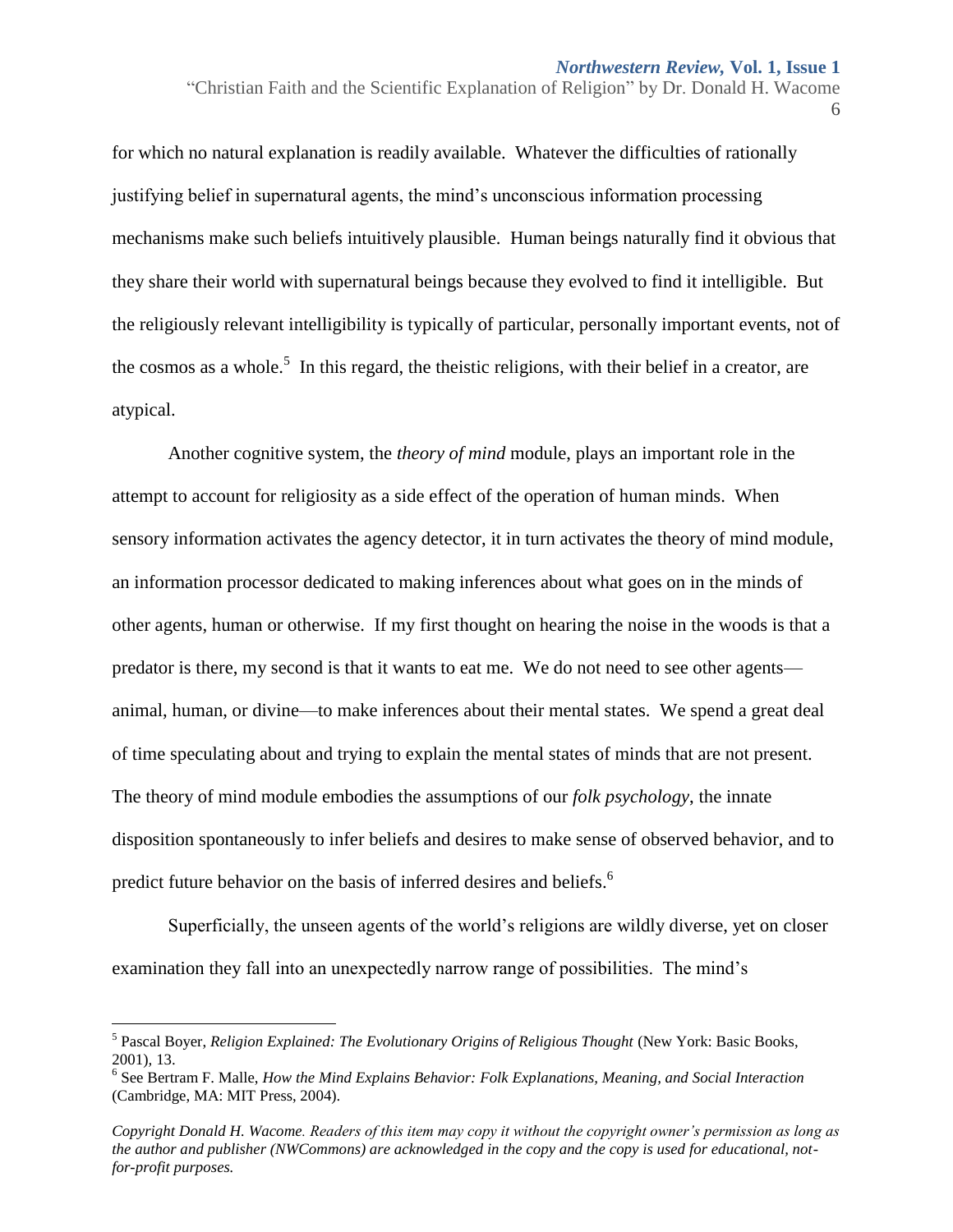"Christian Faith and the Scientific Explanation of Religion" by Dr. Donald H. Wacome 7

information processing mechanisms embody implicit assumptions about the world. There is, for instance, a cognitive system for dealing with living things, and the assumptions of *folk biology* are built into it. When sensory input triggers this mechanism, and something is identified as a biological organism, a variety of inferences ensue. Cognitive anthropologist Scott Atran writes:

In every human society, people think about plants and animals in the same special ways. These special ways of thinking, which can be described as "folk biology," are fundamentally different from the ways humans ordinarily think about other things in the world, such as stones, stars, tools or even people.<sup>7</sup>

There is, Atran continues, "…a faculty of the human mind that is innately and uniquely attuned to perceiving and conceptually organizing living kinds.<sup>38</sup> When a child sees a cat she already knows, in the sense that this assumption is hard-wired into the mental module dedicated to thinking about animals, that it belongs to a species nested within a taxonomic hierarchy, and that each member of that species possesses a hidden causal nature, an essence that accounts for the typical appearance and behavior of animals of that kind. She expects that when a cat gives birth, it will be to more cats, not to animals of other kinds. This innate biological understanding overrides superficial similarities and differences; the child groups a small black puppy with a large white dog, not with a small black kitten. The child takes for granted that the same individual creature can take on a variety of appearances; she has no difficulty believing that the frog was once a tadpole.

Other mental modules are dedicated to identifying and reasoning about inanimate material objects (*folk mechanics*, *folk physics*), artifacts, tools, and as we saw above, the minds of

<sup>&</sup>lt;sup>7</sup> Scott Atran, "Folk Biology and the Anthropology of Science: Cognitive Universals and Cultural Particulars," *Behavioral and Brain Sciences* 21(1998), pp. 547-569. 8 Ibid., 549.

*Copyright Donald H. Wacome. Readers of this item may copy it without the copyright owner's permission as long as the author and publisher (NWCommons) are acknowledged in the copy and the copy is used for educational, notfor-profit purposes.*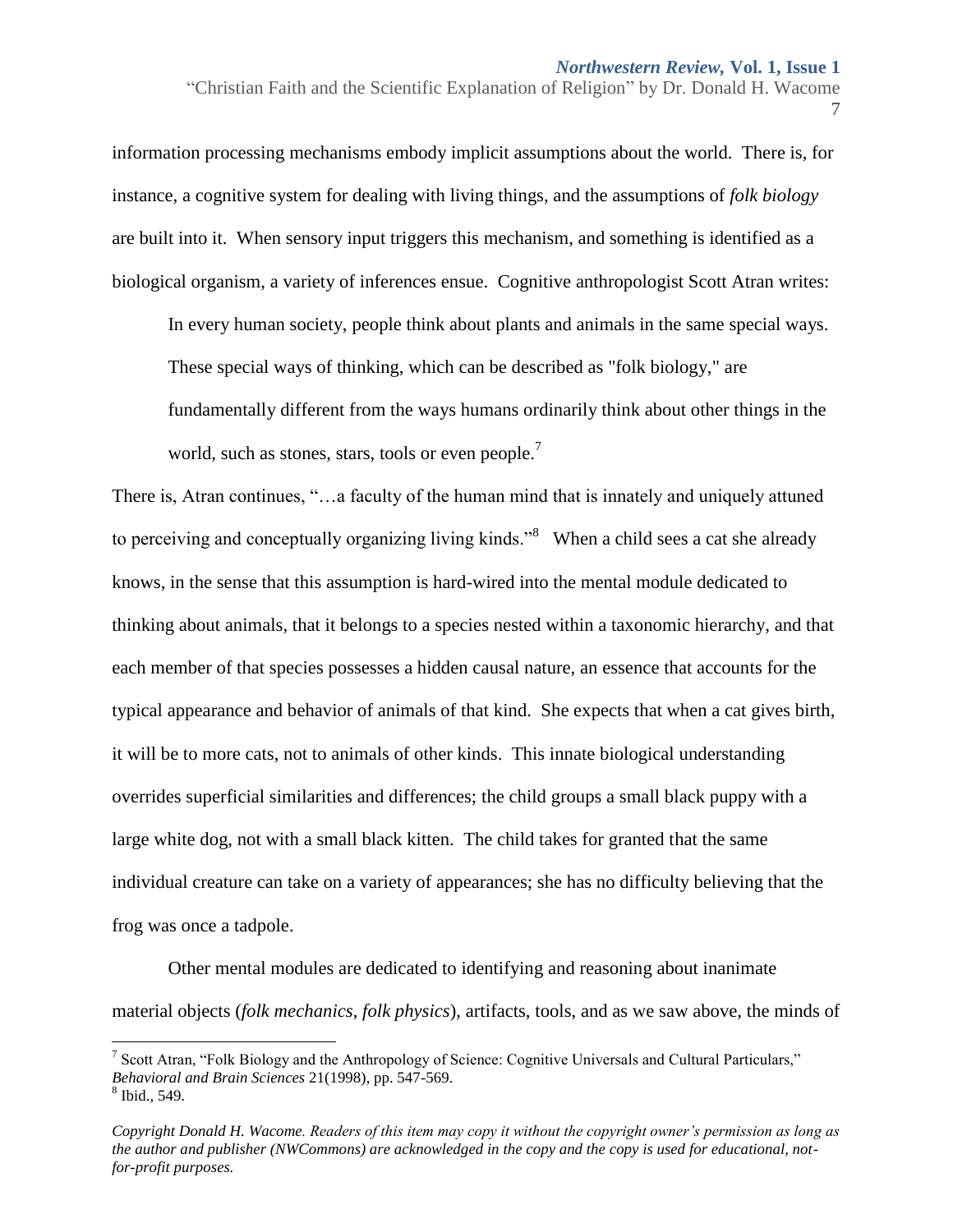"Christian Faith and the Scientific Explanation of Religion" by Dr. Donald H. Wacome

8

agents (*folk psychology*). Taken together, the evolved modules of the human mind comprise a fine-grained structure of implicit assumptions about the world and its contents: an innate *folk ontology*. Characteristic of the concepts and categories of our folk ontology, in contrast to other categories and concepts, is the wealth of default inferences they sustain and the large number of expectations they generate. These default inferences manifest our innate assumptions about the world and its contents. However, these ontological expectations can be violated, either in reality, as when scientific taxonomy refutes the natural assumption that whales are fish, or in the imagination, when we hear a story about a dog that gave birth to kittens.

The cognitive theorist points to the fate of ideas that violate the expectations embodied in our implicit folk ontology. Ideas that are *counterintuitive* insofar as they violate these categorical expectations capture our attention and tend to be remembered better and longer than those that do not. A dog that gives birth to kittens is attention-grabbing and memorable in ways many other strange ideas are not, say, a dog with a green tail. In contrast to what is merely unusual, ontologically counterintuitive ideas are more likely to be transmitted from person to person and thus to become socially entrenched. The tale of the dog that had kittens is more likely to be told and retold than the story about a green-tailed canine.

However, to be readily remembered, shared, and preserved an idea must be only *minimally* counterintuitive. It violates just one, or at most a few, of the default expectations of an ontological category. In contrast, prodigiously counterintuitive ideas are too hard to remember and impossible to reason about. Something that violates one of the assumptions of a category holds our attention but leaves the rest of its default characteristics in place, so we still draw a variety of inferences about it. When many default assumptions are violated, the natural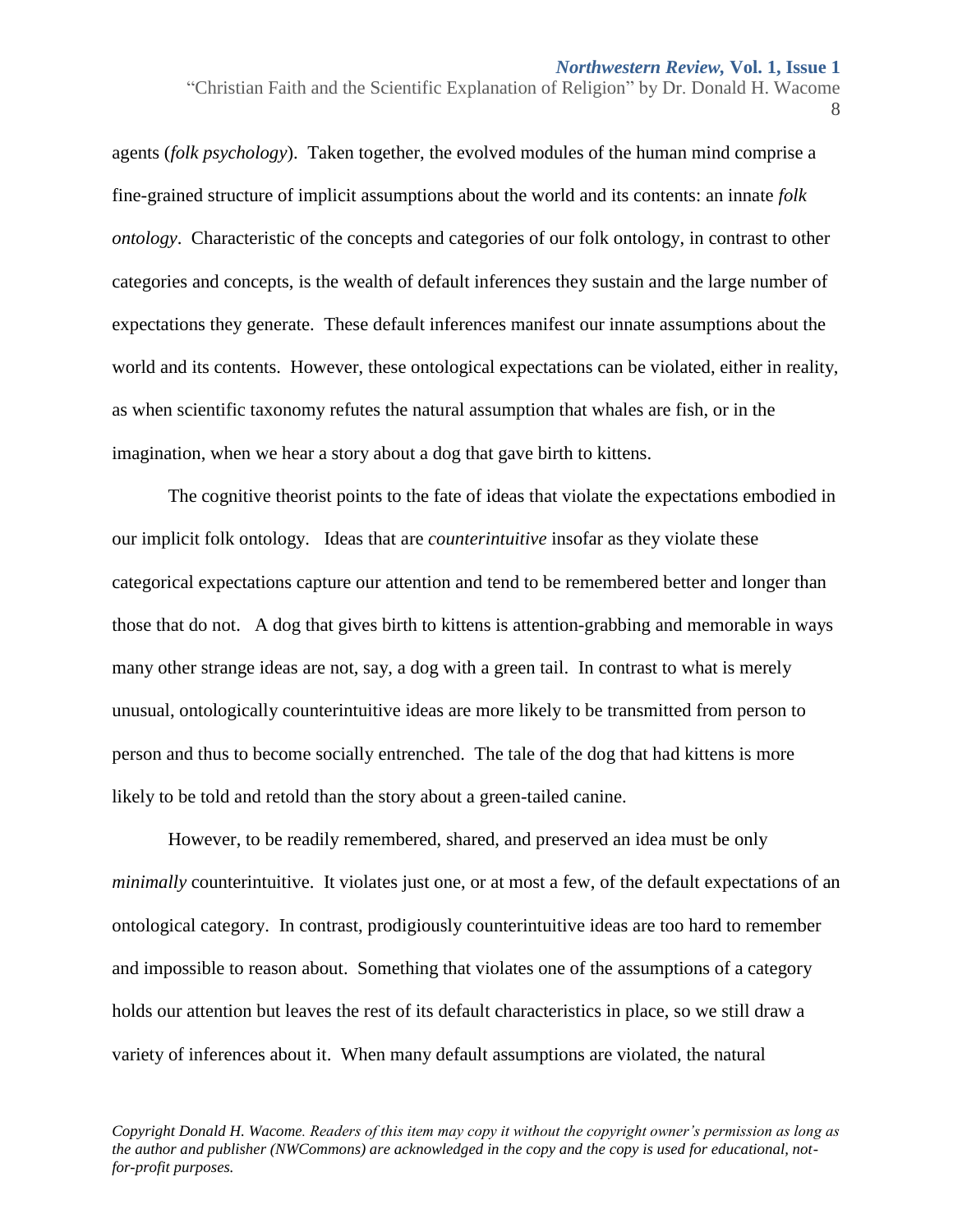"Christian Faith and the Scientific Explanation of Religion" by Dr. Donald H. Wacome

9

inclination to make inferences is stymied. Rather than an arresting idea to dwell on, there is a forgettable list of strange properties. As Barrett points out, "a dog that was made in a factory, gives birth to chickens, can talk to people, is invisible, can read minds, and can walk through walls" is too cumbersome for a good story.<sup>9</sup> Ideas of things that are minimally counterintuitive invite, rather than discourage, further thought. The concept of a dog that is invisible, but otherwise normal, leaves in place an array of default assumptions about dogs, so we automatically make inferences that follow from its being a dog but compatible with invisibility. We wonder whether other dogs will detect it by smell alone, ask whether its invisibility will facilitate catching cats, or speculate on how people will react to barking that seems to come out of thin air.

The minimally counterintuitive concepts that successfully compete for space in human minds and eventually secure a place in cultural lore are those that have what Barrett calls "good inferential potential:" They activate a variety of mental modules and elicit explanations, predictions, and interesting stories.<sup>10</sup> Contrasting the idea of an invisible person, rich with inferential potential, with the equally counterintuitive idea of an invisible tree, Barrett notes that concepts that activate the theory of mind module are especially good candidates to become widespread. Humans are endowed with highly developed mental machinery specialized for thinking about the minds of other persons. Our ancestors got to be someone's ancestors because they were expert at quickly making inferences, on the basis of meager data, about the minds of other human beings, and about the minds of the animals they hunted, and which hunted them. Stories of disembodied agents, whether taken as fact or fiction, activate that cognitive machinery

<sup>9</sup> Barrett, *Why Would Anyone Believe In God?,* 23.

 $10$  Ibid., 25-26.

*Copyright Donald H. Wacome. Readers of this item may copy it without the copyright owner's permission as long as the author and publisher (NWCommons) are acknowledged in the copy and the copy is used for educational, notfor-profit purposes.*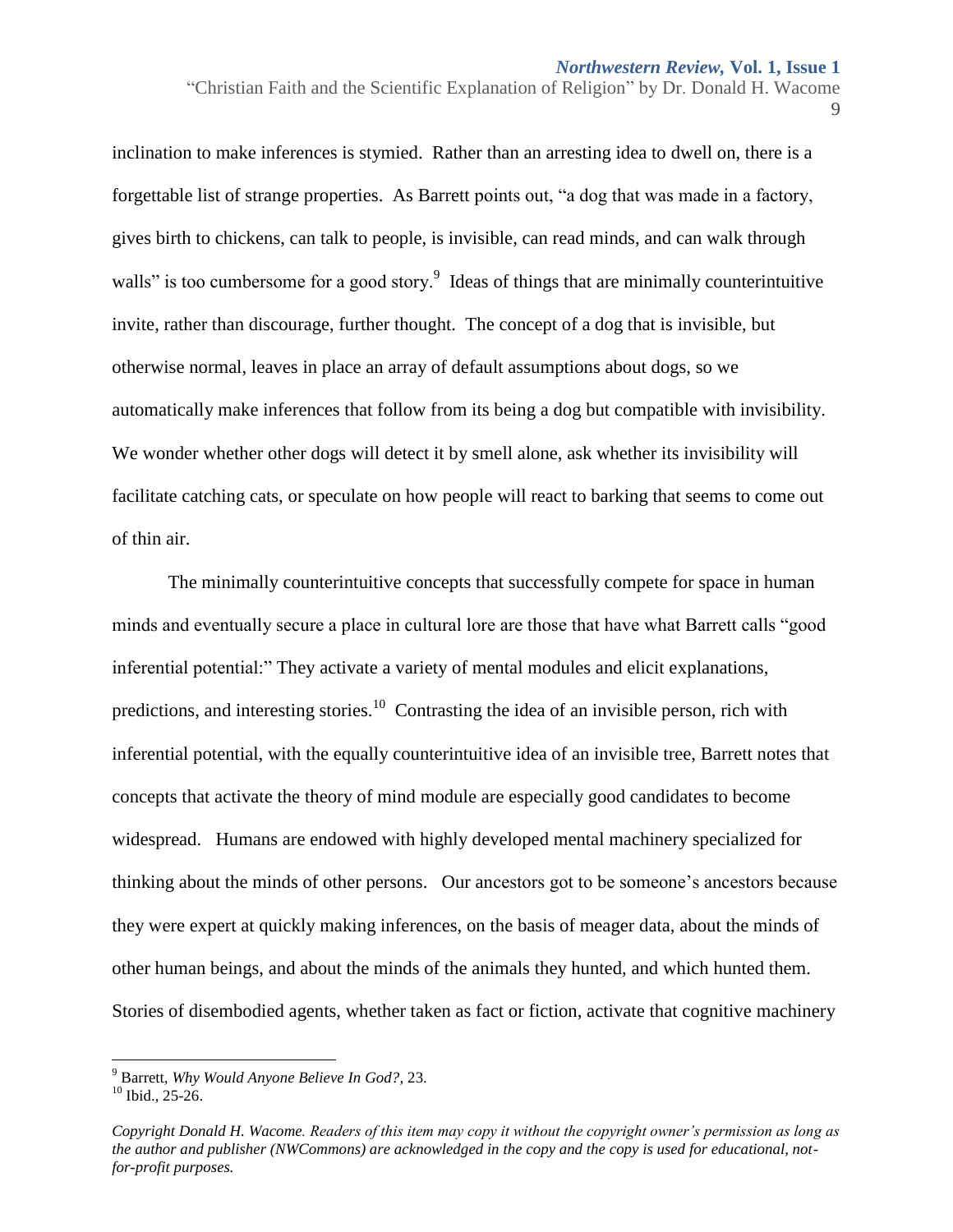and maximally engage our interest. There is great diversity in the particulars, yet across cultures, minimally counterintuitive ideas, ideas of invisible persons that have minds similar to human minds, are common to human religiosity.

The cognitive theory also accounts for the close connection of religion to morality. Our moral sentiments, judgments, and behavioral dispositions do not originate with the gods, spirits, ancestors, or other bodiless agents of religion. They arise from innate mental mechanisms that are adaptations to social life. However, supernatural persons are conceived as having an interest in the moral quality of human action. Categorizing something as a person activates mental modules for social interaction including those evolved for moral thought and feeling. Divine beings, disembodied and unseen, are well situated to know what humans are up to. A human being cannot be sure whether one is nearby, observing without being observed. Even where a religion makes no theological claim about divine omniscience, the default assumption is that the gods, spirits, or ancestors, not being limited to the perspective of a body, have potentially unlimited access to morally relevant information.<sup>11</sup> When someone contemplates a morally forbidden act, but believes that the gods see her even when no human can, normal moral responses are elicited. In the absence of reasons to think otherwise, the default inference will be that the unseen person believes that the act is wrong, does not want her to do it, and will be angry if she does it. Feelings of guilt and fear of retribution readily ensue.

We saw earlier that part of what makes belief in supernatural agents plausible is the strong drive to explain what might otherwise be thought a matter of chance. Supernatural agents provoked by moral infractions plausibly account for otherwise inexplicable misfortunes. Unexpected good fortune can be explained in an intuitively satisfying way as the result of a

 $\overline{a}$ 

<sup>&</sup>quot;Christian Faith and the Scientific Explanation of Religion" by Dr. Donald H. Wacome 10

<sup>11</sup> Boyer, *Religion Explained,* 156.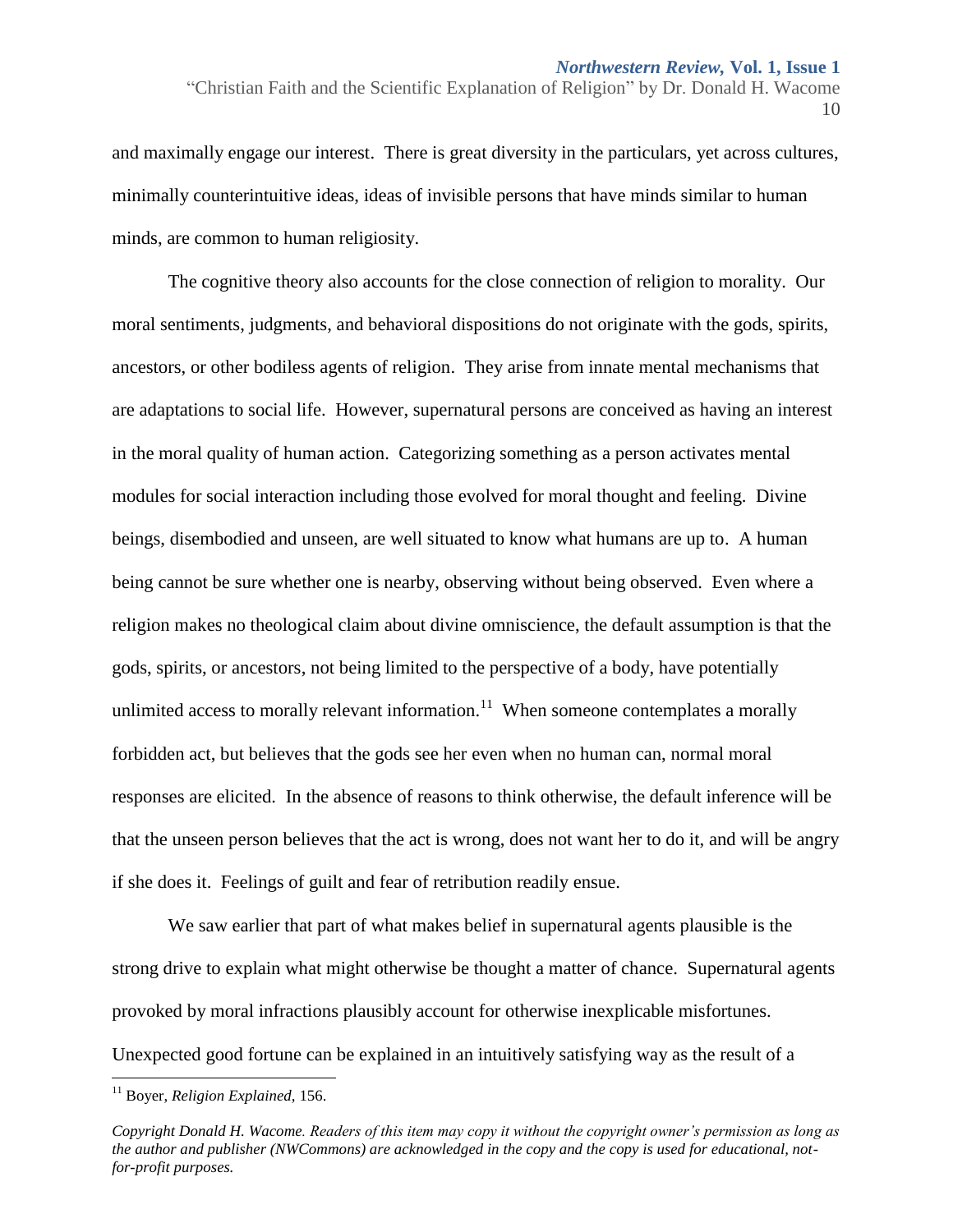"Christian Faith and the Scientific Explanation of Religion" by Dr. Donald H. Wacome 11

supernatural agent rewarding good behavior. Beyond clearly moral considerations lies the general idea that bad befalls people because they have offended some unseen but powerful agent, and that otherwise unexplained good fortune results from having pleased them.

The spirits, demons, gods, ancestors, and so on of religions are persons, yet they lack bodies. Human beings at all times and places readily believe there are minds without bodies. Cognitive theorists explain this as a result of the fact that while we have one cognitive system activated by observed human or animal bodies, and dedicated to reasoning about them, a distinct mental module is specialized for reasoning about the minds associated with those bodies. When we perceive a dead body, the biological organism module registers this and draws the proper inferences: this organism will no longer move, breathe, eat, and so on. However, as an accident of human cognitive architecture, the theory of mind module does not get the news. Because of this encapsulation it continues making inferences about the mind of the deceased organism, producing conscious beliefs about the dead creature's psychological states. Young children, told a story about a mouse eaten by an alligator, respond correctly to such questions as, "Will the mouse still eat, breathe, run?" Children know that biological functions cease at death. Yet they respond affirmatively to questions like, "Now that the mouse is dead, can it still think and feel?"<sup>12</sup> Human beings are natural born dualists who find intuitively plausible the idea of a bodiless entity having beliefs, desires, and intentions.<sup>13</sup> Ironically, thanks to this contingent feature of its neural wiring, the human brain finds highly implausible the thought that it is just a brain, and not something immaterial that transcends the body. This facilitates belief in the

<sup>&</sup>lt;sup>12</sup> Jesse M. Bering and David F. Bjorklund, "The Natural Emergence of Reasoning about the Afterlife as a Developmental Regularity," *Developmental Psychology* 40 (March 2004): 217-233.

<sup>&</sup>lt;sup>13</sup> See Paul Bloom, *Descartes' Baby: How the Science of Child Development Explains What Makes Us Human* (New York: Basic Books, 2004).

*Copyright Donald H. Wacome. Readers of this item may copy it without the copyright owner's permission as long as the author and publisher (NWCommons) are acknowledged in the copy and the copy is used for educational, notfor-profit purposes.*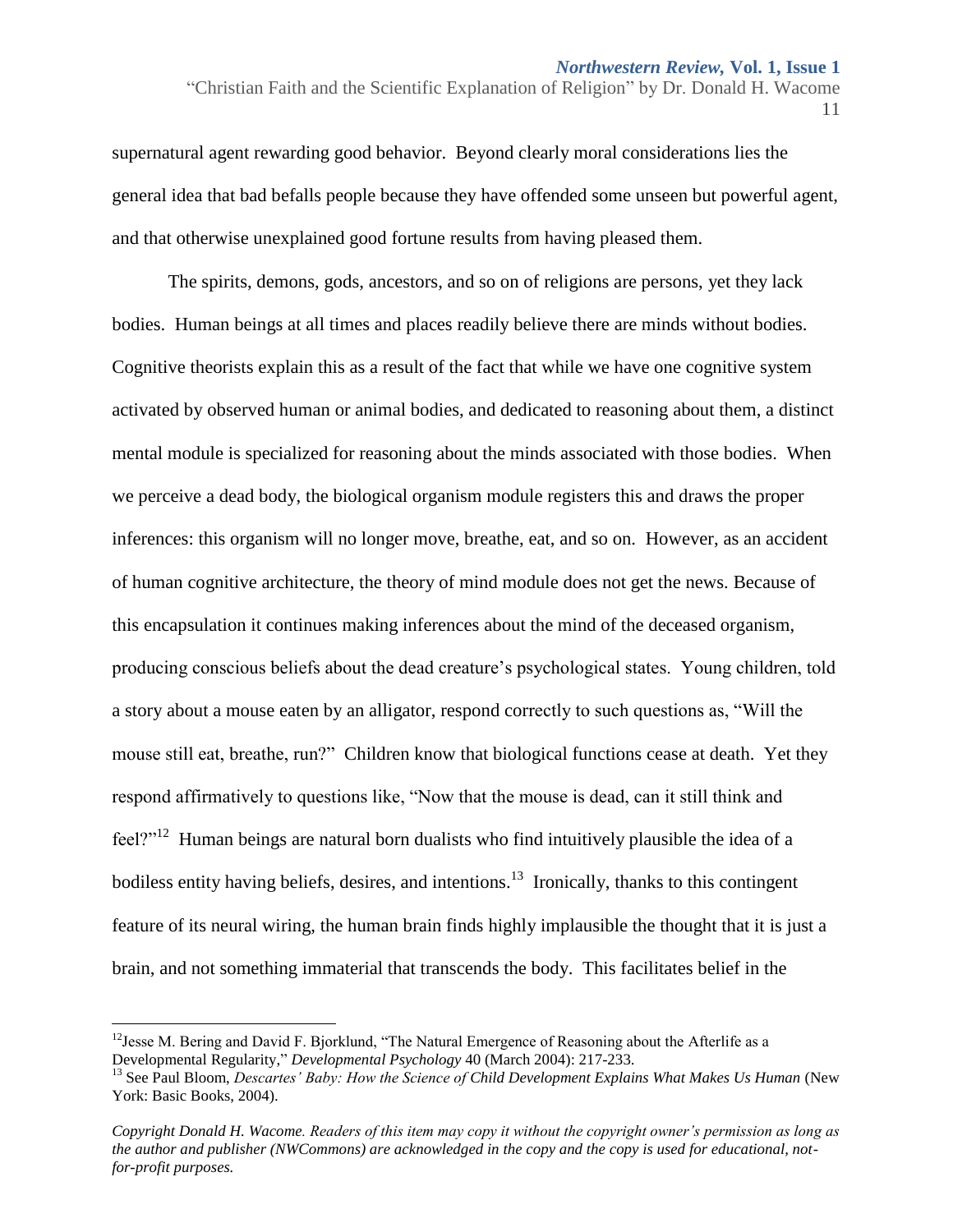"Christian Faith and the Scientific Explanation of Religion" by Dr. Donald H. Wacome 12

supernatural agents of whatever religious culture one is born into, and it helps account for the almost universal belief in life after death and its connection to religion. The same mental mechanisms involved in making us natural dualists make us naturally religious. Pascal Boyer reports, "The connection between notions of supernatural agents and representations about death may take different forms in different human groups, but there is always some connection."<sup>14</sup> Religions often include some account of what becomes of the soul after death, whether it goes to heaven, hell, moves on to occupy another body, human or otherwise, or simply persists in the neighborhood, now one of the ancestors.

Religion is essentially practical, not theoretical. People do not just believe that the gods exist as the causes of otherwise inexplicable events; they seek to interact with them. Individuals pray, enlisting their aid. Sacrifices, sometimes costly, are made to gain favor. Corporate religious ritual, devised to influence them, characterizes all human cultures. Making anthropological and sociological sense of the multiplicity of forms human religiosity takes as a social reality leads far beyond the narrow, but foundational, project of the cognitive theory. Its focus is the crucial question, "Why do humans so naturally believe in supernatural beings?" In this it is analogous to the evolutionary theory of morality, which leaves still to be explored a vast realm of historically shaped and culturally articulated meanings, while seeking to explain the central fact that human beings have altruistic tendencies.<sup>15</sup> For the most part, human beings confidently believe that divine beings exist because their fellow human beings say they do, and human brains happen to be structured in ways that makes these reports seem eminently reasonable. Intelligent creatures with a different evolutionary history, lacking a trip-wired

 $\overline{a}$ 

<sup>14</sup> Boyer, *Religion Explained*, 204.

<sup>&</sup>lt;sup>15</sup> Roger Scruton, in *The Face of God* (New York: Continuum, 2012), 1-49, stresses the limitations of evolutionary explanations of morality and religion.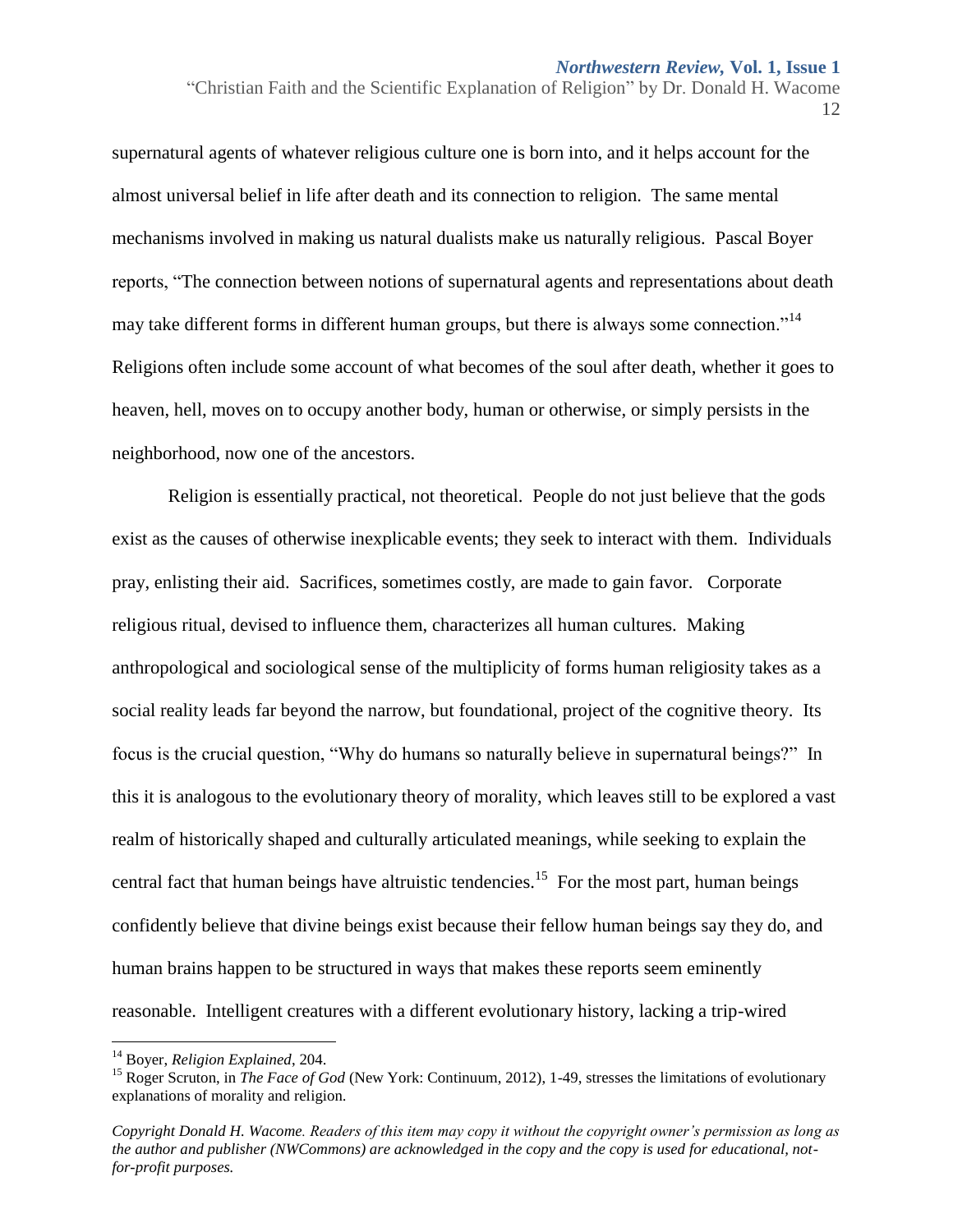"Christian Faith and the Scientific Explanation of Religion" by Dr. Donald H. Wacome 13

agency detection module, without encapsulated mental modules that produce incommensurable output pertaining to biological and psychological functioning, and without a powerful tendency to prefer an explanation for which there is little evidence to no explanation, would lack the religiosity so deeply entrenched in human nature.

## **A Debunking Explanation**

 $\overline{a}$ 

The cognitive theory is an intriguing hypothesis widely accepted by many researchers.<sup>16</sup> However, it is not a well-confirmed scientific theory, something we cannot reasonably reject.<sup>17</sup> Arguably, the general evolutionary account of the origin of the altruistic dispositions underlying morality approaches this status, but the cognitive theory of religion so far falls short of it. Nonetheless, it is reasonable to regard it as the best scientific attempt to explain why rational human beings so readily believe in the unseen agents that populate religions.<sup>18</sup> Suppose, then, that this explanation of the ubiquitous human disposition to believe in supernatural beings turns out to be correct: Would it render religious belief in general, and Christian belief in particular,

<sup>&</sup>lt;sup>16</sup>Evolutionary psychologist Jesse Bering reports, "...all but a handful of scholars in this area regard religion as an accidental byproduct of our mental evolution." *The Belief Instinct: The Psychology of Souls, Destiny, and the Meaning of Life* (New York: Norton, 2011), 6.

 $17$ Critics contend that the theory depends on controversial and unconfirmed hypotheses about the nature, and even the existence, of the mental modules, and that, even if the modules the theory posits exist, it is not confirmed that they produce the religious beliefs they allegedly explain. See, e.g., Russell Powell and Steve Clarke, "Religion as an Evolutionary Byproduct: A Critique of the Standard Model," *British Journal for the Philosophy of Science* 63(2012), 457-486.

<sup>18</sup>Competing explanations portray religiosity as an adaptation. Typically they invoke *group selection*: religion is a universal feature of human societies because it promotes social cohesion. See, e.g., David Sloan Wilson, *Darwin's Cathedral: Evolution, Religion, and the Nature of Selection* (Chicago: University of Chicago Press, 2002). Whether selection at various group levels, in contrast to selection at the level of the individual organism or the gene, is more than a rare phenomenon is controversial among evolutionary theorists. The cognitive theory's unique value lies in its promise plausibly to explain why individual human beings were *initially* prone to believe in entities for which there is at best minimal evidence. It may well be true that if most everyone in a society has particular beliefs and motivations, then that society will enjoy enhanced cohesion, and this will enhance its members' inclusive fitness. Once this is the case, and perhaps seen to be the case by the members of this society, individual selection can come into play: At the limit, individuals who lack the belief are denied the ability to reproduce by being killed. But we still need to explain why, originally, individuals began to believe something that, prior to becoming socially entrenched, lacks justification and calls for costly behavior.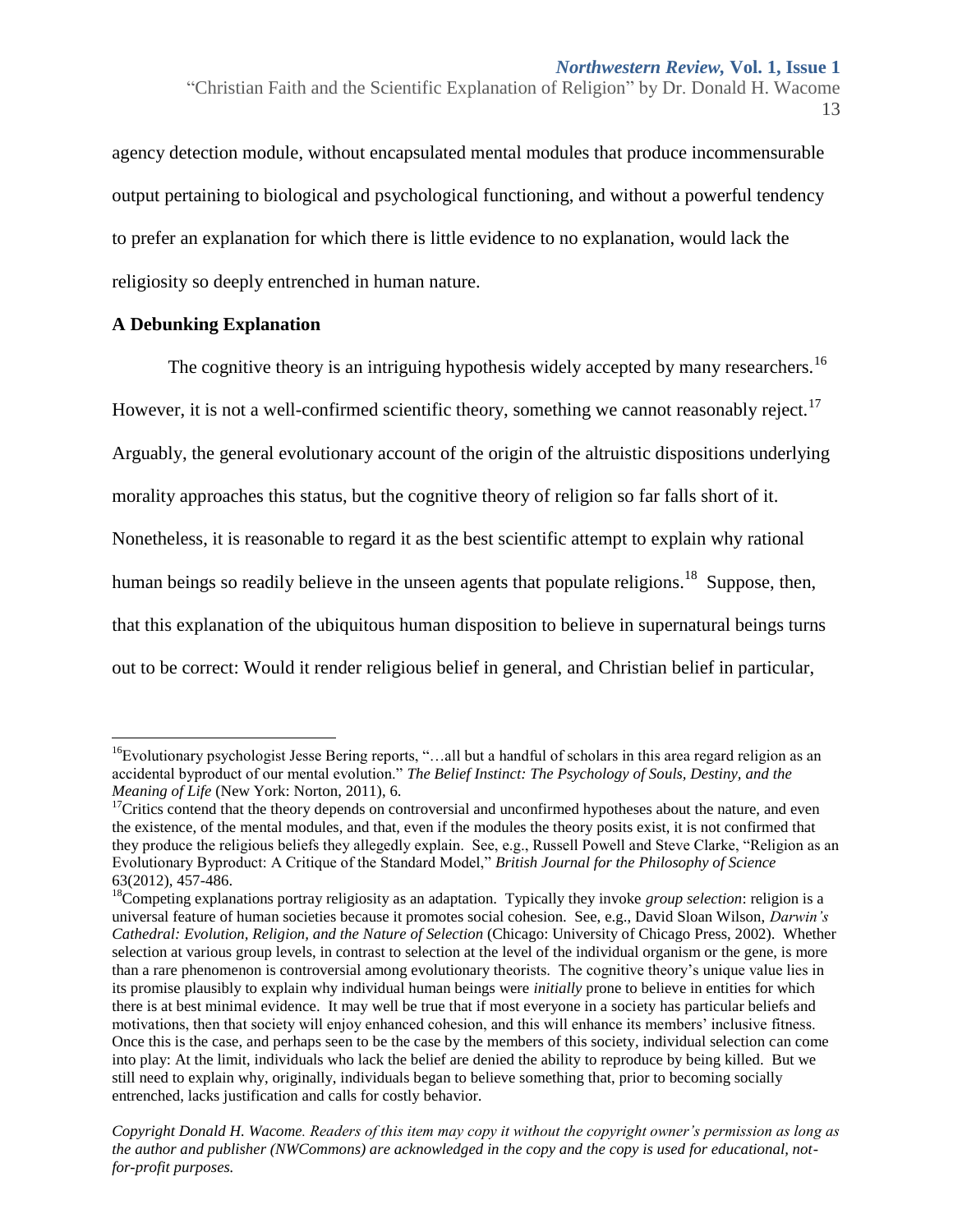"Christian Faith and the Scientific Explanation of Religion" by Dr. Donald H. Wacome 14

unreasonable? Were the cognitive theory to become a well-confirmed part of the scientific picture of human nature would we at last encounter a genuine conflict between faith and science?

Scientific inquiry can make beliefs unreasonable by showing that they are false or at least improbable. It can also make a belief unreasonable by revealing its causes. An explanation debunks a belief if it accounts for it in a way that, while not bringing forth evidence that it is false, nonetheless makes it unreasonable by revealing its causes. The fact that would make the belief true, if it is true, plays no role in the explanation of why it is believed. For example, when we discover that someone's belief that the Red Sox will win the World Series results from wishful thinking, the belief is debunked. It could be true, but a belief caused by the desire for it to be true is not caused by a reliable process, one that *tracks* the truth, causing a belief if, but only if, it is true. Unfortunately, what one wants to be true bears no systematic connection to what is true. When we discover that this is the cause of someone's belief, we no longer take it seriously. When we realize that our own beliefs are products of wishful thinking, we abandon them.

Does explaining the disposition to religious belief as a byproduct of our cognitive architecture have a similar debunking effect? The bare fact that a belief has a cause does not undermine its rationality. All our beliefs, rational or not, have causal histories. Some mental mechanisms reliably produce true beliefs, and others do not. I believe that the Red Sox won the World Series in 2013. My believing this is, by some complicated route, causally connected with the events of that October that make my belief true. If those events had not occurred, if the Red Sox had not played, or played and lost, then in all probability I would not believe that they won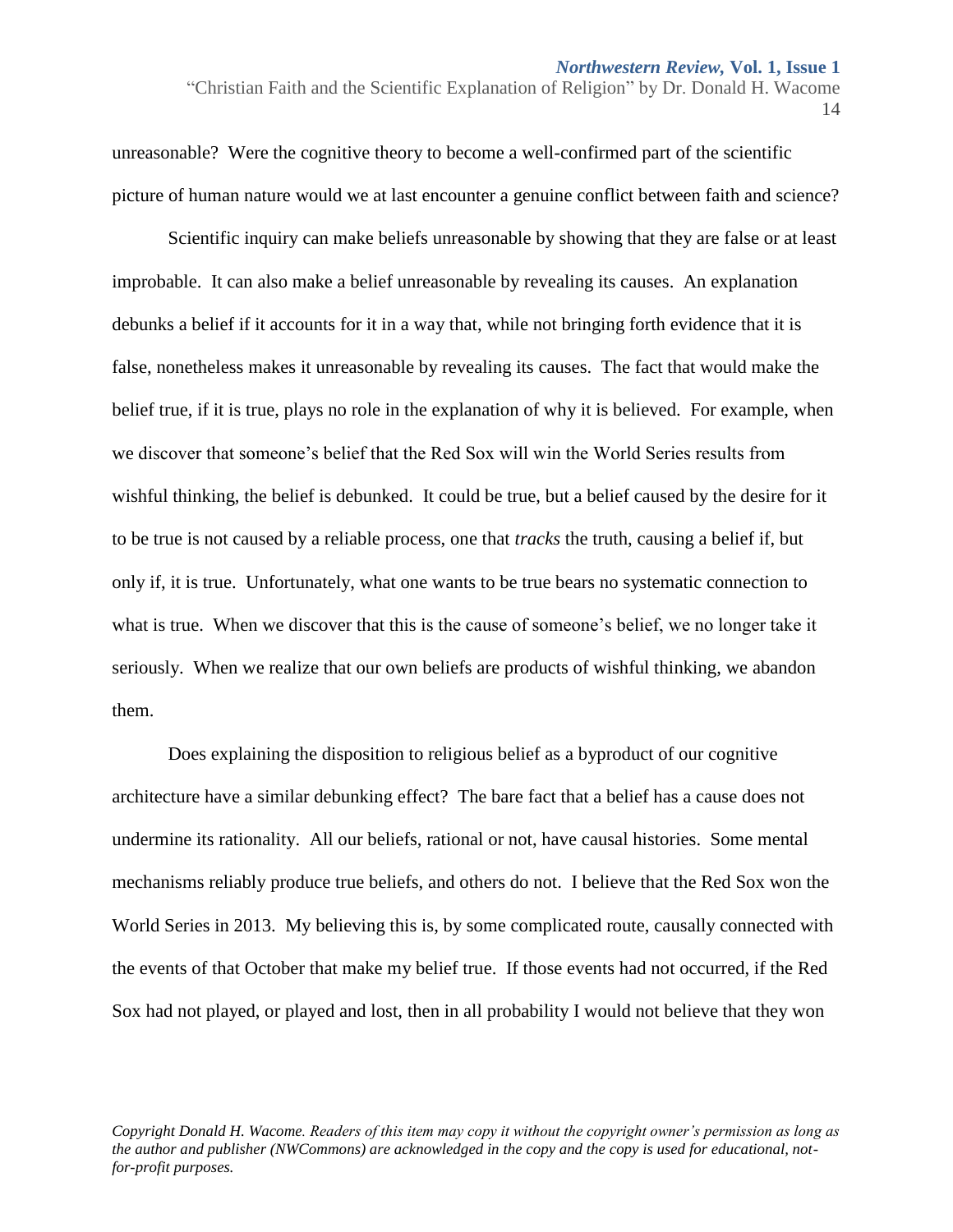"Christian Faith and the Scientific Explanation of Religion" by Dr. Donald H. Wacome 15

the series in 2013. Human knowledge is largely a matter of beliefs having reliable causal connections to the world that makes them true.<sup>19</sup>

The debunking potential of the cognitive theory is obvious. Minds like ours would more or less inevitably wind up believing in supernatural beings, whether or not such beings happen to exist, whether or not the beliefs happen to be true. Belief in supernatural agents arises as a predictable feature of human nature, but the cognitive mechanisms that produce them do not track the truth.<sup>20</sup> Science can explain, e.g., why human beings believe that dogs exist, but this explanation depends on the assumption that there are dogs that causally interact with human beings. Science also purports to explain why human beings believe that gods exist, but this explanation does not depend on the assumption that there are gods that causally interact with human beings. If the explanation succeeds, it does so whether or not the religious beliefs are true.

How serious is this debunking challenge? The analogous challenge, originating in the evolutionary explanation of our moral psychology, does not render moral belief, and the action it motivates, unreasonable. Arguably, what is debunked is the idea that the moral facts are ultimately objective and that they are a source of reasons to act independent of our interests. But the debunking force is limited, for in supplying us with our innate moral sentiments evolution leaves us with reasons to act morally.

 $\overline{a}$ 

<sup>19</sup> Contrary to a well-known argument advanced by C. S. Lewis, among others—see Victor Reppert, *C. S. Lewis's Dangerous Idea: A Philosophical Defense of Lewis's Argument from Reason* (Downers Grove, IL: Intervarsity Press, 2003) —the mere fact that a belief has natural causes does not debunk it, but some causal explanations of beliefs do impugn their rationality.

<sup>&</sup>lt;sup>20</sup> Exchanging the cognitive theory for an evolutionary adaptationist explanation would not solve this problem. Nor would giving up on evolutionary explanation altogether and retreating to earlier explanatory attempts that invoke the social function of religion (e.g., Durkheim, Marx) or individual psychology (Feuerbach, Freud). None of these explanations requires religious beliefs to be true and thus all threaten to debunk the beliefs they explain.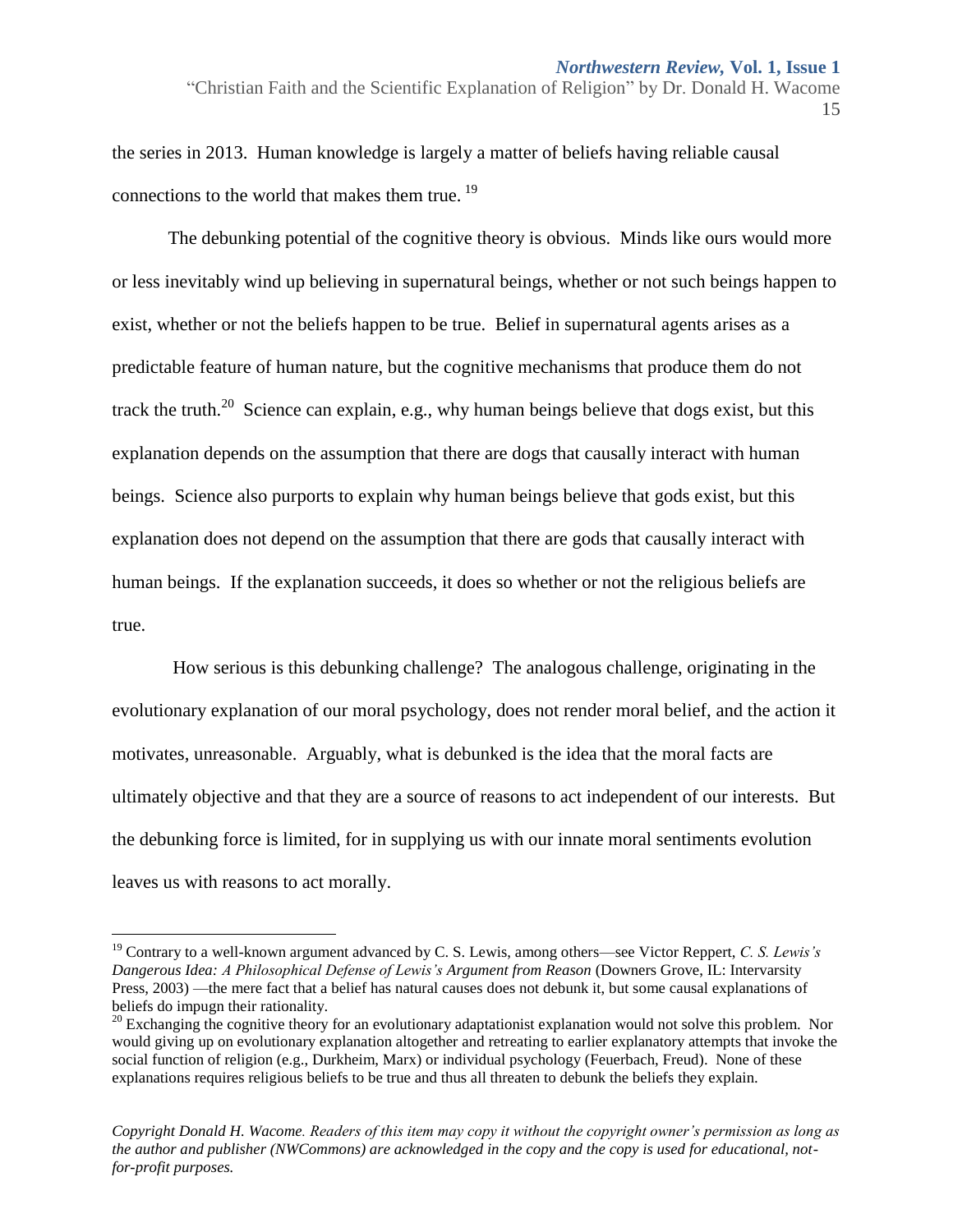"Christian Faith and the Scientific Explanation of Religion" by Dr. Donald H. Wacome 16

Perhaps the scientific threat to the reasonableness of religious belief and behavior can also be contained. Barrett, a proponent of the cognitive theory, writes, "…identifying that a belief has a natural cognitive basis does not bear upon whether it is true, but may justify holding such a belief to be true until sufficient reasons to the contrary arise."<sup>21</sup> Beliefs we are innately disposed to have are, even when we cannot bring forth evidence for them, "innocent until proved guilty."<sup>22</sup> Barrett's point is perfectly sensible. The demand that *every* belief must be justified by appeal to other beliefs in order to be reasonable is itself unreasonable. We cannot go on forever producing reasons to believe what we believe. There can be no infinite regress of reasons for reasons for reasons… If there is anything we reasonably believe, there must be something it is reasonable to believe even though we cannot supply reasons to justify believing it. Some beliefs must be, as some epistemologists put it, *properly basic*. What types of belief are good candidates for being reasonable without justification? If someone believes something that on reflection strikes her as patently obvious, and she knows of no good reason to doubt it, she has a good candidate for a properly basic belief. Most human beings regard the existence of some kind of divine being as obvious. When they give the matter serious thought, they persist in this conviction even if they cannot come up with good reasons for the belief. Assuming that they know of no good reason to suspect that the religious belief is false, why not regard it as a plausible candidate for something that it is reasonable to believe without need for justification? Why not agree with Barrett that religious belief is innocent until proved guilty? We should. But doing so does not overcome the debunking challenge. Finding evidence that a belief is false is not the only way for it to lose its innocence. Discovering that those who believe it would do so

<sup>21</sup> Justin L. Barrett, *Cognitive Science*, *Religion and Theology: From Human Minds to Divine Minds* (West Conshohocken, PA: Templeton Press, 2011), 108.  $22$  Ibid.

*Copyright Donald H. Wacome. Readers of this item may copy it without the copyright owner's permission as long as the author and publisher (NWCommons) are acknowledged in the copy and the copy is used for educational, notfor-profit purposes.*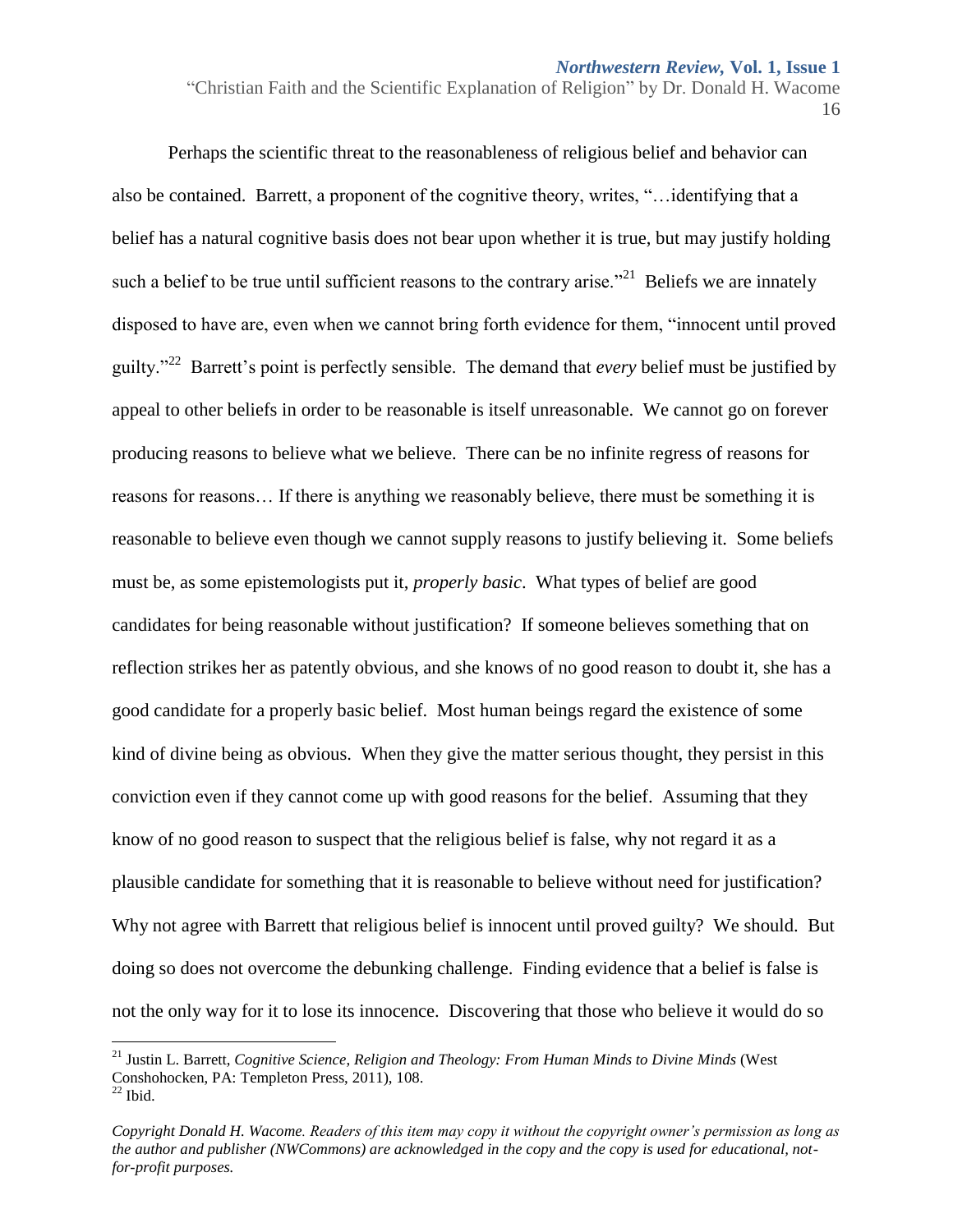whether or not it happens to be true is also proof of guilt. It is not proof that the belief is false, but that is not the issue here. What is at issue is whether it is reasonable. At face value, successful scientific explanation of a belief that makes no reference to what would make it true indicates that it is not reasonable, not a belief that one would have if, but only if, it is true. It is revealed as something we would believe whether or not it happens to be true.

## **Debunking Deflected**

This debunking potential is narrowly focused. Whatever force it has, it applies only to instances of the belief caused by the suspect mechanism, not to the belief as such. Consider an explanation of how someone acquired religious belief. There is a slave who, as he reaches adulthood, discovers that his master, an agnostic who could not care less whether God exists, subjects his slaves to Christian teaching from childhood. His cynical intent is to make them compliant workers who accept their unhappy lot as God's will. The slave realizes that his belief in God is explained in a way that fails to connect it to a reality that makes it true; raised as he was, he would believe in God whether or not God exists. He might now conclude that his belief in God is unreasonable, and that he must abandon it, but he avoids this disheartening conclusion. He realizes that other people share his religious belief, people never in the evil slave master's control. He seeks them out, asks them why they believe, and they direct his attention to evidence that after careful examination he finds adequate. He continues to believe in God and he does so reasonably, even though he continues to accept the debunking explanation of how he initially acquired his belief.

An explanation that debunks a belief leaves open the possibility of its being reacquired by other routes that make it reasonable. A debunking explanation does not prove that a belief is

<sup>&</sup>quot;Christian Faith and the Scientific Explanation of Religion" by Dr. Donald H. Wacome 17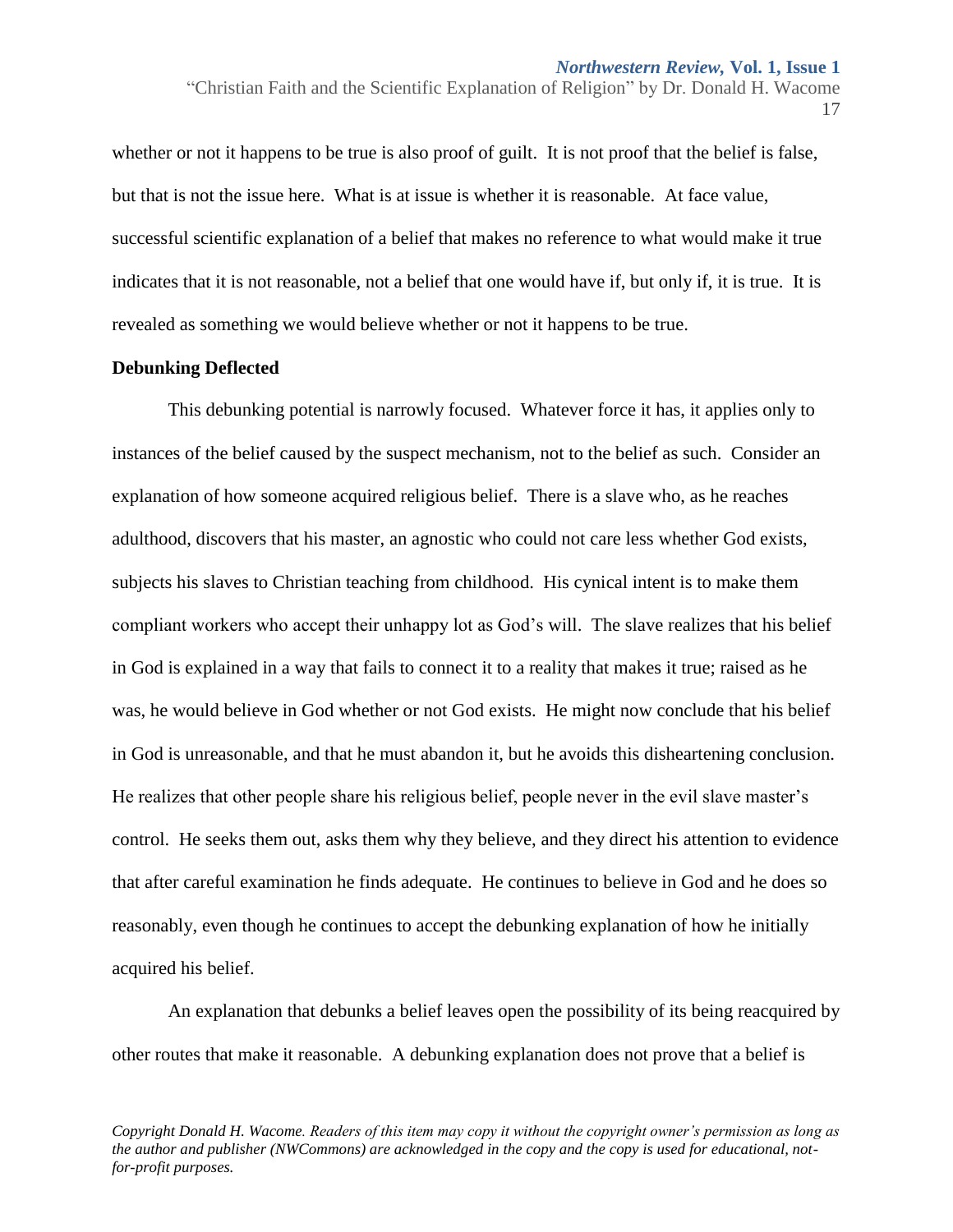"Christian Faith and the Scientific Explanation of Religion" by Dr. Donald H. Wacome 18

false, nor does it prove that it is in every case held unreasonably. It challenges its reasonableness, but this challenge might be overcome. A useful analogy lies in conspiracy theories, which are both perennially popular and widely dismissed as irrational. The innate readiness of the human mind to accept explanations of untoward events that involve the intentions of unseen agents figures in the cognitive theory of religion. A reasonable conjecture is that it also explains the common disposition to fix on conspiracy explanations on the basis of at best minimal evidence. Someone is most likely worse off if enemies are plotting against him and he is unaware of it, than if they are not but he does not know it. Recognizing this evolved structure of human cognition—the preference for false positives over false negatives—we are reasonably skeptical of such explanations when others promote them, and we are reasonably cautious when it comes to offering them ourselves. Some theorists go so far as to contend that while we should acknowledge the possibility, it is never reasonable in practice to accept conspiracy as an explanation.<sup>23</sup> This is an understandable reaction to the proliferation of bizarre conspiracy explanations, but what seems more reasonable is simply to recognize the attraction such explanations can have and proceed with extra caution, accepting them only in the rare cases where there is strong evidence.<sup>24</sup> In particular, any inclination to arrive at a conspiracy

 $\overline{a}$ 

<sup>23</sup> E.g., Brian L. Keely, "Of Conspiracy Theories" *Journal of Philosophy* 96 (1999): 109-126. Whatever plausibility this has seems to depend on the practice of labeling an explanation a conspiracy theory only if one believes it is false and absurd; conspiracy explanations one accepts do not count as conspiracy theories. "Conspiracy theory" is in practice short for "unsubstantiated conspiracy theory." Those who believe that John Wilkes Booth belonged to a group seeking to kill not only Abraham Lincoln, but also the Vice President and the Secretary of State, dismiss those who hold the idea that Lee Harvard Oswald did not act alone on November 22, 1963 as "conspiracy buffs." And those who take for granted that it was not a coincidence that four airplane hijackings occurred on the morning of September 11, 2001, but that this was the work of a conspiratorial group, dismiss the idea that the United States government was behind the attacks as a conspiracy theory. Many explanatory hypotheses are unreasonable, including many conspiracy theories, but not simply because they involve conspiracies.

<sup>&</sup>lt;sup>24</sup> The view that while the claims of religions could be true, it is never reasonable to accept them, is in some respects similar to David Hume's well-known critique of belief in miracles in *An Enquiry Concerning Human Understanding* (New York: Oxford University Press, 2007), Sec. X. Here too, the reasonable response to our native credulity with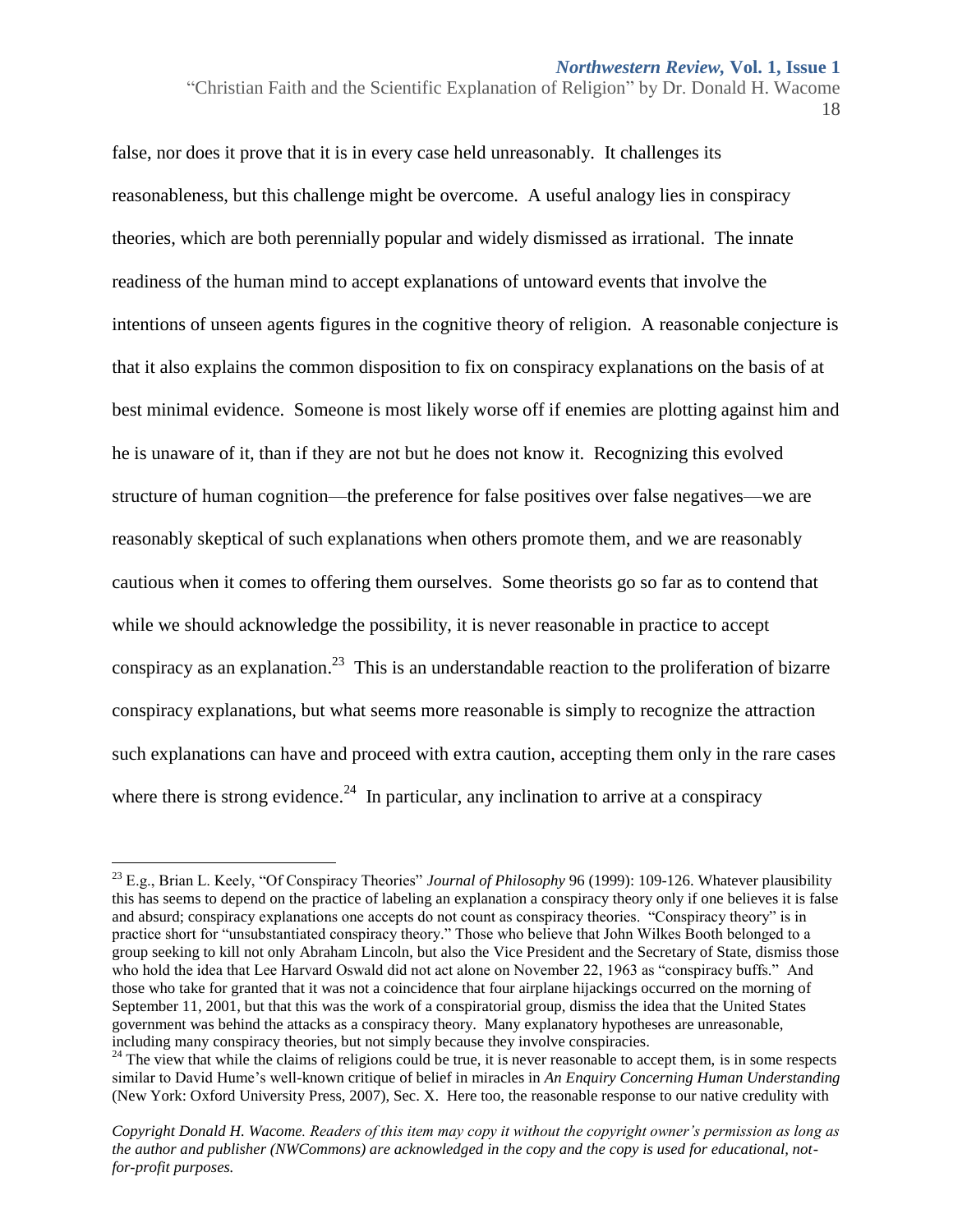conclusion simply because it seems obvious should be dismissed and whatever evidence there might be in its favor should be weighed at a discount. In light of natural human inclinations, no conspiracy theory deserves the benefit of the doubt. It should be treated as guilty until proved innocent.

The cognitive theory suggests the need for similar care with respect to the manifold claims of religion, including those of one's own religion. Any religious claim should initially be regarded as probably false and should be accepted only on the basis of cautiously evaluated evidence. There is one simple, though not necessarily easy, solution to the debunking challenge: The threat can be neutralized by finding good reasons for religious beliefs, reasons that can be identified independent of the operation of the cognitive mechanisms the theory posits. The reasonable response to the realization that human beings are innately disposed toward certain kinds of belief, for which we actually have little or no evidence, is not to commit ourselves to avoid them altogether. It is to nurture a degree of suspicion toward our inclination to such beliefs, and to accept them only on the basis of evidence carefully vetted and reasoning rigorously examined.<sup>25</sup> It is in particular to reject out of hand claims that it is simply *obvious* that such and such is the case, and to insist on real evidence. The human mind is replete with cognitive machinery that makes various things seem to us entirely plausible, irrespective of their truth or falsity. Science can reveal that what strikes us as obvious is what most warrants critical examination.

 $\overline{a}$ 

<sup>&</sup>quot;Christian Faith and the Scientific Explanation of Religion" by Dr. Donald H. Wacome 19

respect to reports of the miracles is due diligence in the evaluation of evidence, not the *a priori* rejection that Hume counsels.

<sup>25</sup>J. L. Mackie, in *The Miracle of Theism: Arguments for and against the Existence of God* (Oxford: Clarendon Press, 1982), 7-8, writes, "…if we can show that a certain belief would be almost universally held, even it if it were groundless…there is no clear onus of proof on either side." This esteemed philosopher, who was an atheist, seems to me overly generous to theism. I take it that a heavy burden of justification falls to those of us who persist in belief in the face of debunking explanations.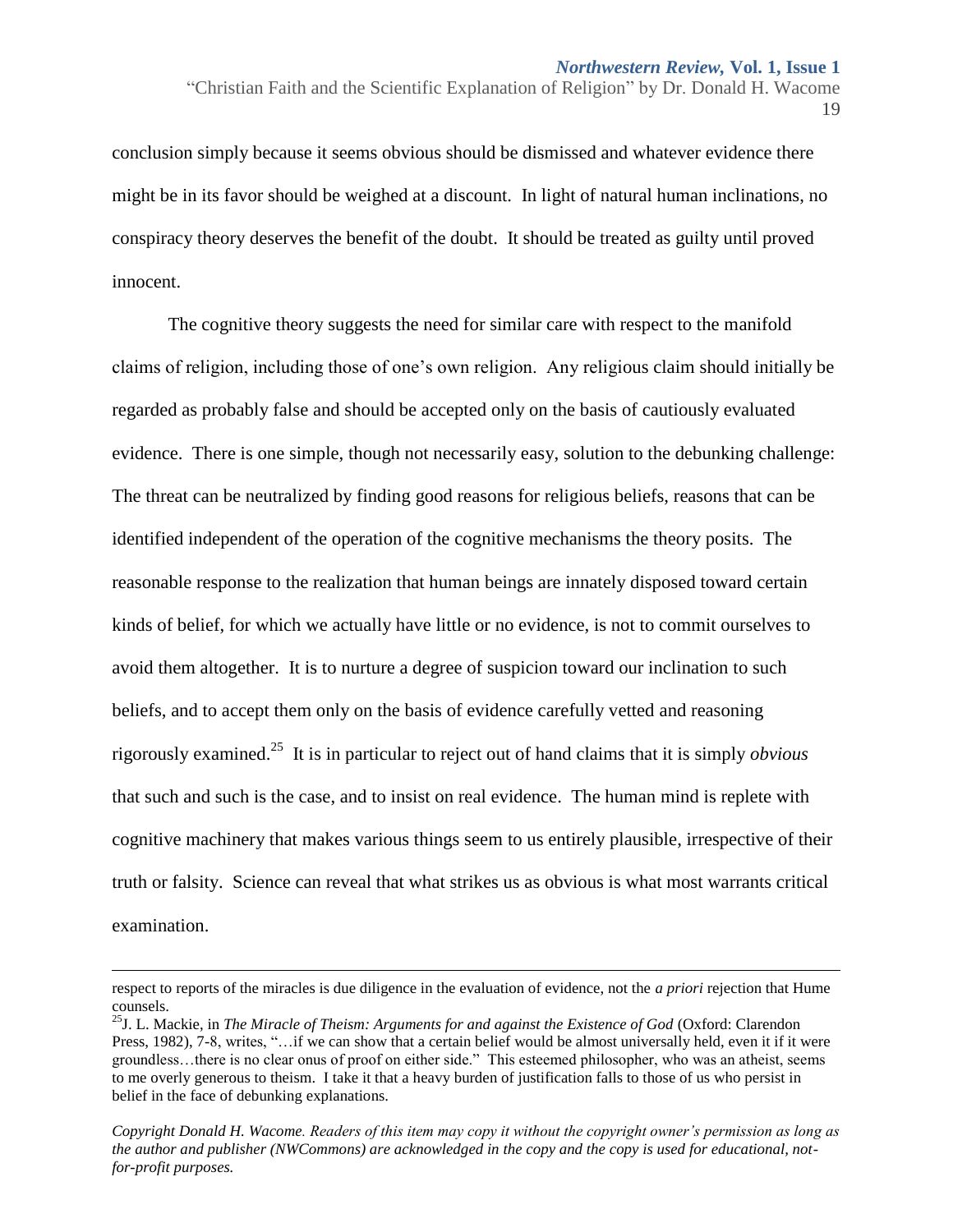"Christian Faith and the Scientific Explanation of Religion" by Dr. Donald H. Wacome 20

It is common practice to label religious beliefs matters of faith and to assume that this somehow insulates them from demands for rational justification. The contrary view is that at least so far as Christianity is concerned, faith should be understood not as sub-rational belief, but as trust in the God who resurrected Jesus Christ. Trust can be either reasonable or unreasonable. Faith does not relieve us of the obligation to proportion belief to the quality of the evidence. The cognitive theory of religion, or of any plausible scientific explanation of human religiosity, does not debunk the Christian faith, but it constrains any tendency to be overly sanguine about the quality of the justification of the beliefs presupposed by faith in Jesus Christ. Realizing that simply in virtue of being human we are inclined to believe in divine beings on the basis of the most minimal evidence, we see how ill-considered it is to regard our theological convictions as more securely established than the confirmed theories of the sciences. We see, too, how inappropriate it is to condemn those who do not accept the claims of Christianity as intellectually dishonest or unreasonable. A proper Christian intellectual humility confesses that the reasons for Christian belief are good enough, not that they are better, or even as strong as, the reasons we have for many other things we believe. When it comes to our beliefs, there is no correlation of quality of evidence and importance. Perhaps, in light of this, it is especially worthwhile to remove spurious grounds for regarding the Christian faith unreasonable, such as the idea that it is at odds with what contemporary science shows us about the world and our place in it.

## **Debunking and Design**

The cognitive theory of religion, if true, does not debunk religious belief as such, but it does show that it is not properly basic. If we identify entirely natural mechanisms that make it seem simply obvious that there are supernatural agents, then we cannot reasonably believe in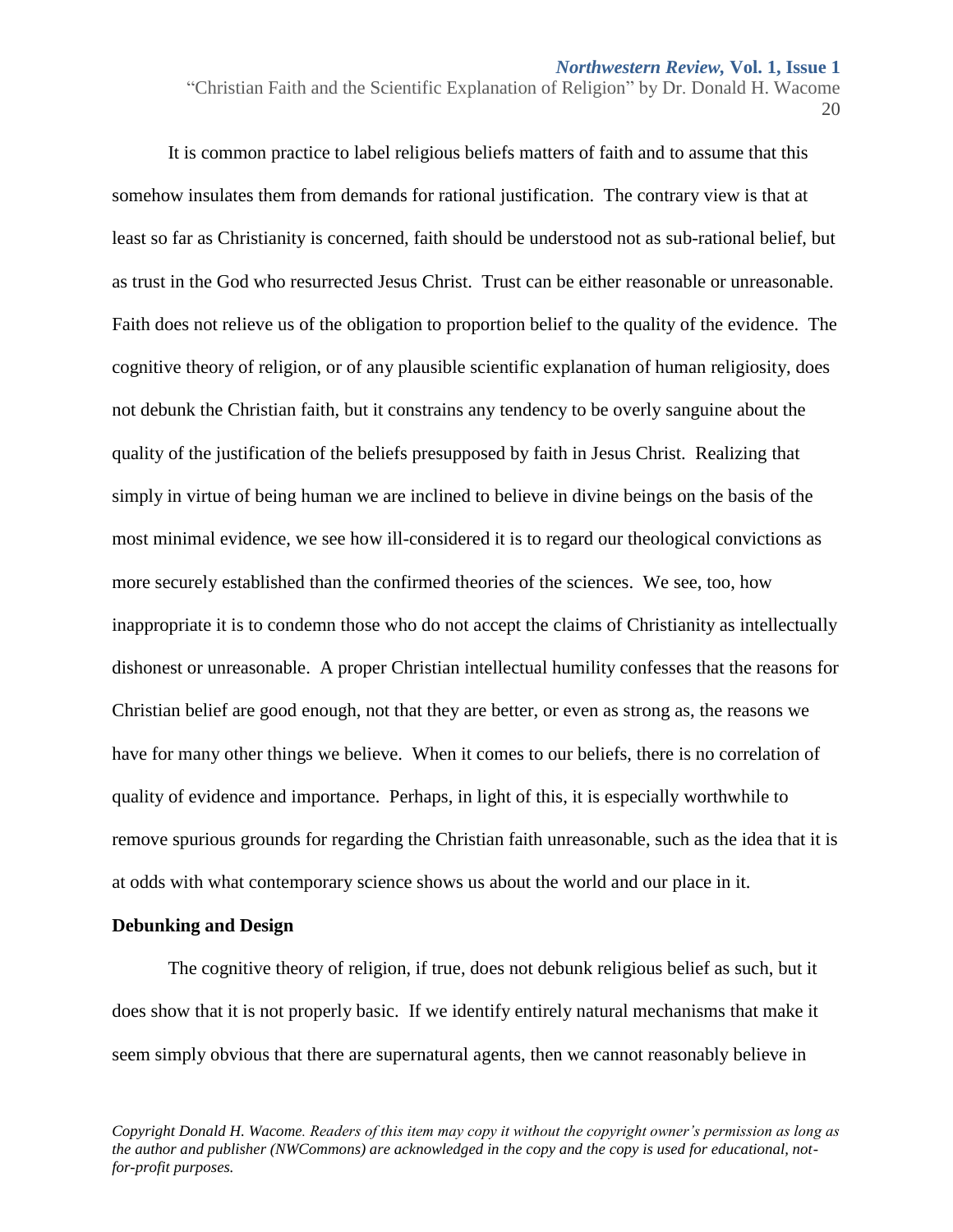"Christian Faith and the Scientific Explanation of Religion" by Dr. Donald H. Wacome 21

them just because their existence seems so obvious. Religious belief might be reasonable, but only if it is grounded in explicit evidence.

Some thinkers believe this conclusion can be avoided, that we can accept both the cognitive theory of religion and religious beliefs as properly basic, among those that can be reasonably held even in the absence of evidence. The debunking threat arises because the scientific explanation posits causes of the belief in divine beings that would do their work whether or not such beings exist, and thus whether or not the beliefs are true. Possibly, the belief formation process the cognitive theory describes only appears to be unreliable, and in fact the belief is the effect of a reliable causal mechanism designed by God. Any natural explanation can, in principle, be integrated into a more comprehensive supernatural explanation, one in which the scientifically explained phenomenon was intended by God. What science portrays as a mere accidental byproduct of human evolution might in fact be a product of divine design. What on the surface looks like the interaction of a hodgepodge of disparate evolved mental mechanisms could in fact constitute the divinely designed process that reliably disposes human beings to believe in supernatural beings. Paul Bloom writes, "If there is an omnipotent God, then he could have orchestrated the universe so that belief in him could have emerged in any fashion whatever.<sup>226</sup> The belief in God to which our cognitive architecture disposes us could be reliably connected to the divine reality that makes it true. Innate human religiosity could be God's design, either because the creation is deterministic, and this apparently accidental outcome is the inevitable outcome of the laws and initial conditions, or because God intervened in human evolution, seeing to it that we acquired mental mechanisms that would not have appeared in the

 $\overline{a}$ 

<sup>26</sup> Paul Bloom, "Religious Belief as an Evolutionary Accident" in *The Believing Primate: Scientific, Philosophical, and Theological Reflections on the Origin of Religion*, eds. Jeffrey Schloss and Michael Murray (Oxford: Oxford University Press, 2009), 126.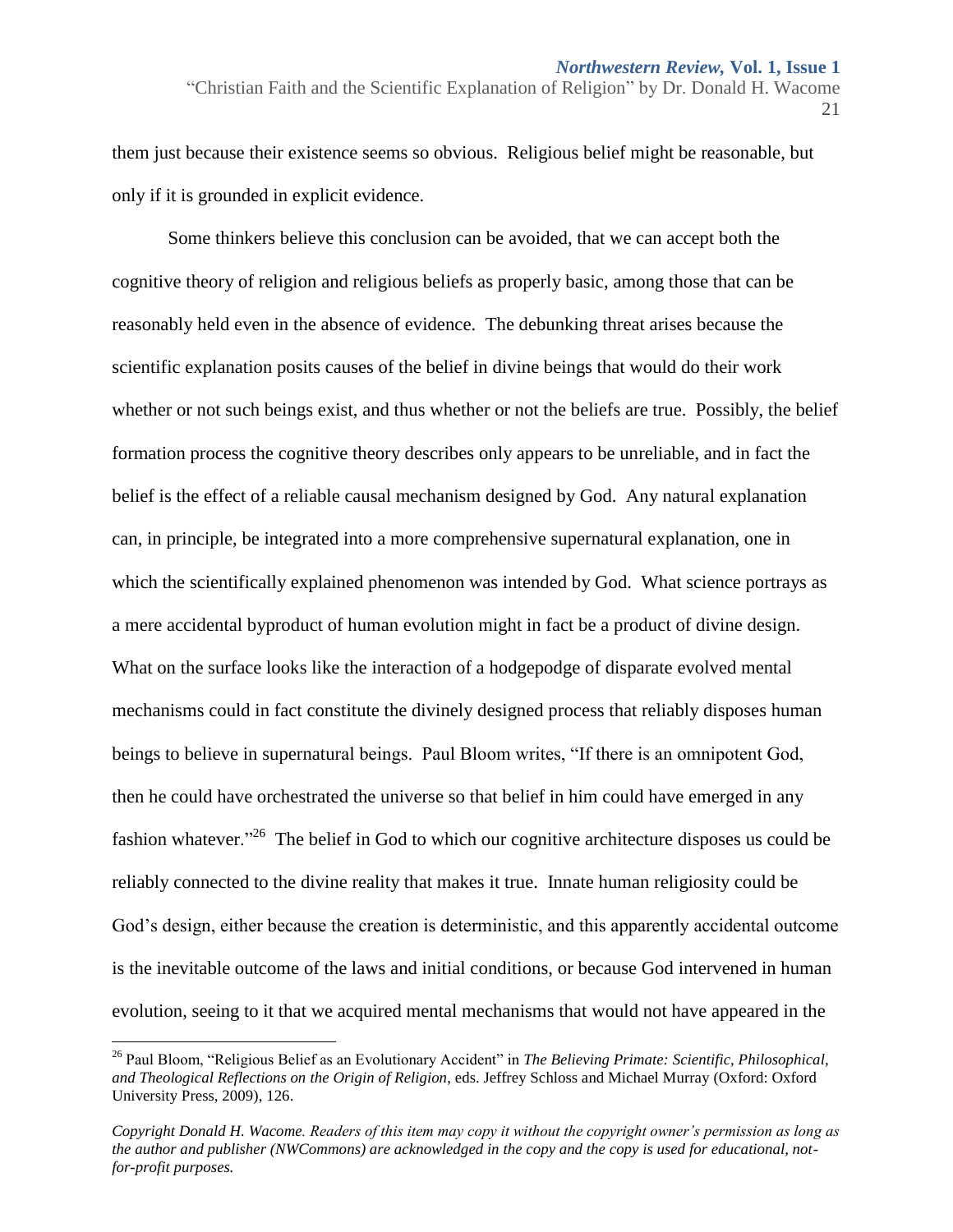natural course of events. Justin Barrett, contemplating the origin of religion, has a version of the latter in mind when he suggests that God might have "orchestrated mutations and selection to produce the sort of organisms we are—evolution through 'supernatural selection'."<sup>27</sup>

Science does not debunk belief in God merely by discovering how God caused it. Against the charge that those who believe in God would believe whether or not the belief is true, those who adopt this strategy, whether in its determinist or interventionist version, are entitled to respond that if God did not exist, then he would *not* believe that God exists, since if God did not exist there would be no world and no evolutionary processes giving rise to creatures with beliefs about God or anything else.<sup>28</sup> Thus his belief tracks the truth of the matter, as rational belief must. Those who invoke the cognitive theory—or any scientific explanation of the origins of religious belief—to challenge the rationality of belief in God need not agree, but it is not incumbent upon theists to abandon their belief that God created the world and designed its human inhabitants in order cogently to respond to the debunker's claim. When the reasonableness of a belief is challenged, one does not beg the question by refusing to grant the assumption that one's belief is false.

If human beings spontaneously believe in a divine reality because this is how God intended them to be, then our disposition to believe is not an accident, a fluke that bears no causal connection to a reality that makes the beliefs true. Some Christian traditions explicitly embrace this view. Calvin, probably its most well-known advocate, taught that God has implanted a *sensus divinitatis* in human beings*.* This innate sense of divinity is a disposition,

 $\overline{a}$ 

<sup>&</sup>quot;Christian Faith and the Scientific Explanation of Religion" by Dr. Donald H. Wacome 22

<sup>27</sup> Barrett*, Why Would Anyone Believe in God?*, 123.

 $^{28}$  See, e.g., Michael J. Murray, "Scientific Explanations of Religion and the Justification of Religious Belief," in *The Believing Primate: Scientific, Philosophical, and Theological Reflections on the Origin of Religion*, eds. Jeffrey Schloss and Michael Murray (Oxford: Oxford University Press, 2009), 168-178.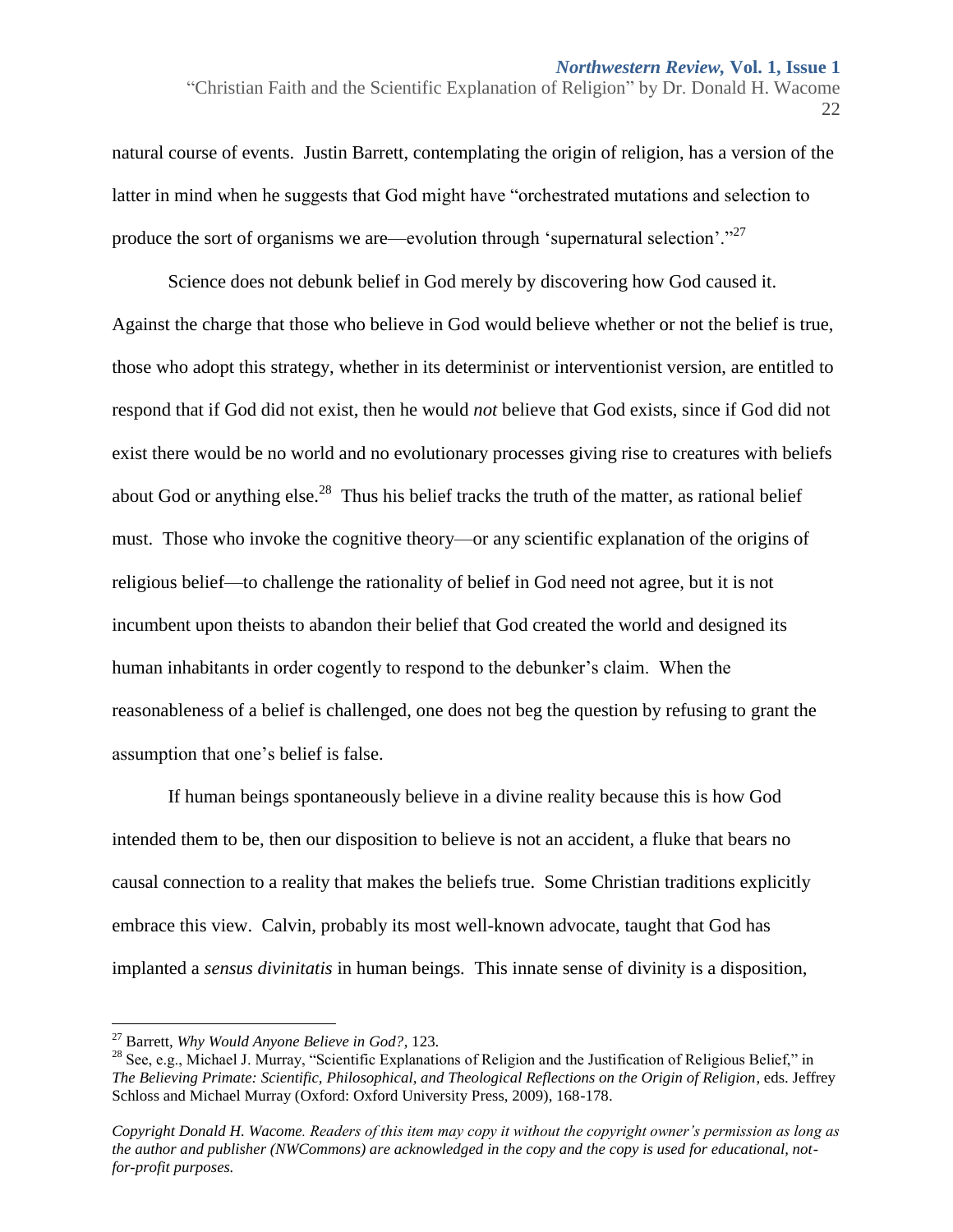"Christian Faith and the Scientific Explanation of Religion" by Dr. Donald H. Wacome 23

triggered by ordinary experience of the world, to believe that it is the creation of a wise and good God, and to feel oneself obligated to obey and worship him.<sup>29</sup> Belief in God is reasonable, even when no reasons for it can be articulated, because it is the product of a causal mechanism that reliably produces true beliefs.

Some beliefs are, at face value, properly basic, and scientific investigation into their causes does not undermine their reasonableness. For example, someone has a belief about the past: that he had cornflakes for breakfast earlier today. Asked what he had for breakfast, he pauses for a moment and he finds himself with this belief about the past. He might have had evidence, e.g., dishes in the sink, a stray flake in the beard, his wife's surveillance video, but in this instance he has none. Nonetheless, in the absence of reasons to doubt what he seems to remember, it is reasonable for him to think that he really does remember. We have some scientific knowledge of the neural mechanisms that cause human beings to have beliefs about the past, and while it indicates that they are not always as reliable as we might have supposed, they do reliably cause true beliefs about the past. The causal explanation that identifies the cognitive mechanisms that provide us with beliefs about the past does not threaten to debunk them. Having acquired some scientific knowledge of the causes of memory beliefs, we remain reasonably confident that what we seem to remember is true.<sup>30</sup>

It is possible that what the cognitive theory of religion uncovers are the workings of a divinely designed *sensus divinitatis,* one that disposes humans to properly basic, and thus

 $\overline{a}$ 

<sup>29</sup> John Calvin, *Institutes of the Christian Religion*, trans. Ford Lewis Battles (Philadelphia: Westminster Press, 1960), I, xi, 8. For a close examination of the interpretive issues see Paul Helm, "Natural Theology and the *Sensus Divinitatis*" in his *John Calvin's Ideas* (Oxford: Oxford University Press, 2004).

<sup>&</sup>lt;sup>30</sup> Scientific inquiry itself could not, of course, get far without relying on memory, so any wholesale discrediting of its reliability would be self-defeating. The same is true of perception and reasoning. The interesting results are those in which scientific investigation reveals the complex profiles of reliability and unreliability in the operation of our faculties; on memory see, e.g., Daniel L. Schacter, *The Seven Sins of Memory: How the Mind Forgets and Remembers* (New York: Mariner Books, 2002).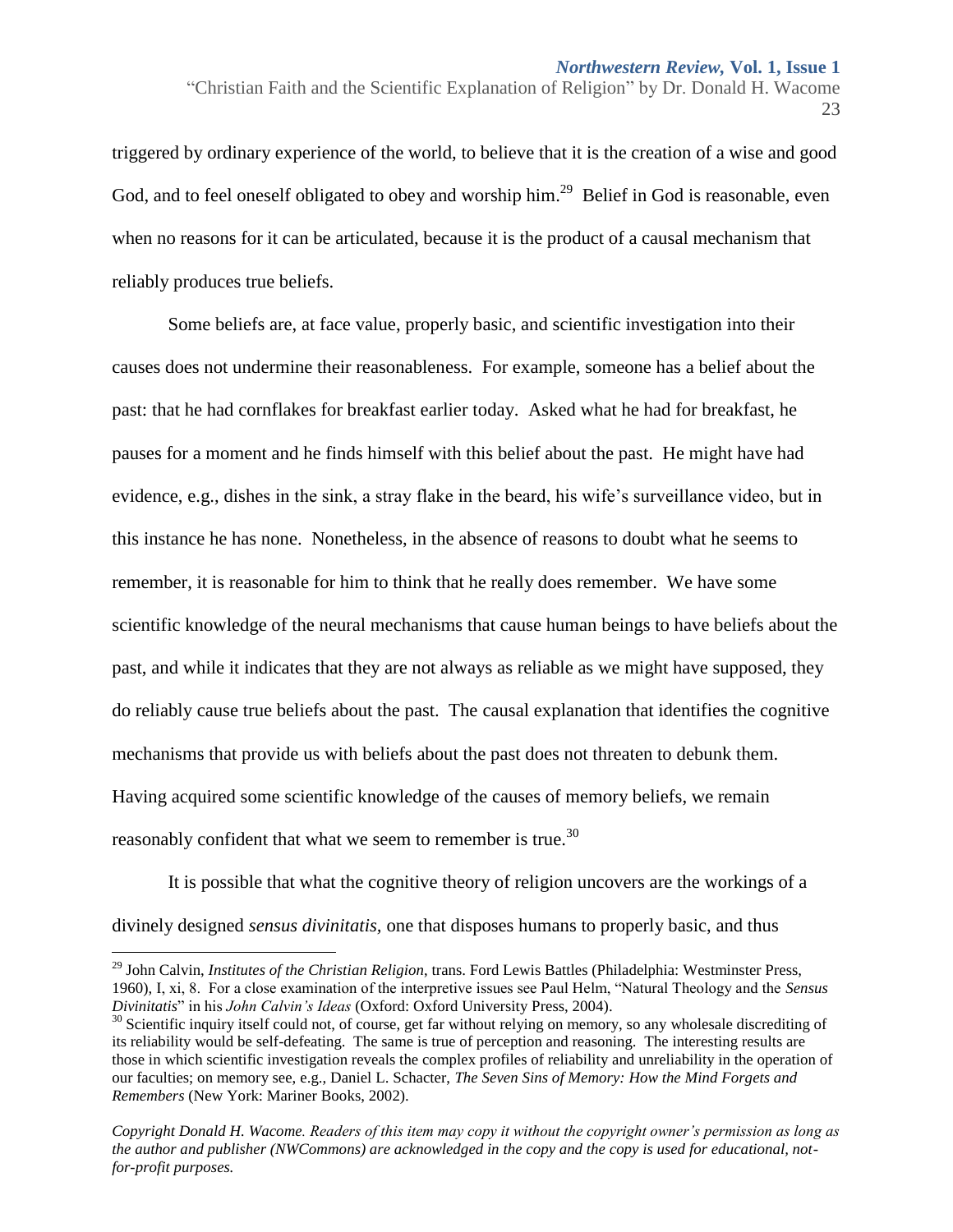"Christian Faith and the Scientific Explanation of Religion" by Dr. Donald H. Wacome 24

reasonable, beliefs about God. Yet invoking this possibility does not make for a credible response to the debunking challenge. To see this, we can return to the analogy of the slave. Suppose that instead of going in search of independent reasons for his religious beliefs, he realizes that what he has learned about the causes of his belief can be subsumed into a more comprehensive religious account. He decides that the master's evil deeds were the means God employed to engender faith in him and his fellow slaves. Pondering the biblical story of the deliverance of the people of Israel from bondage in Egypt, when God manipulated the mind of Pharaoh to achieve his ends, he judges that this is just the kind of thing the God in whom he believes would do.

The slave's enlarged account of how and why he was caused to acquire belief in God might be true, but it does not deliver him from the debunking threat. An adequate response to the threat exposure of the master's machinations poses calls for more than the possibility the slave envisages. He can avoid the debunking of his belief in God only if he has good reasons to believe that this is what actually happened, and those reasons must not be tainted by the master's indoctrination program. To incorporate the slave master's scheme into God's greater plan, and thereby neutralize the challenge to the reasonableness of his belief in God, he must appeal to what he knows independently of anything the master taught him. For while the slave's comprehensive theistic explanation could be true, it could instead be true that the master is very clever and exercised the foresight to prime his victims with the disposition to arrive at precisely these beliefs about his being God's instrument. Thus, even when his slaves mature and realize what has been going on, rather than regarding their beliefs as debunked, they continue as docile workers. If the slave has nothing to go on other than what he has been taught by the master, he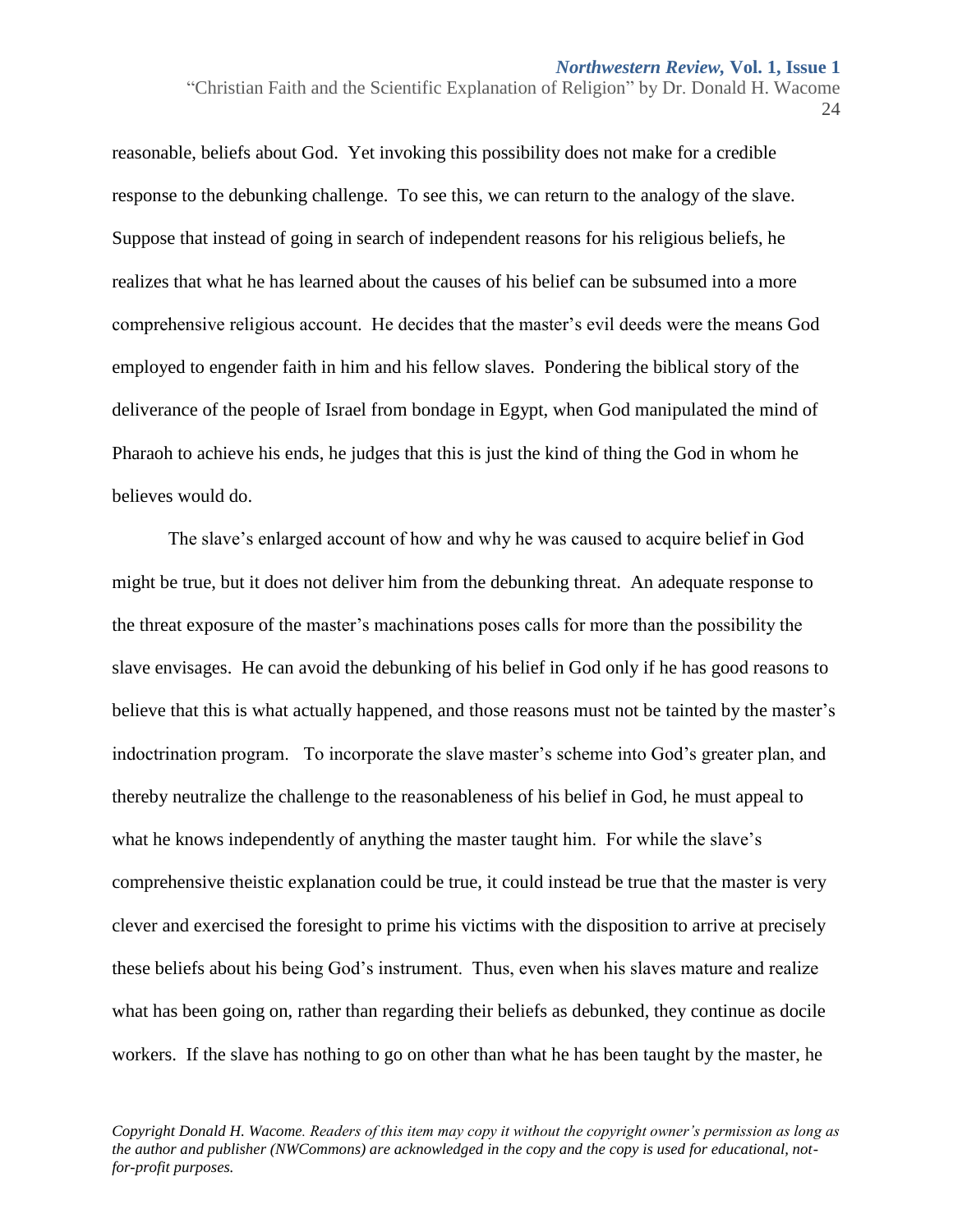"Christian Faith and the Scientific Explanation of Religion" by Dr. Donald H. Wacome 25

has no reason to think one of these possibilities is more likely than the other, and he cannot reasonably cling to his belief.<sup>31</sup> Faced with the explanation that appears to undermine his belief, he cannot reasonably defend its reasonableness by assuming that it is true. As in the first case, his only hope for reasonable belief in the God he was raised to believe in is to find evidence not connected to his master's machinations.

Similarly, if we accept the cognitive theory of religion, we may reasonably continue to believe, and to go on to devise an account that locates the mental machinery it describes in God's creation, but only if we acquire reasons to believe that the cognitive theory does not explain. In the event of a well-confirmed scientific explanation of religious belief, the charge that belief in God is unreasonable can be answered, but not by appeal to its being properly basic.

## **Religion without Design**

 $\overline{a}$ 

Even if appeal to a divinely designed *sensus divinitatis* could rebut the debunking charge inherent in the scientific explanation of religiosity, it would be a strategy we have a good reason to avoid. Divine design is fundamentally at odds with God's purpose of creating persons truly distinct from, and capable of communion with, their Creator. God eschewed design and made use of indeterministic natural processes to bring us into existence. We must seek to integrate the cognitive theory into a larger account that portrays the world as God's creation without reliance on design. Human beings have an innate tendency toward belief in divine beings, but not

 $31$  The case of the indoctrinated slave, while extreme, is similar to that of anyone raised in a religious home. A normal human child believes whatever she is taught about religious matters and many other things; she is not unreasonable or intellectually defective in believing that there is a God if this is what her parents believe. When she reaches adulthood, she will have any number of beliefs that she cannot justify; they are simply things she has "always" believed. In the absence of reasons to doubt them, it is reasonable for her to continue to believe them. This *intellectual conservatism*, applied to beliefs acquired as a matter of childhood credulity, renders many beliefs reasonable even in the absence of justification. However, as soon as she comes upon reasons to doubt them, she can no longer reasonably believe without explicit justification. Likewise, once she encounters a plausible debunking explanation of how she and her forebears acquired a belief, she can no longer reasonably continue with it without justification.

*Copyright Donald H. Wacome. Readers of this item may copy it without the copyright owner's permission as long as the author and publisher (NWCommons) are acknowledged in the copy and the copy is used for educational, notfor-profit purposes.*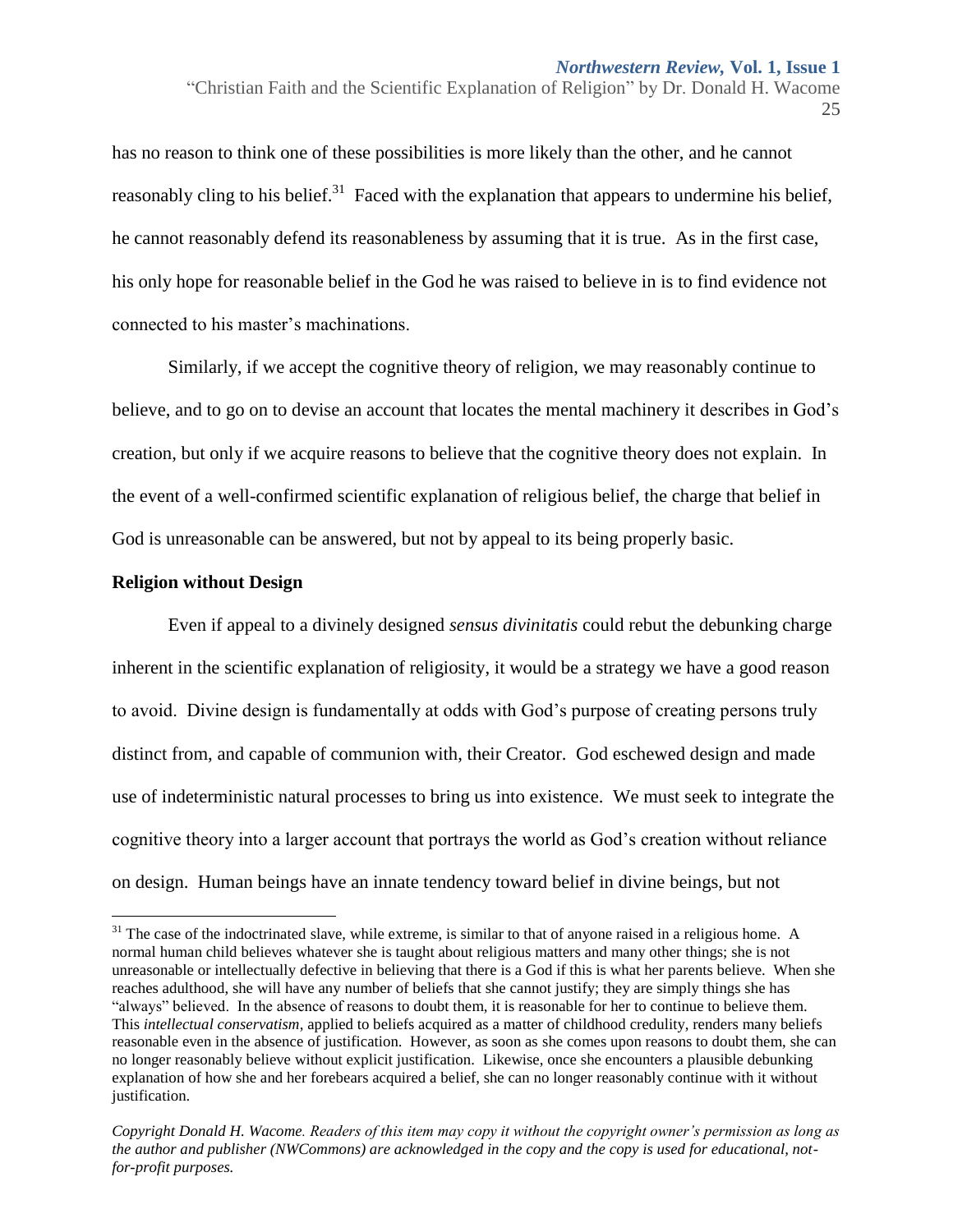"Christian Faith and the Scientific Explanation of Religion" by Dr. Donald H. Wacome 26

because this is what God specifically intended. It is, as secular proponents of the cognitive theory tell us, merely a byproduct of human evolution. Therefore, we require an alternative account of the role of natural human religiosity, one that does not portray it as designed.<sup>32</sup>

The cognitive theory of religion does not show that Christian belief is unreasonable, but it does highlight the challenge of showing that it is reasonable. It might seem, then, that Christians have no reason to cheer on the project of naturalizing religious belief. However, this is too quick a conclusion. We should reject the attempt to integrate the scientific explanation of human religiosity into a grand scheme of divine design, but there is another, better, way to understand human religiosity and God's interest in it. Abandoning the idea that our religious instincts are part of a divine design plan, we can proceed to an account of their role in God's dealings with human beings, one that makes it reasonable to welcome, rather than fear, the incursion of science into the domain of religion.

## **Religion and Morality**

 $\overline{a}$ 

From the perspective of Christian faith, we can acknowledge human religiosity as in important ways analogous to morality. Both are, at bottom, features of human nature, explicable without appeal to the miraculous or to divine beings. Neither on its face indicates any trace of human contact with anything that transcends the natural world. Both are, to all appearances, the product of the long and contingent evolutionary history that resulted in *Homo sapiens*. That

 $32$  A virtue of this account is that it makes the vast diversity of human religiosity unproblematic. In contrast, some account is required of why, if the innate mechanisms that incline to religious beliefs were designed by God, they do not reliably produce *theistic* belief. Why would God, intending to equip human beings with an innate disposition to religious belief, endow us with one which is only generic, so readily triggered to produce polytheism or animism? Why not simply belief in the one God? Calvin held that the original endowment *was* theistic, but among the noetic effects of the Fall was the degradation of the *sensus divinitatis*. In sinful human beings a defective sense of divinity remains; corrupted by human pride and arrogance, it has become "a perpetual factory of idols" (Calvin, *Institutes*, I. 11. 8). Whether this is psychologically, anthropologically, or historically plausible is, at best, arguable. We may ask, for example, whether there is evidence of devolution from theistic to polytheistic and animistic religion in the human past.

*Copyright Donald H. Wacome. Readers of this item may copy it without the copyright owner's permission as long as the author and publisher (NWCommons) are acknowledged in the copy and the copy is used for educational, notfor-profit purposes.*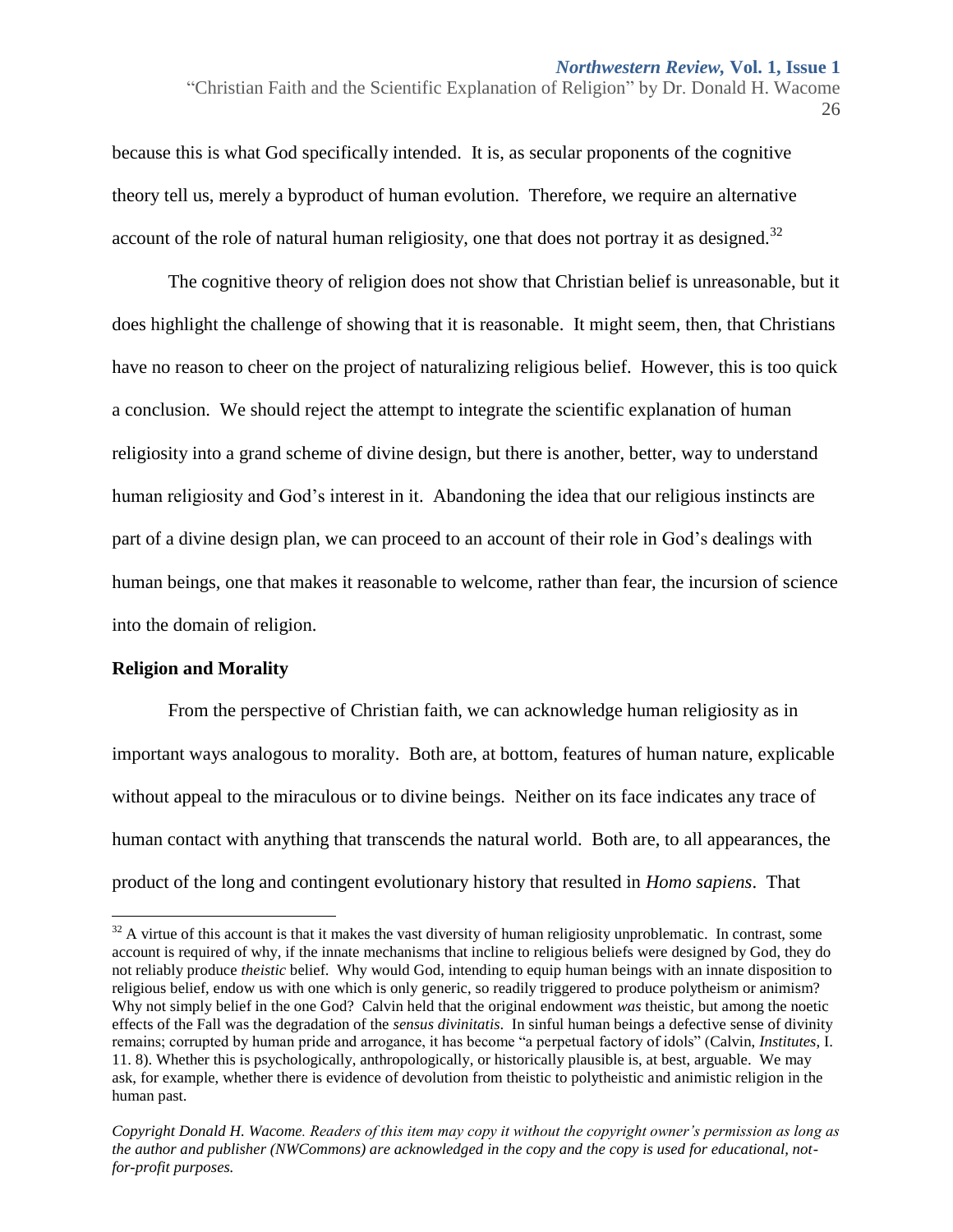history could have followed a different course; if it had, the personal creatures—if any—that would have existed instead of us might have had significantly different, or no, moral nature, and no, or a significantly different, religious sensibility.

However, the naturalistic explanation of morality and of religion differ in a significant way: morality is an adaptation while religiosity, although it arises from the interaction of mental mechanisms that are adaptations, is not itself an adaptation. There was selection, e.g., for the desire to retaliate against humans who cheat us, but no selection for the desire to make sacrifices to placate unseen spirits. The explanation of the former presupposes cheating conspecifics; the explanation of the latter posits no angry spirits. The evolutionary explanation of morality undermines certain ways of construing the nature of moral truth, giving us good reasons to doubt the vision of moral knowledge as a grasp of something that transcends this world, or even objectively inheres in it. But it does not warrant systemic doubt about there being moral truth, even if it points to its being more mundane than some have envisaged it. It reveals the superficiality of our moral categories, projected upon the social world, but it does not imply that the actions we have evolved to categorize as, e.g., cheating, do not occur. Natural selection has crafted human minds to detect and respond to cheaters. To ascertain that a human being, in virtue of neural circuitry that came about as an adaptation to life as a Stone Age hunter-gatherer, is inclined toward a cognitive, emotional, and behavioral response to a particular kind of social interaction which she describes as unfair, is not to discover that her moral judgment is mistaken or irrational. It may be firmly rooted in desires she has no reason to disown and good reason to nurture. Learning the origins of our moral minds gives us some worthwhile critical distance on our moral responses and it teaches us that moral reasons cannot be finally disentangled from our

<sup>&</sup>quot;Christian Faith and the Scientific Explanation of Religion" by Dr. Donald H. Wacome 27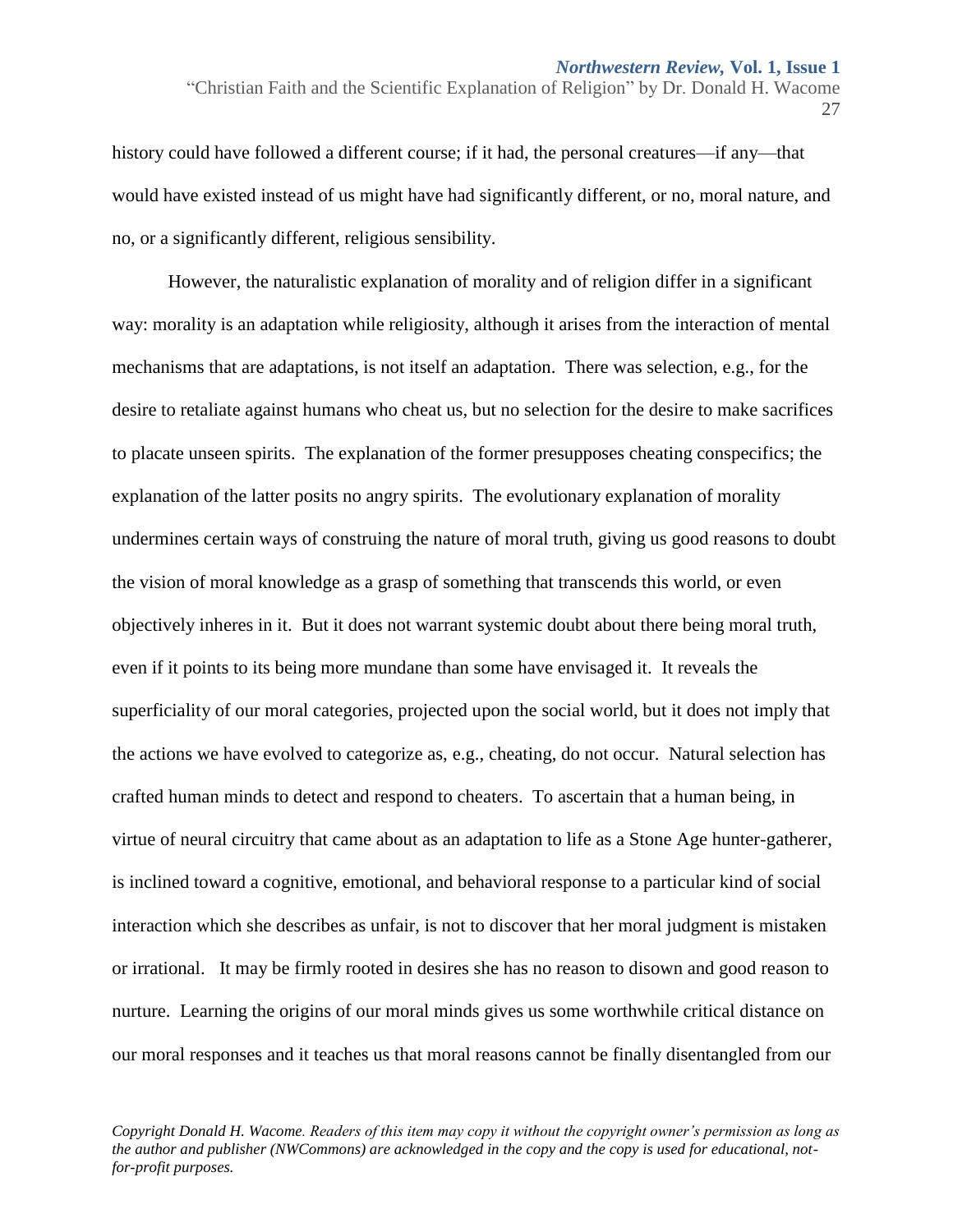"Christian Faith and the Scientific Explanation of Religion" by Dr. Donald H. Wacome 28

own desires, but it does not debunk morality.<sup>33</sup> The causal explanation of how we came to have moral beliefs reliably links them to the social reality in virtue of which they are often true.

In contrast, the cognitive explanation of the causes of religious belief reveals no causal connection of belief in supernatural agents to any such beings that actually exist. Science, in the form of the cognitive theory of religion, challenges the rationality of religious belief in ways that evolutionary theory does not challenge the rationality of morality.

## **God and Religion**

 $\overline{a}$ 

Despite the significantly different implications of naturalistic explanations of morality and of religion, there is a perspective from which a deeper similarity comes into view. Contrary to what many suppose, morality has no necessary, originating connection to God. Morality is a naturally occurring feature of the human persons to which the Creator accommodates himself, employing our moral sentiments and judgments when the behavior they prompt corresponds to what he cares about: the persons he loves and who benefit from altruistic acts. Rejecting the possibility of design, God utilizes indeterministic means to create persons. Once they exist, God sets about making himself known to them, inviting them to know, trust, and love him. For this task, he makes use of what is ready to hand, whatever aspects of their evolved nature help elicit a positive response. An important dimension of the positive response God seeks in his personal creatures is for them to share his attitude to human beings, to love them in a way that mirrors the way God loves them. Nurturing our innate dispositions to altruism—our moral nature—is far from the whole of this, but it constitutes an essential core. We cannot love one another as God

<sup>&</sup>lt;sup>33</sup> However, *fictionalism* rejects this happy conclusion and contends that the evolutionary explanation implies that our moral beliefs are systematically false. See Richard Joyce, *The Myth of Morality* (Cambridge: Cambridge University Press, 2001). In contrast to the cognitive explanation of religious belief, which is consistent with the existence of the unseen beings in which the religious believe, the fictionalist says that the implication is that moral beliefs are false, not merely unreasonable.

*Copyright Donald H. Wacome. Readers of this item may copy it without the copyright owner's permission as long as the author and publisher (NWCommons) are acknowledged in the copy and the copy is used for educational, notfor-profit purposes.*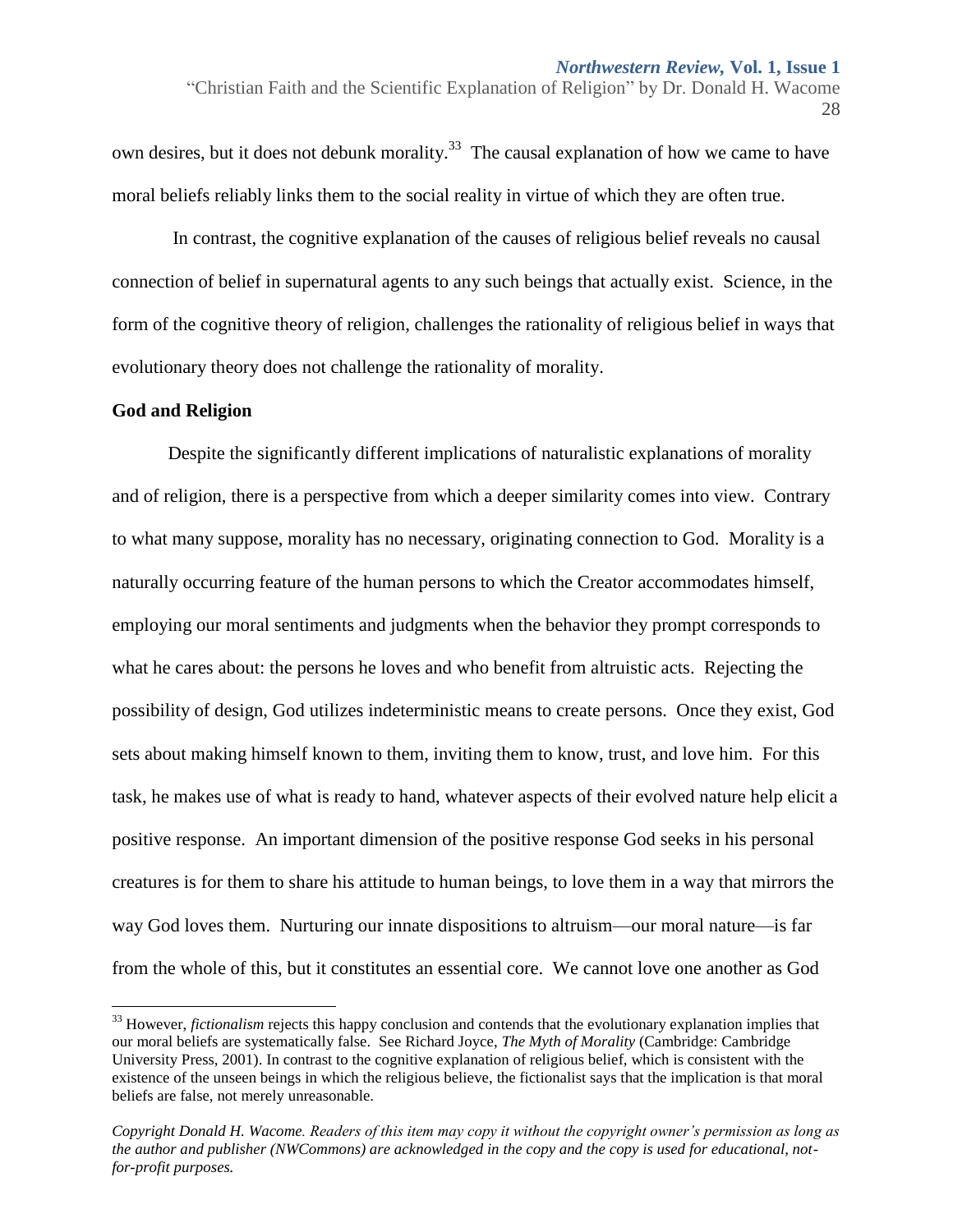"Christian Faith and the Scientific Explanation of Religion" by Dr. Donald H. Wacome 29

loves us unless, at the very least, we act with minimal moral decency toward one another. On the other hand, when the actions that our moral instincts motivate are contrary to the well-being of the persons God loves his attitude toward them is critical. Human morality is under divine judgment, not because it falls short of some sort of ultimately objectively correct morality—there is no such thing—but because it is at odds with God's aims.

I suggest that we see human religiosity as given an analogous role in God's purposeful interaction with human beings. Our natural religiosity, like our natural morality, has no necessary connection to God, but God finds aspects of it of use in his project of bringing humanity into fellowship with himself. From the perspective of inveterately religious creatures like ourselves, God's relation to religiosity can seem confusingly ambiguous. Our Creator appears to be both for and against religion.

Christianity is one religion among others. There is no reason to deny that it fits the definition of religion advanced by cognitive theorists. Christians believe that there is an unseen agent who has powers far greater than those of human beings, who knows what human beings are doing and cares about certain aspects of their behavior, particularly behavior that affects human well-being, and whose actions are to some degree intelligible in terms of our familiar psychology of belief and desire. We pray to this being, hoping to influence his behavior, and we engage in communal rituals intended as acts of worship. Irrespective of whether Christian beliefs can be rationally justified, we know that to all appearances Christians acquire their beliefs about the object of their worship, and reason about him, in ways essentially similar to those of adherents of other faiths.<sup>34</sup> Similarly, leaving aside the question of whether they are veridical,

<sup>&</sup>lt;sup>34</sup> For example, the disparity between the "theologically correct" conceptions of deities and the concepts the faithful actually employ in daily life appears to be the same for Christians and other believers. What the Christian theist

*Copyright Donald H. Wacome. Readers of this item may copy it without the copyright owner's permission as long as the author and publisher (NWCommons) are acknowledged in the copy and the copy is used for educational, notfor-profit purposes.*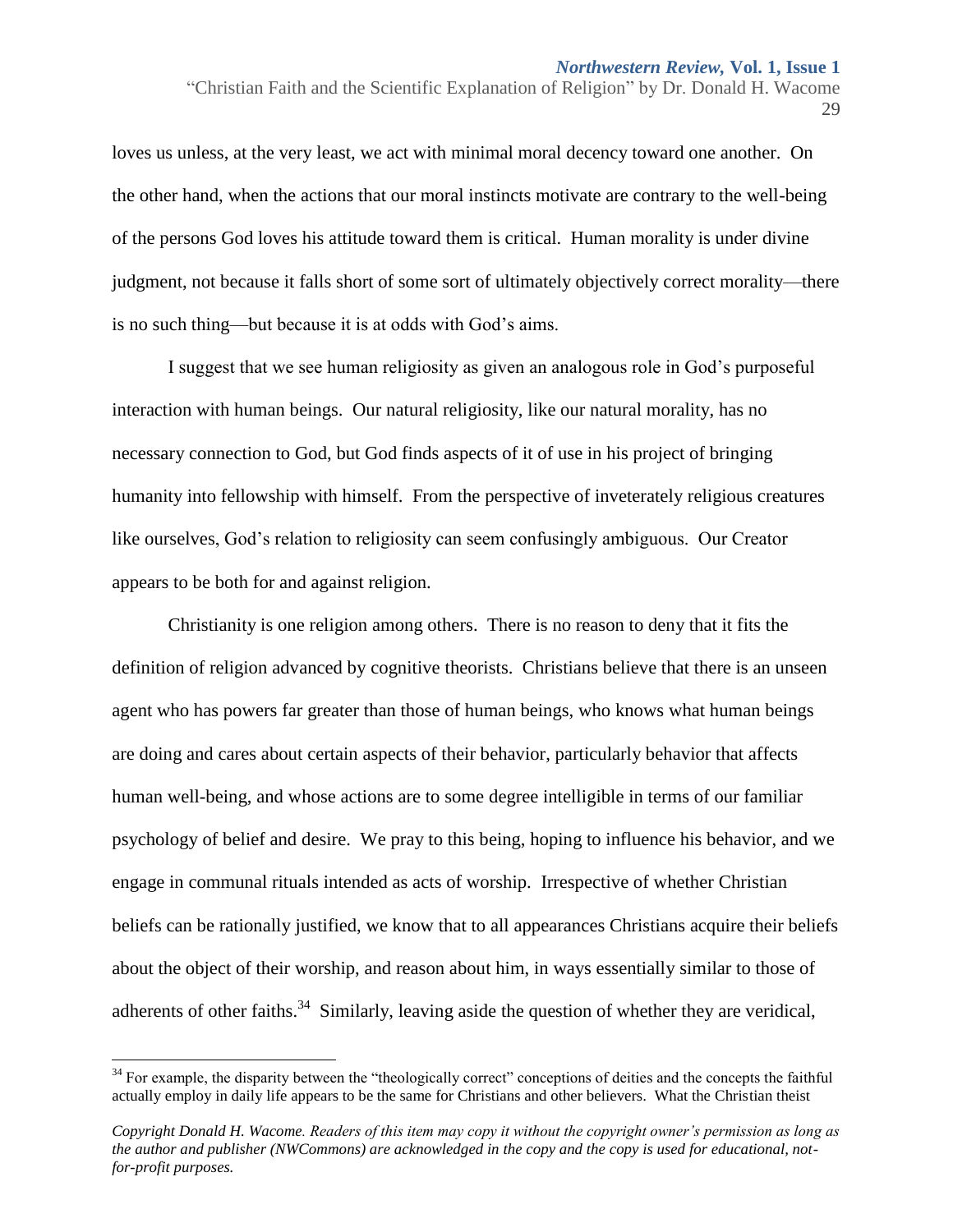the religious experiences that Christians report do not appear to involve neural structures or activity essentially different than those involved in the experience of other religious persons. Yet the God who reveals himself to human beings in the Bible, as a human being in Jesus Christ, is strangely ambivalent about religion.

## **God and the Gods**

 $\overline{a}$ 

Whatever its paradoxical flavor, the idea that God is both for and against religion, that he places it under judgment while using it in pursuit of his aims has deep roots in biblical faith. The modern project of justifying belief in an unseen deity is foreign to the authors of the Bible; they take it for granted that human beings believe in gods. Scripture bears witness to the one true God, the Yahweh of Israel, but other gods lurk in the background. A trajectory from polytheism to henotheism to monotheism is discernible in the biblical narrative. It can be disconcerting to the modern reader of Scripture that initially the existence of various gods is assumed, and that God at first asserts not that no other gods exist, but that the people to whom he has revealed himself owe him their sole allegiance. The Decalogue begins: "I am the Lord your God, who brought you out of the land of Egypt, out of the house of slavery; you shall have no other gods before me" (Exodus 20:2). God continues, prohibiting the worship of idols, "…for I the Lord your God am a jealous God…" (20:5). God allows himself to be conceived of as one deity among others, accommodating himself to the innate, and at this point culturally entrenched, religious dispositions of the people he has called.

<sup>&</sup>quot;Christian Faith and the Scientific Explanation of Religion" by Dr. Donald H. Wacome 30

officially believes as a result of religious instruction, e.g., God is infinite and omnipresent, can be trumped by implicit anthropomorphic ideas shaped by the innate information processing that gives rise to religion in general. See Justin L. Barrett, *Born Believers: The Science of Children's Religious Belief* (New York: Free Press, 2012), 157-166. For more discussion of the experimental results see, Justin L. Barrett and Frank C. Keil, "Conceptualizing a Nonnatural Entity: Anthropomorphism in God Concepts" *Cognitive Psychology* 31(1996): 219-247.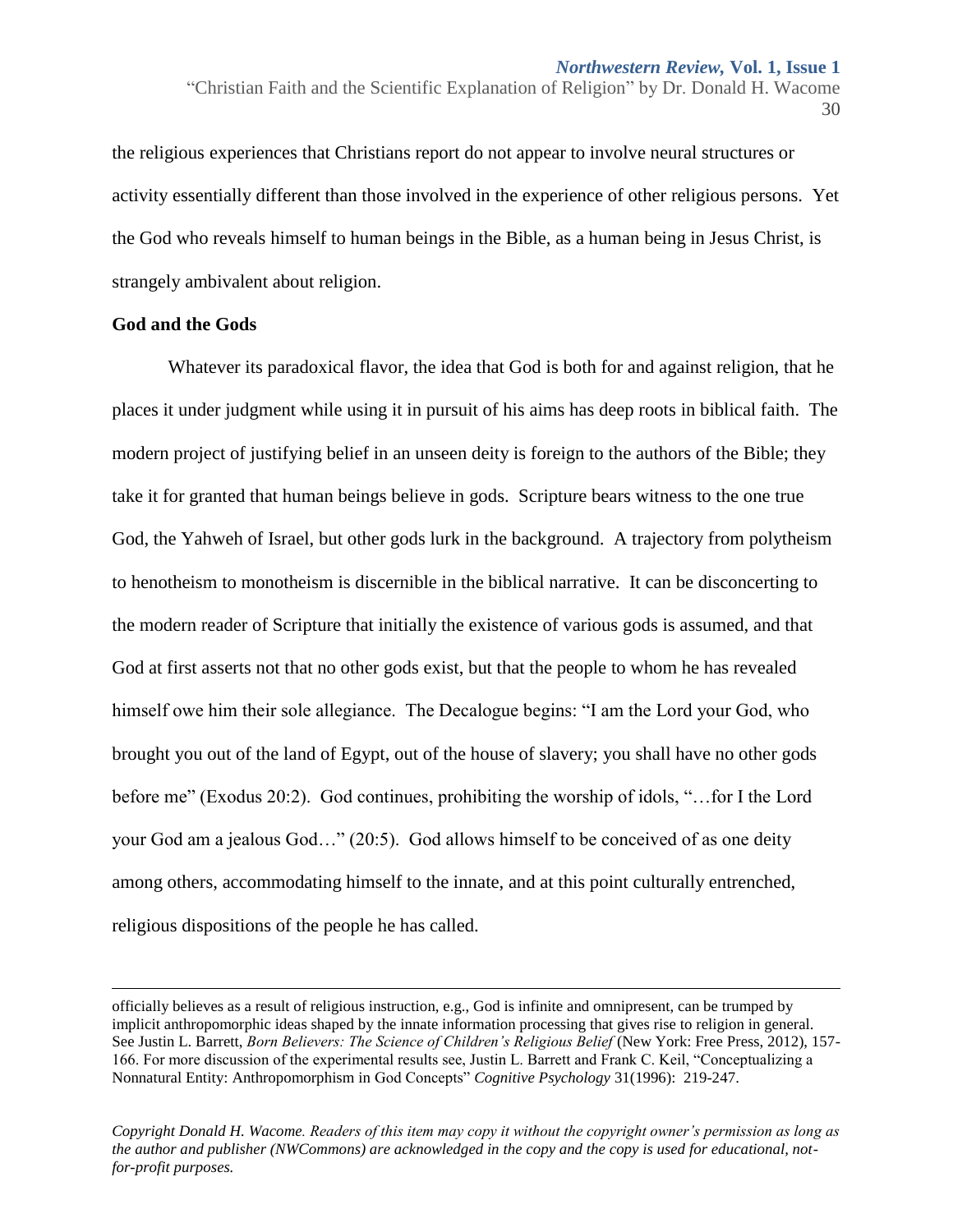"Christian Faith and the Scientific Explanation of Religion" by Dr. Donald H. Wacome 31

However, the movement out of polytheism is soon underway. Yahweh, the God that called Abraham and liberated Israel, is not comparable to other gods. This is the deity that defeated and humiliated the powerful gods of mighty Egypt. Once the people are installed in the promised land, Yahweh's demand for unique allegiance seems unreasonable. Impressive as Yahweh is as a warrior-god, surely other gods must be negotiated with if human needs are to be supplied, if, e.g., people, their animals, and their lands are to be fertile. Thus we find the persistent impulse of God's people to hedge their bets, to make offerings to the local gods, particularly to those in control of the weather in a land vulnerable to drought.<sup>35</sup> The opposition to this natural religious tendency does not immediately take the form of denying the existence of competing gods, but of undercutting their relevance. Against the temptations of idolatry the prophets of Yahweh insist that he is supreme among the gods, and that he can be relied on to provide all Israel's needs. The demand that he alone be worshipped is reasonable only on the assumption that the people need nothing from other gods. The local gods are useless, not worthy of worship. In fact, these lesser gods worship Yahweh, the supreme deity, attending him in his heavenly court. In due course, the absolute supremacy of God above the gods is articulated in the elegant account of his creation of heaven and earth, clearly critiquing the creation mythology of the dominant Mesopotamian culture. The world humans inhabit is God's good and trustworthy creation. There is no need to appease lesser gods to ensure its proper functioning. In God's creation, the rains come in their season; there is no need to deal with the storm god Baal to prevent drought. No gods must be placated to guarantee human well-being. The old rituals

<sup>35</sup> See, e.g., Tikva Frymer-Kensky, *In the Wake of the Goddesses: Women, Culture, and the Biblical Transformation of Pagan Myth* (New York: Free Press, 1992), 83-99.

*Copyright Donald H. Wacome. Readers of this item may copy it without the copyright owner's permission as long as the author and publisher (NWCommons) are acknowledged in the copy and the copy is used for educational, notfor-profit purposes.*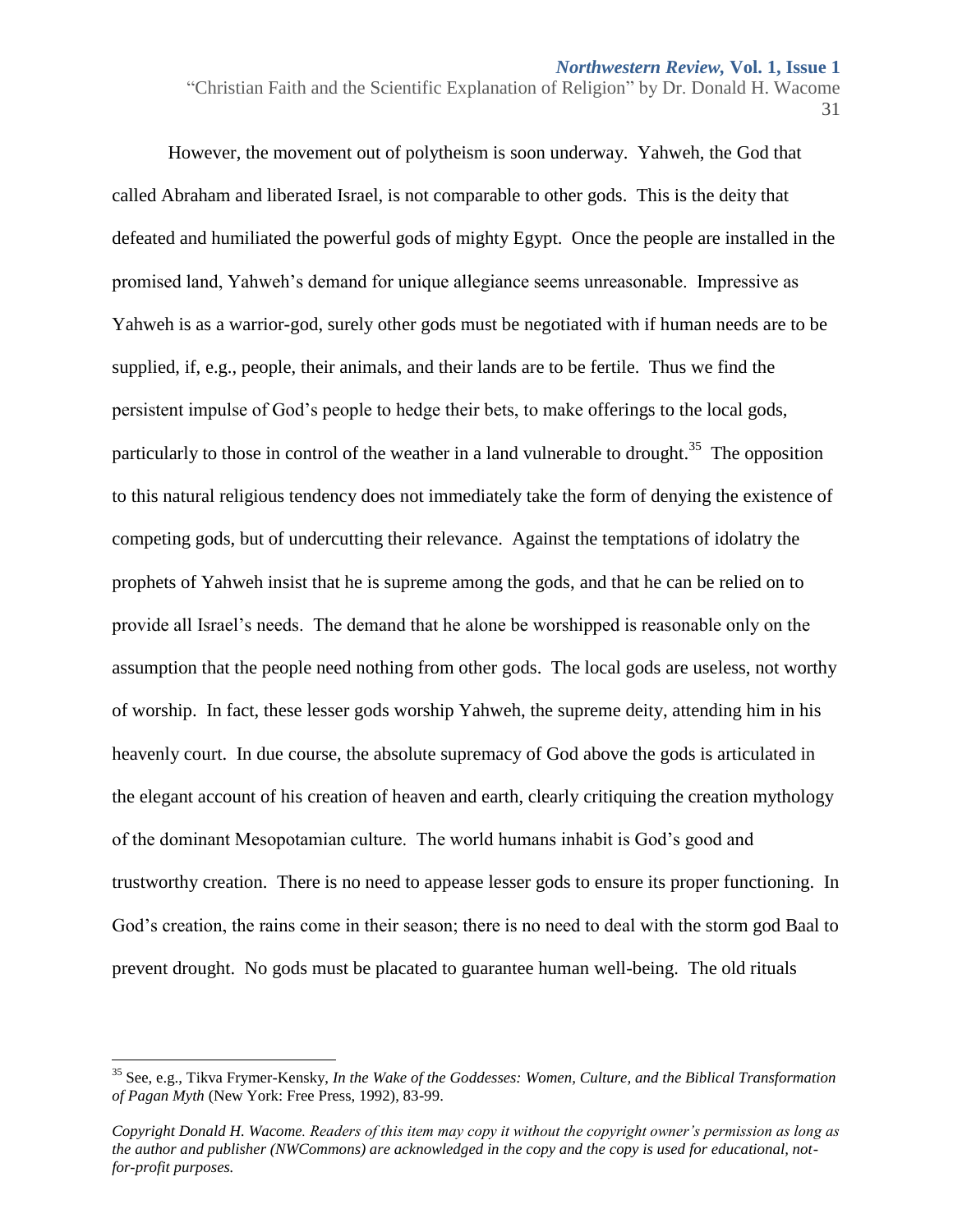"Christian Faith and the Scientific Explanation of Religion" by Dr. Donald H. Wacome 32

devised for this purpose are transformed into celebrations of, and thanksgiving for, the Creator's gracious care of his world and its inhabitants.

Condescending to natural human religiosity, God does not immediately expose the nothingness of the gods. It appears that the people of Israel need first to be assured that the gods are useless before they can be persuaded that they do not exist. When it comes, the announcement is dramatic. A remarkable text, Psalm 82, describes the demise of the gods:

God has taken his place in the divine council;

In the midst of the gods he holds judgment (82:1).

God's judgment on the gods arises from his concern for the welfare of human beings: They have shown partiality to the wicked. They have withheld justice from the weak and the orphan. They have not maintained the right of the lowly and destitute; they have not rescued them from the hand of the wicked. God is just, fully committed to the persons he loves. But the gods have no knowledge and no understanding; they are in the dark (82:2-5). God pronounces his judgment on them:

I say, "You are gods, children of the Most High, all of you;

Nevertheless, you shall die like mortals, and fall like any prince (82:7).

Immortality, the distinctive characteristic of the divine, is taken away; the gods are no longer gods. The henotheistic belief in a single high God, like the polytheistic belief that preceded it, is at last cast aside, having served God's purposes. Worship of the gods can now be exposed for what it is: bowing down to what is no god at all. In texts that must have been stunningly irreligious in the ancient world, God's prophets mock the idols and those who revere them. The prophetic voice recorded in Isaiah 44 describes a craftsman, taking a block of wood, some of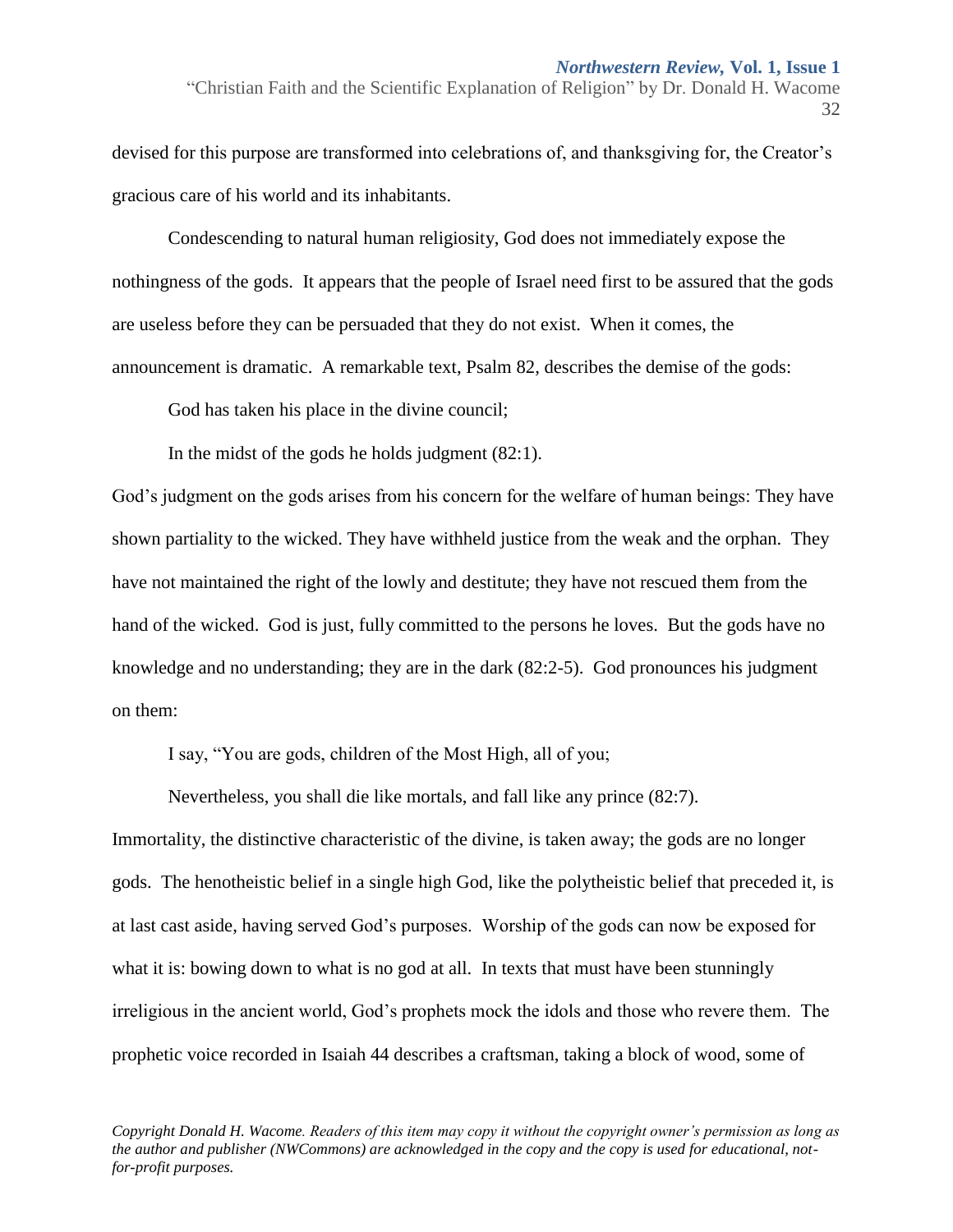"Christian Faith and the Scientific Explanation of Religion" by Dr. Donald H. Wacome 33

which he uses to make a fire to cook his food and to keep warm, and painstakingly fashioning an idol from the remainder. Having made it from this mundane material with his own hands, ludicrously he now bows and prays, "Save me, for you are my god!" (44:12-17). Sounding like an ancient Richard Dawkins, Jeremiah lampoons the pious worshippers of his day: "Their idols are like scarecrows in a cucumber field, and they cannot speak; they have to be carried, for they cannot walk" (10:5). God has made his use of humans' natural inclination to worship and serve a variety of gods, but it can now be gleefully dispensed with.

## **Religion and Creation**

There is nothing remarkable in the idea of a deity who endorses, or demands, religious activity when it is directed to him in whatever ways he deems correct, but who opposes the worship of competing gods. Nor is it amazing if he eventually proclaims all competing divine beings non-existent. Yet the biblical narrative, beginning with the story of creation, suggests a deeper and more systemic divine objection to human religiosity. This is difficult to make sense of on the assumption that human religiosity is a product of divine design, a feature of human nature the Creator always intended. If God's attitude is broadly negative, even—paradoxically involving his final rejection of the religious practices he also calls for, this coheres better with the idea that religion is not God's design, but something in us that he finds to be of use, but of strictly limited use, in his attempts to save his wayward creatures.

The primeval history found in the beginning of Genesis is not, of course, an historical record of actual events. Its aim is to teach us how to see the world through the lens of God's self-revelation in the real history of Israel. Taken this way, it provides insight into how God sees human religiosity. Since the late  $19<sup>th</sup>$  century it has been known that the biblical account of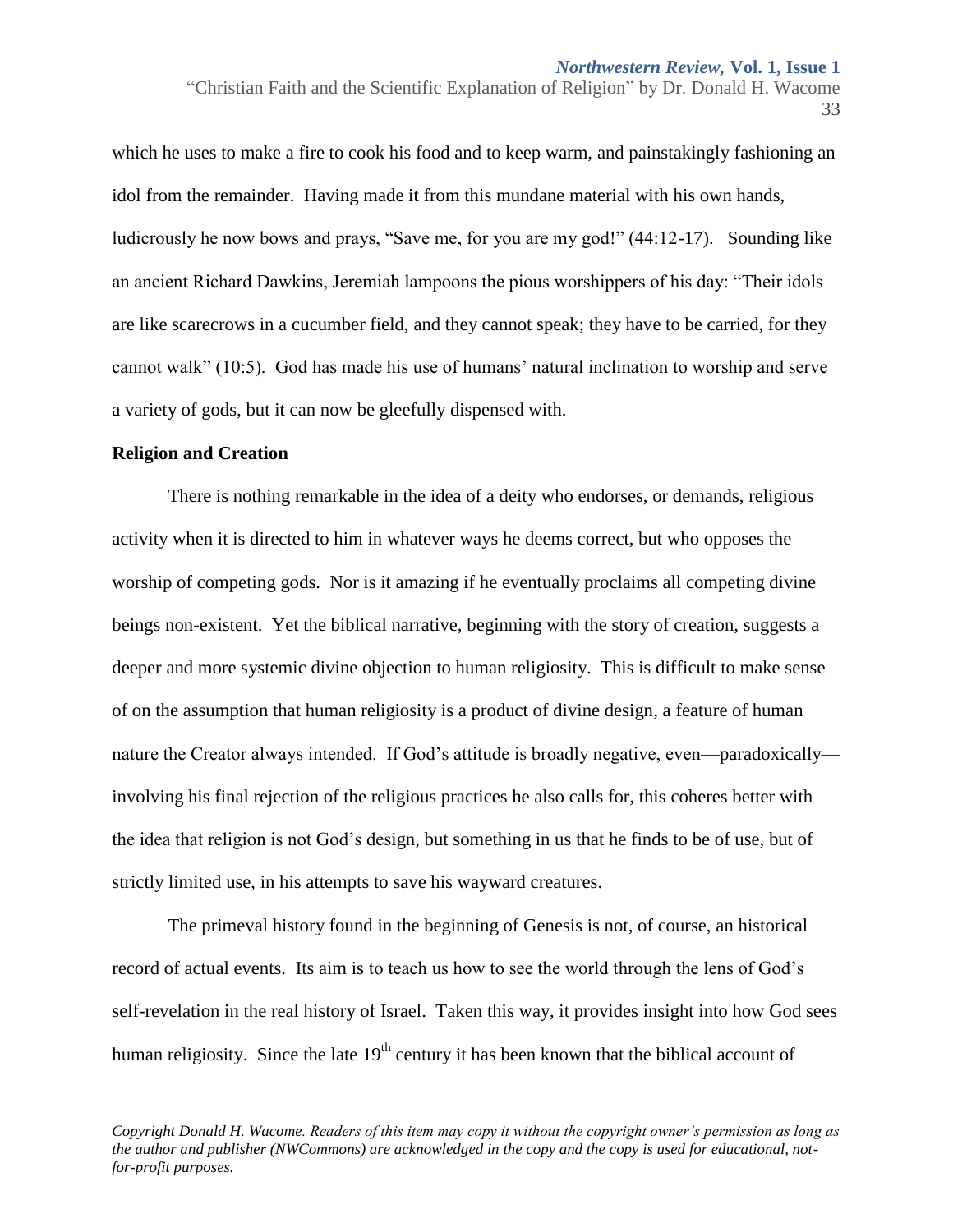"Christian Faith and the Scientific Explanation of Religion" by Dr. Donald H. Wacome 34

creation is not *sui generis* but draws on mythic material from the surrounding cultures, especially those of Mesopotamia. What is significant about the biblical story of origins is not that it is utterly original—it isn't—but that it deploys the concepts and categories of the Ancient Near East so as to challenge and subvert the prevailing religious world view. The Bible accepts the cosmology of a flat earth spread out under the metal dome of heaven in which the sun, moon, and stars are embedded, but it denies the celestial entities their customary divine status. It refers to them not by their proper names, which derive from names of gods, but merely as "lights," created by the God of Israel and placed in the heavens to make possible the ordering of day and night, and of the seasons, and to provide illumination for the earth's inhabitants. They are not divine beings but mere creatures, made by God for the benefit of human beings. As a chronological ordering of events this is incongruous: There is light, the ordering of day and night, and vegetation *before* the sun comes into existence, but this drives home the point that the sun is not a great, ordering deity, on whom all this ultimately depends, but just one of God's creatures.<sup>36</sup> Nor, in God's creation, is there any need to bargain with gods for the fertility of crops or livestock. The earth gives rise to plants and animals that in the natural course of events reproduce after their kind.

The Genesis creation story says nothing about human beings serving God or offering him sacrifices. J. Richard Middleton, pointing out the significance of this omission in Israel's cultural context, writes:

Since the primary cultic means of securing divine blessing and fertility in ancient Mesopotamia would have been the sacrificial system—the provision of food and drink

 $\overline{a}$ 

<sup>36</sup> Leon R. Kass, *The Beginning of Wisdom: Reading Genesis* (Chicago: University of Chicago Press, 2006), 30-31.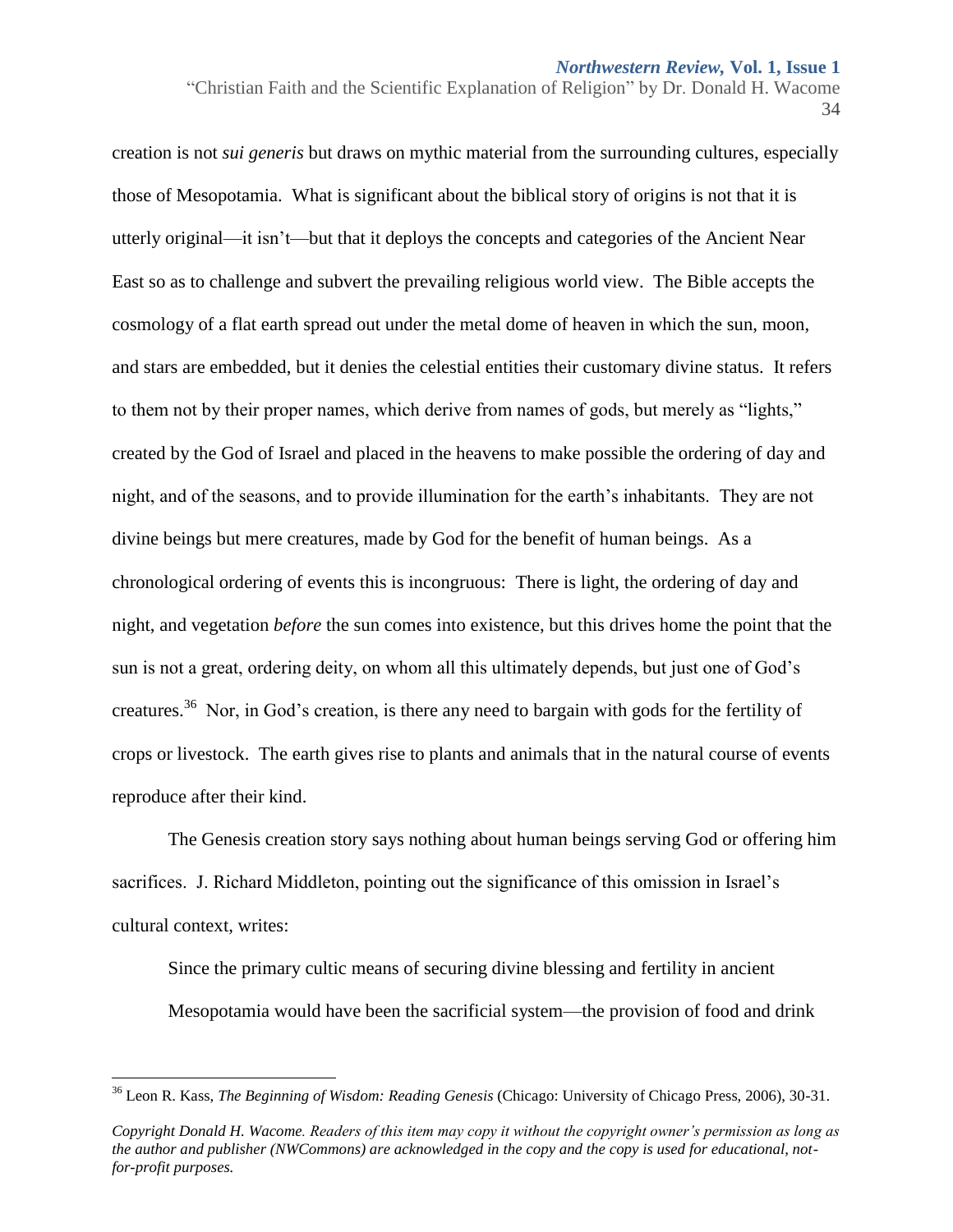"Christian Faith and the Scientific Explanation of Religion" by Dr. Donald H. Wacome 35

for the gods, as part of the imposed servitude of humanity—it is significant that in

*Genesis* 1 it is God who graciously provides food for both humans and animals.<sup>37</sup> The role of human beings in Ancient Near Eastern culture is "to bear the yoke of the gods," serving them in cultic practices.<sup>38</sup> This sharply contrasts with the role God gives human beings as such, which is to rule over the rest of creation. Edenic humans have a vocation—to till the garden and watch over it—but this is not arduous toil, in contrast to what they endure after they are evicted and they must feed themselves by tilling the cursed ground. In Mesopotamian religion, humans must feed the gods as well as themselves. The Babylonian *Astrahasis* epic describes humans as originally created to alleviate the gods of work, but later overpopulating the Earth and becoming a noisy nuisance that the gods deal with by means of disease, drought, famine and eventually a great flood.<sup>39</sup> The God of biblical faith, in contrast, instructs his human creatures: "be fruitful, and multiply, and fill the earth…" (Genesis 1:28).

Of singular importance is the Genesis assertion that God created human beings in his image. Middleton writes, "The description of ancient Near Eastern kings as the image of a god, when understood as an integral component of Egyptian and/or Mesopotamian royal ideology, provides the most plausible set of parallels for understanding for interpreting the *imago Dei* in Genesis 1. $1^{340}$  Contemporary scholarship favors interpreting the image not as a claim about human capabilities, but in light of the practice of describing a local king as the viceroy of the

<sup>37</sup> J. Richard Middleton, *The Liberating Image: The* Imago Dei *in Genesis 1* (Grand Rapids: Brazos Press, 2005), 211.

<sup>38</sup> Claus Westermann, *Genesis,* trans. David E. Green (Edinburgh: T. & T. Clark, 1988), 11.

 $39$  The account of the Flood in Genesis clearly derives from the Mesopotamian traditions, See, e.g., Peter Enns, *Inspiration and Incarnation: Evangelicals and the Problem of the Old Testament* (Grand Rapids: Baker Academic, 2005). However, the biblical explanation of the legendary deluge is radically different: It is God's attempt to save a remnant from extinction threatened by human violence.

<sup>40</sup> Middleton, *The Liberating Image*, 121.

*Copyright Donald H. Wacome. Readers of this item may copy it without the copyright owner's permission as long as the author and publisher (NWCommons) are acknowledged in the copy and the copy is used for educational, notfor-profit purposes.*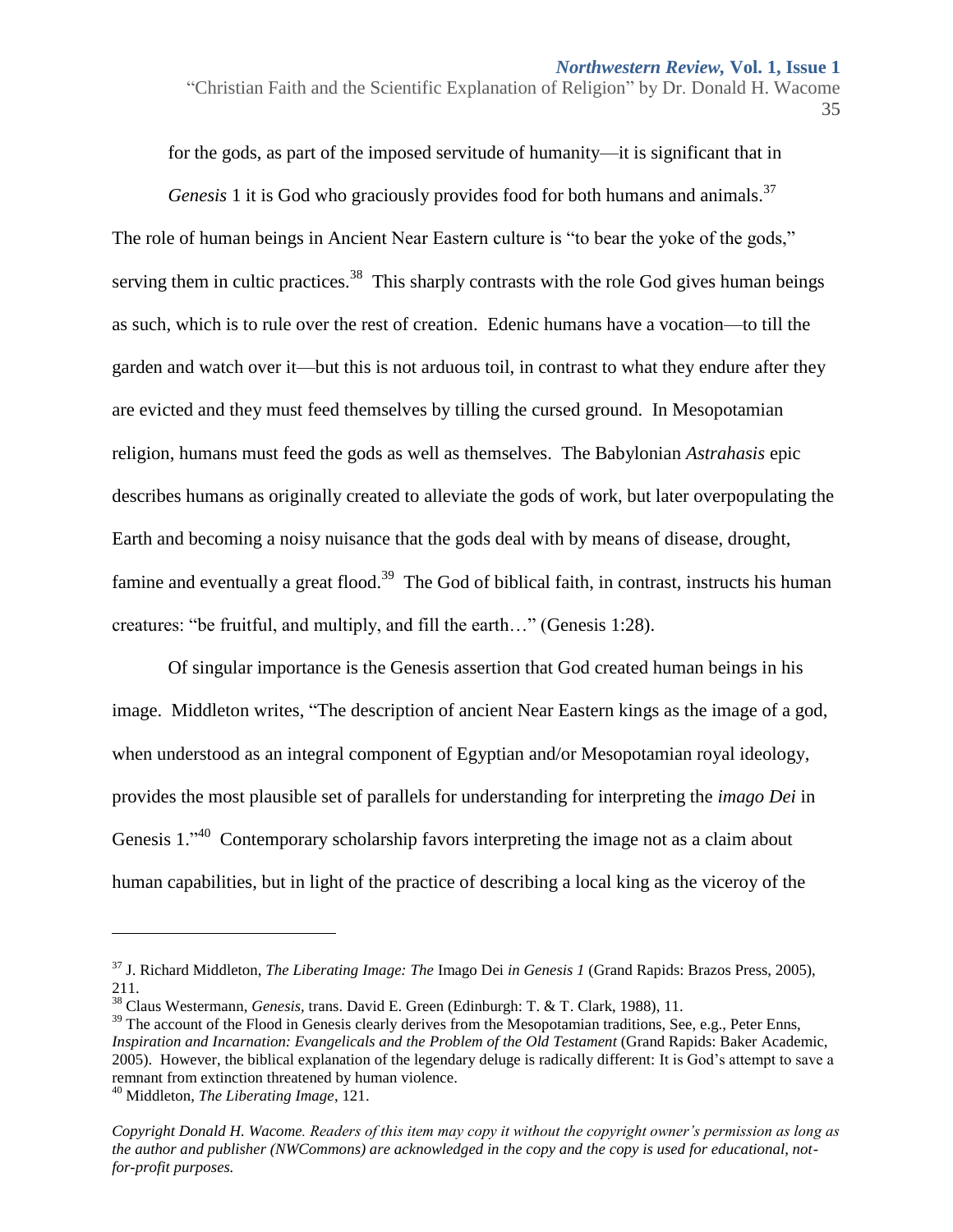"Christian Faith and the Scientific Explanation of Religion" by Dr. Donald H. Wacome 36

distant high king, and of regarding the kings themselves as divine, or quasi-divine, images of a deity. In the religious mythology of Mesopotamian civilizations, humans are created to relieve the lesser gods of the arduous tasks of building and maintaining irrigation canals, growing food, building temples, and thus sustaining the elaborate system of cultic sacrifice by which the gods were fed. This mythic explanation of human origins explained and legitimized the actual hierarchical social structure, in which the mass of people labored for the benefit of the ruling royal and priestly classes.

In this context, the biblical description of human beings as such, both male and female, as the image of God was a radical critique of religion and the political regimes it justified and maintained. In a world where a human elite claims to represent the divine and rule over lesser humans, this conception of the *imago* has "revolutionary political potential."<sup>41</sup> The Creator gives human beings as such, not princes and priests, and not lesser gods, the authority to rule in his creation (Genesis 1:28).

We do not have to construe this as a critique of religion as such, but what cannot be denied is that it functions as a profound attack on the salient religious mentality of the dominant surrounding culture. One might suppose that God created humans always intending them to worship him correctly, and that the creation account is intended to steer the people of Israel away from the false religions of Babylonia and Assyria toward the true religion, but if we do, then with Matthew Myer Boulton we must ask, "Where is the temple in Eden? If God created human beings to offer God thanks and praise, then how it that the first man and woman receive no such

<sup>41</sup> Jürgen Moltmann, *God in Creation: A New Theology of Creation and the Spirit of God*, trans. Margaret Kohl (Minneapolis: Fortress Press, 1993), 219.

*Copyright Donald H. Wacome. Readers of this item may copy it without the copyright owner's permission as long as the author and publisher (NWCommons) are acknowledged in the copy and the copy is used for educational, notfor-profit purposes.*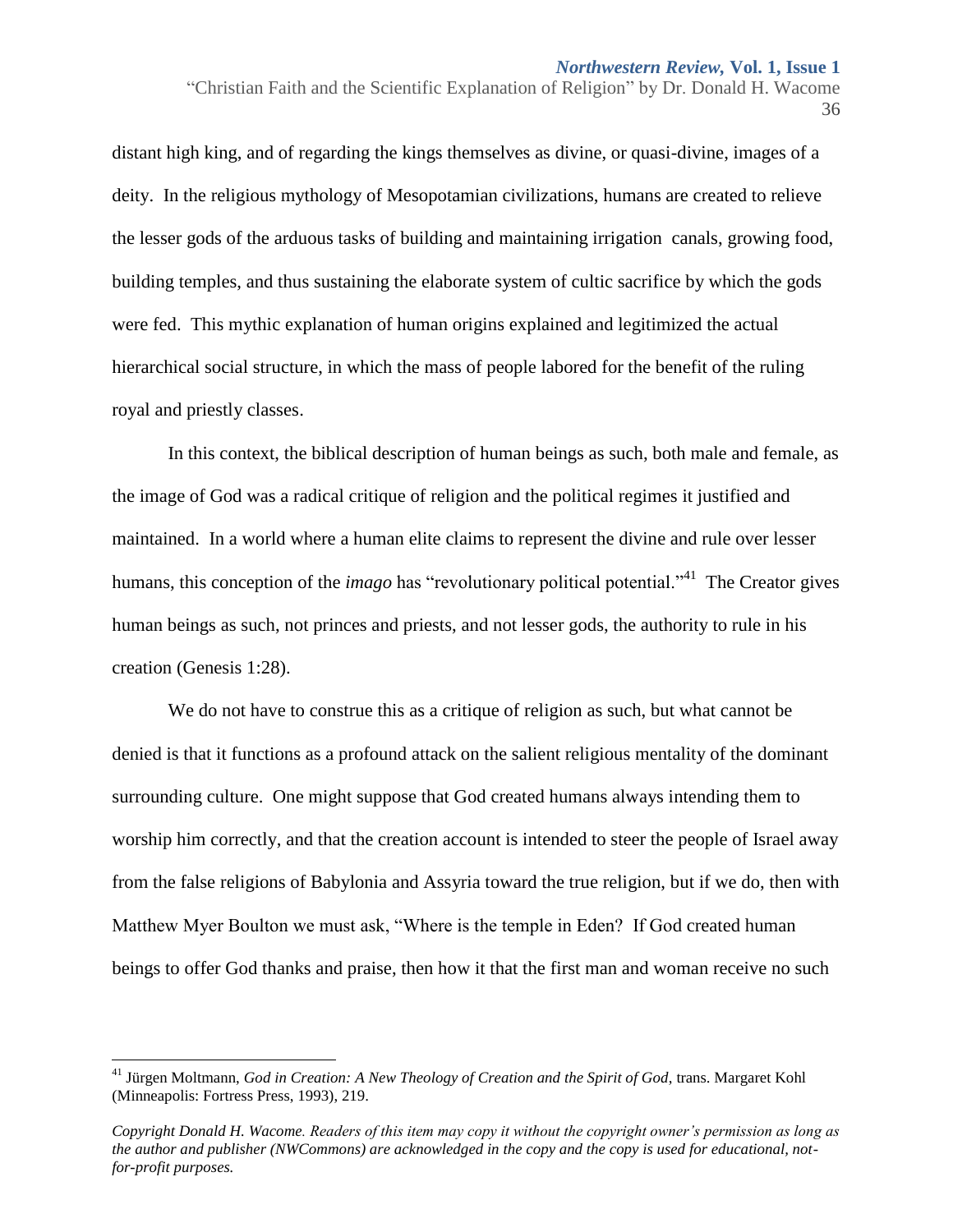"Christian Faith and the Scientific Explanation of Religion" by Dr. Donald H. Wacome 37

instruction, nor offer any such thing?" $42$  At face value, God created humans to care for his creation for the purpose of using and enjoying it; religious practice has no obvious place in this vocation. Prior to the Fall there are no rituals, no offerings, no altars; all this appears only after humans rebel and damage the initially intimate relation to their Creator, who makes himself empirically—though not overtly—present.<sup>43</sup> The account of the aftermath of the first religious dispute, which eventuates in the first murder, concludes with the enigmatic statement, "At that time people began to invoke the name of the Lord" (Genesis 4:26), perhaps a reference to the beginning of religion as a human institution.

## **Sacrifice**

 $\overline{a}$ 

Soon after God expels Eve and Adam from Eden, their sons, Abel and Cain, bring offerings to God (Genesis 4). There is no mention of God commanding this, and no explanation is offered of why they do it. It appears that as soon as humans are evicted from Eden, they naturally and spontaneously offer a portion of what they have produced to God. The brothers seem to regard religious sacrifice simply as what one ought to do, as though this is, as our scientific account has it, an innate disposition.

It is easy to suspect that Cain, the farmer, feels he needs to give God something to induce him to supply rain and fertility for his crops. If so, humankind's first religious act manifests a lack of trust in God.

<sup>42</sup> Matthew Myer Boulton, *God against Religion: Rethinking Christian Theology through Worship* (Grand Rapids: Eerdmans, 2008), 64.

<sup>&</sup>lt;sup>43</sup> The story describes Eve and Adam hearing God speak, and hearing him walk in the garden, but it does not say that they see him.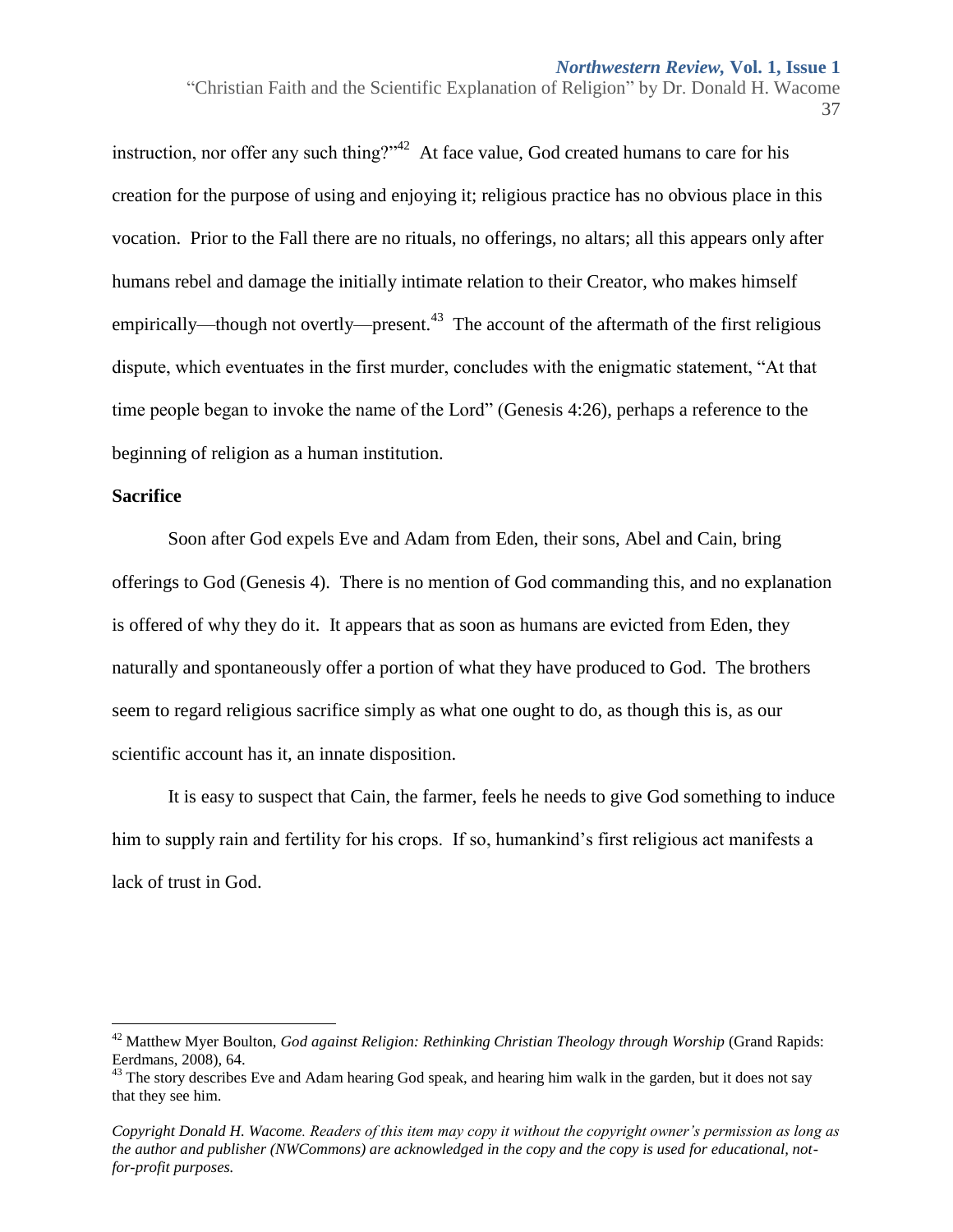Also absent from the story is any explanation of why God accepts Abel's sacrifice but rejects Cain's.<sup>44</sup> Eventually, as the biblical narrative develops, the difference between proper and improper forms of worship and the condemnation of the worship of other gods become crucial matters in the history of Israel. Even if, as it appears, God does not institute religion, from its inception he recruits it to his purposes. In this sense, God accepts religion, but his use of it is critical, not an uncritical endorsement.

Abel's offering of animals to God foreshadows the later religion of Israel, in which the ritual sacrifice of animals occupies a central role. Regulations for a complex system of animal and other sacrifices are spelled out in detail, yet almost nothing by way of explanation is offered for why God wants his people to engage in this practice. That good relations with the deity call for gift-giving is, as the cognitive theory of religion tells us, something human beings find intuitively obvious. The unseen divine agents, differing from human beings in significant ways, are nonetheless similar to humans in any number of other ways; in particular, they might have desires that humans can satisfy, and satisfying those desires might induce them to do things we want. Belief in gods activates the mental machinery evolved for human social interaction, and we find intuitively plausible the prospect of reciprocally beneficial exchanges with them. Like us, they are angered by bad behavior but they can be placated with gifts. Because they are more powerful than human beings, it is dangerous to offend them, so, if amends can be made by offerings, it is wise to do so. (Here we should recall that the disposition to belief in the gods is due in part to our mechanisms for detecting predators, not beings that love us.) Gifts might also

<sup>&</sup>quot;Christian Faith and the Scientific Explanation of Religion" by Dr. Donald H. Wacome 38

<sup>44</sup> God's response to human religion is not easy to predict. Yoram Hazony, in *The Philosophy of Hebrew Scripture* (Cambridge: Cambridge University Press, 2012), 107-110, points out how surprising it is that God rejects Cain's offering, despite the fact that it is he, not his brother, who submits to the divine pronouncement (Genesis 3:17-19), making his living by agricultural toil. Abel, seemingly ignoring the curse, turns to sheepherding, yet it is his sacrifice that God accepts.

*Copyright Donald H. Wacome. Readers of this item may copy it without the copyright owner's permission as long as the author and publisher (NWCommons) are acknowledged in the copy and the copy is used for educational, notfor-profit purposes.*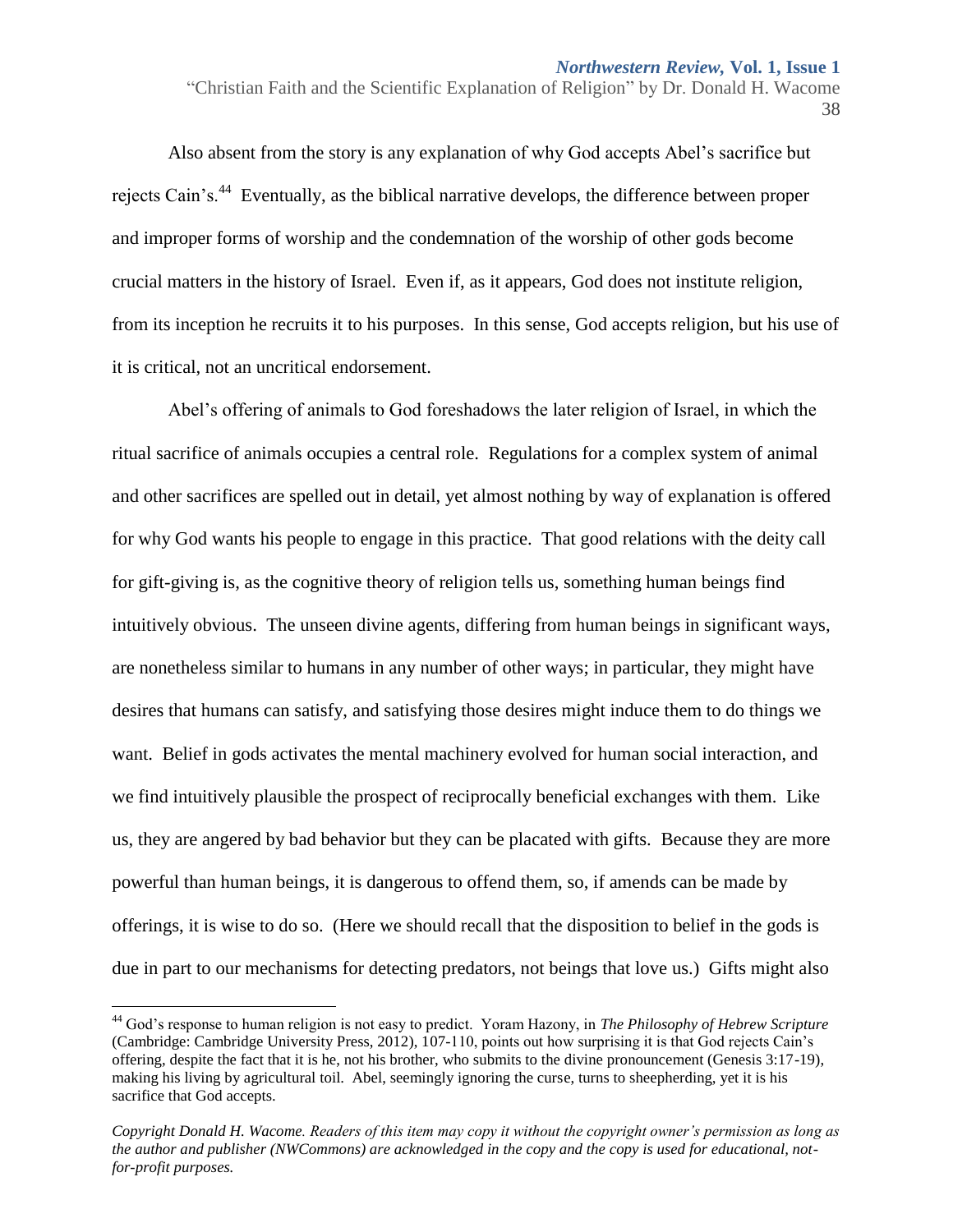"Christian Faith and the Scientific Explanation of Religion" by Dr. Donald H. Wacome 39

recruit the superhuman powers of the gods to our benefit, for example to cure the sick, ensure fertility or a good crop. It is natural for human beings to believe that the gods (ancestors, spirits, etc.) are there, and can be bargained with, as we trade what we have and they want, e.g., roast pig, for what they have and we want, e.g., victory in the upcoming battle. Even if the unseen god cannot actually eat the offered meat—which is conveniently available to sustain his priests —he receives it in some way peculiar to a god, by way of the smoke and the delightful smell, perhaps in this way consuming its life or soul.

A few Old Testament texts allude to this type of explanation. After the Flood, Noah makes burnt offerings of animals and God, pleased with the odor, promises not to repeat his destruction of humankind (Genesis 8:20-21). And in Leviticus instructions on the proper methods for sacrificing bulls, sheep or goats, and birds conclude with the description, "a burnt offering, an offering by fire of pleasing odor to the Lord (1:9, 13, 17). Whatever its rationale, for Israel the sacrificial activity continued, when possible, until the destruction of the Second Temple in A.D. 70.

However, there are countervailing biblical voices. God, having made use of the natural human inclination to religious sacrifice, appears to repudiate it. In Psalm 50 God speaks about sacrifices, at first positively:

Gather to me my faithful ones,

Who made a covenant with me by sacrifice! (50:5)

Hear, O my people, and I will speak,

O Israel, I will testify against you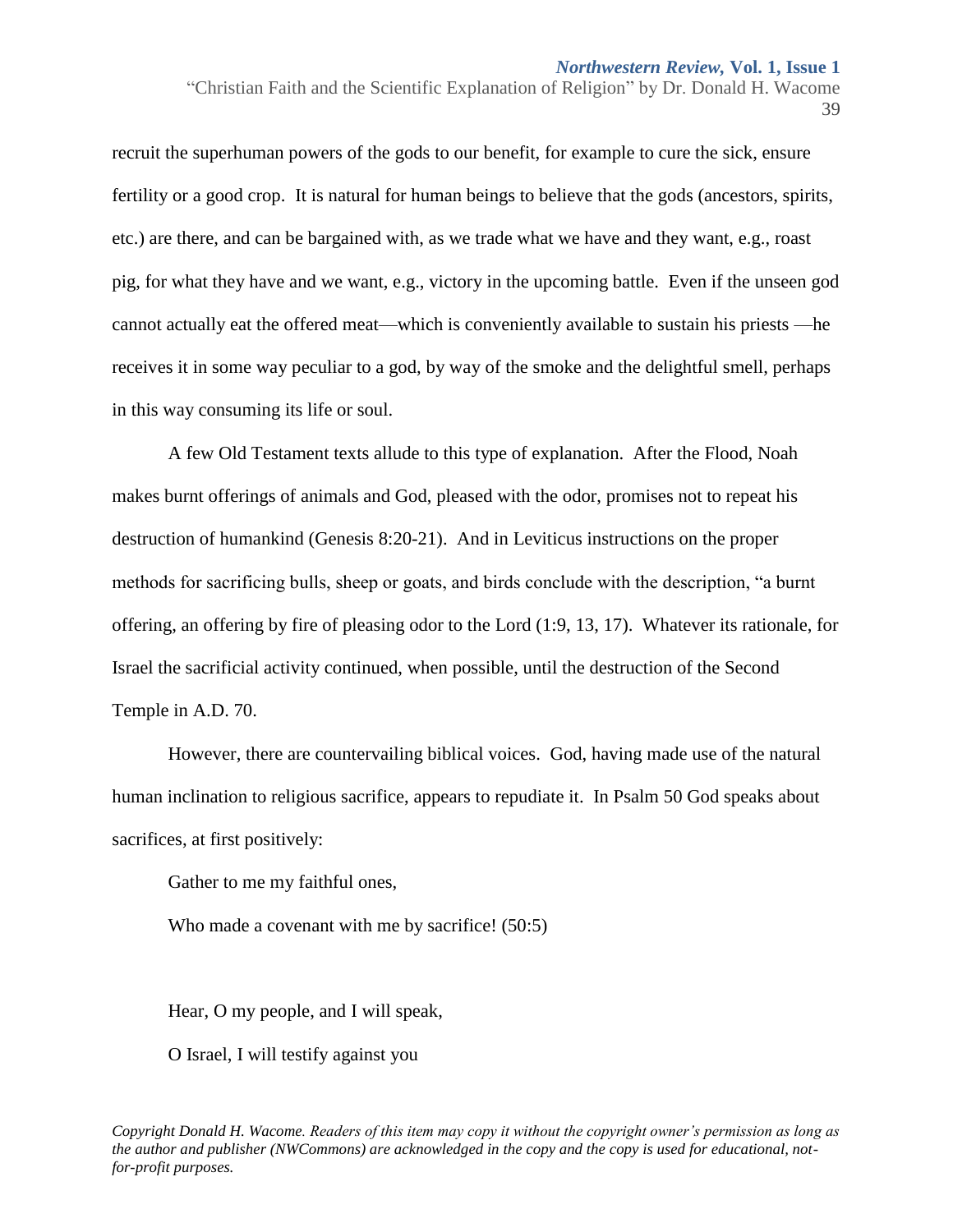"Christian Faith and the Scientific Explanation of Religion" by Dr. Donald H. Wacome 40

I am God, your God (50:7)

Not for your sacrifices do I rebuke you

Your burnt offerings are continually before me (50:8)

Whatever God has against his people, it is not the ritual offerings they have given him. Yet the psalm continues:

I will not accept a bull from your house,

Or goats from your folds. (50:9)

If I were hungry, I would not tell you

For the world and all that is in it is mine.

Do I eat the flesh of bulls,

Or drink the blood of goats? (50:12-13)

In a similar vein, Isaiah delivers God's denunciation of the religious efforts of his people:

What to me is the multitude of your sacrifices?

I have had enough of burnt offerings of rams

and the fat of fed beasts;

I do not delight in the blood of bulls, or of lambs, or of goats.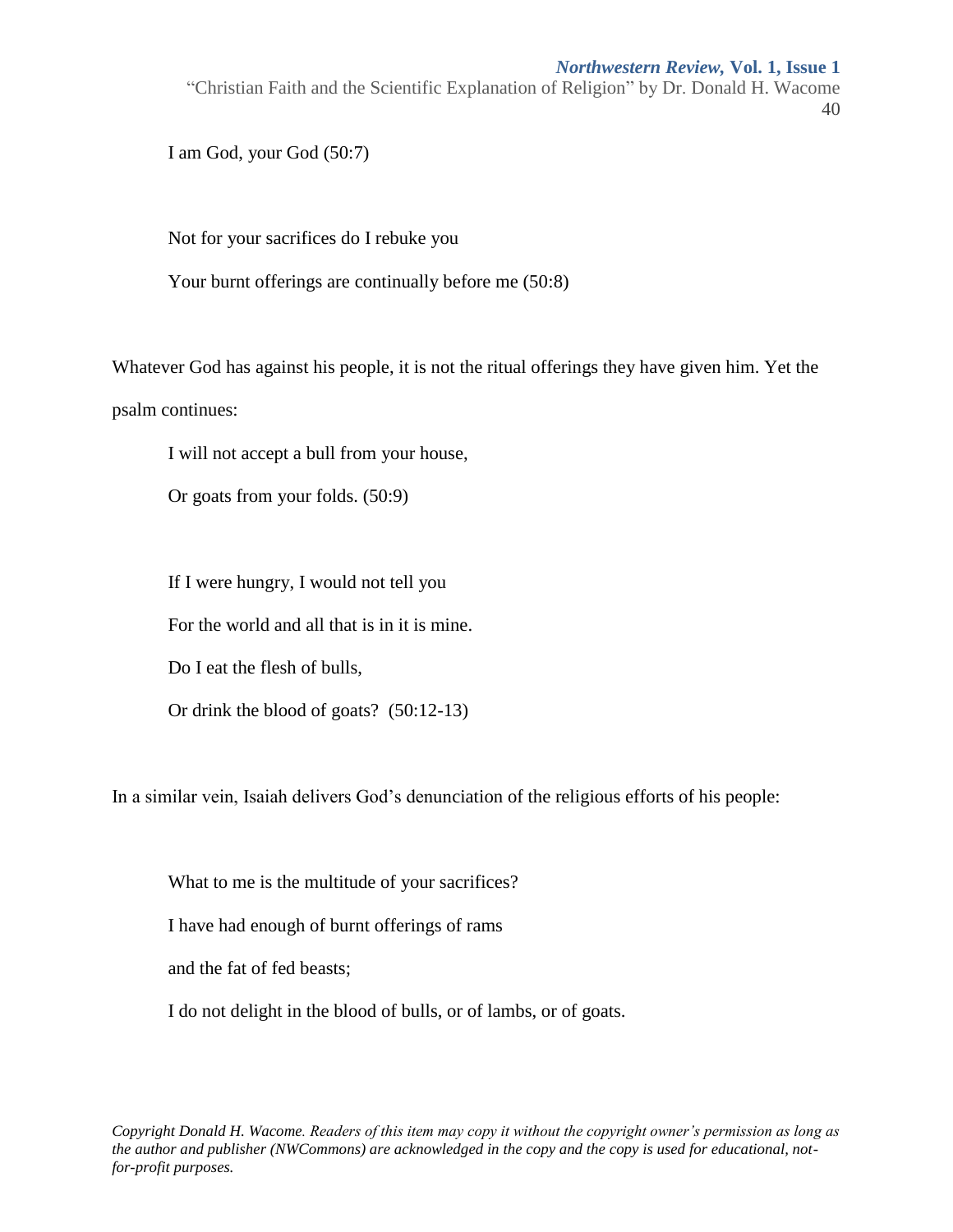"Christian Faith and the Scientific Explanation of Religion" by Dr. Donald H. Wacome 41

When you come to appear before me who asked this from your hands? Trample my courts no more; bringing offerings is futile! (1:11-12)

In what might be the most overtly anti-religious assertion in the Old Testament, the prophet Micah asks:

With what shall I come before the Lord,

And bow myself before God on high?

Shall I come before him with burnt offerings, with calves a year old? Will the Lord be pleased with thousands of rams, with ten thousands of rivers of oil? Shall I give my firstborn for my transgression, the fruit of my body for the sin of my soul?

He has told you o mortal, what is good; and what the Lord require of you, but to do justice, and to love kindness, and to walk humbly with your God? (6:6-8).

Ritual sacrifice supplies God with nothing he wants or needs, and God emphatically repudiates the thought, so deeply rooted in the human mind, that deals can be made with God. God makes a covenant with human beings, but this is ultimately a matter of what God freely gives, not a reciprocal exchange in which humans have something to give God. Insofar as the desire to negotiate with the divine and thereby accrue favor is integral to human religiosity, we should read these texts as God rejecting religion.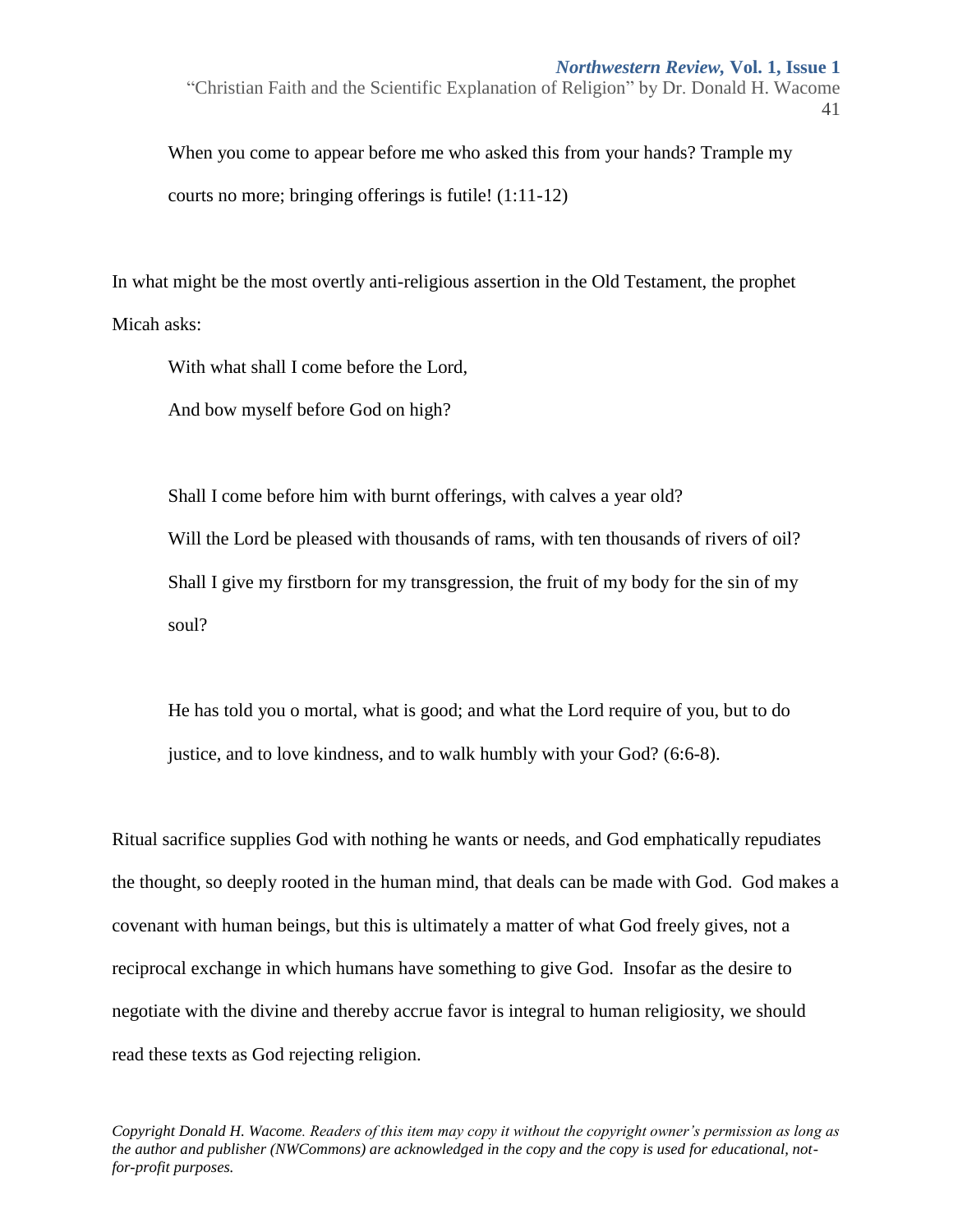"Christian Faith and the Scientific Explanation of Religion" by Dr. Donald H. Wacome 42

God disowns the cultic practices he once commanded. I suggest that this is best explained on the view that God, finding in human beings a dangerous but deep and initially ineradicable impulse to try to relate to him in this way, made use of it, regulating and channeling it toward faith in him, but aims finally to discard it. In the end, what God requires is not sacrifice but justice: religion is not an end in itself but rather to draw Israel into God's cause of knowing, and loving, his human creatures.

For a people surrounded by a religious culture seeking to propitiate gods by sacrificing not only animals but children, God devises a religion in which animal sacrifices are made, but rather than being gifts to God—really payments to secure his favor—God symbolically gives the life of the animal to the person who, having sinned, has lost his connection to God and God's people and is now for all practical purposes dead. God neither punishes the sinner nor exacts a payment that sets things right. Using the forms of human religiosity, God brings him back to life.

God's subversive use of the human impulse to propitiate the divine by means of costly sacrifice is vividly illustrated in the binding of Isaac (Genesis 22). Abraham mutely follows God's instructions to sacrifice his son, but at the last moment God rescinds his command and overturns this supreme act of religious devotion, the sacrifice of the beloved son, and supplies the sacrificial victim in place of Isaac. What is the meaning of an offering to God if God himself, not the human individual, supplies the offering? It makes no sense to imagine that one enters into a mutually beneficial exchange with God when God gives what the sacrificer would, in the natural course of events, give. Using the forms under which human beings try to give things to God, God vividly demonstrates that he is the giver. The natural religious mentality,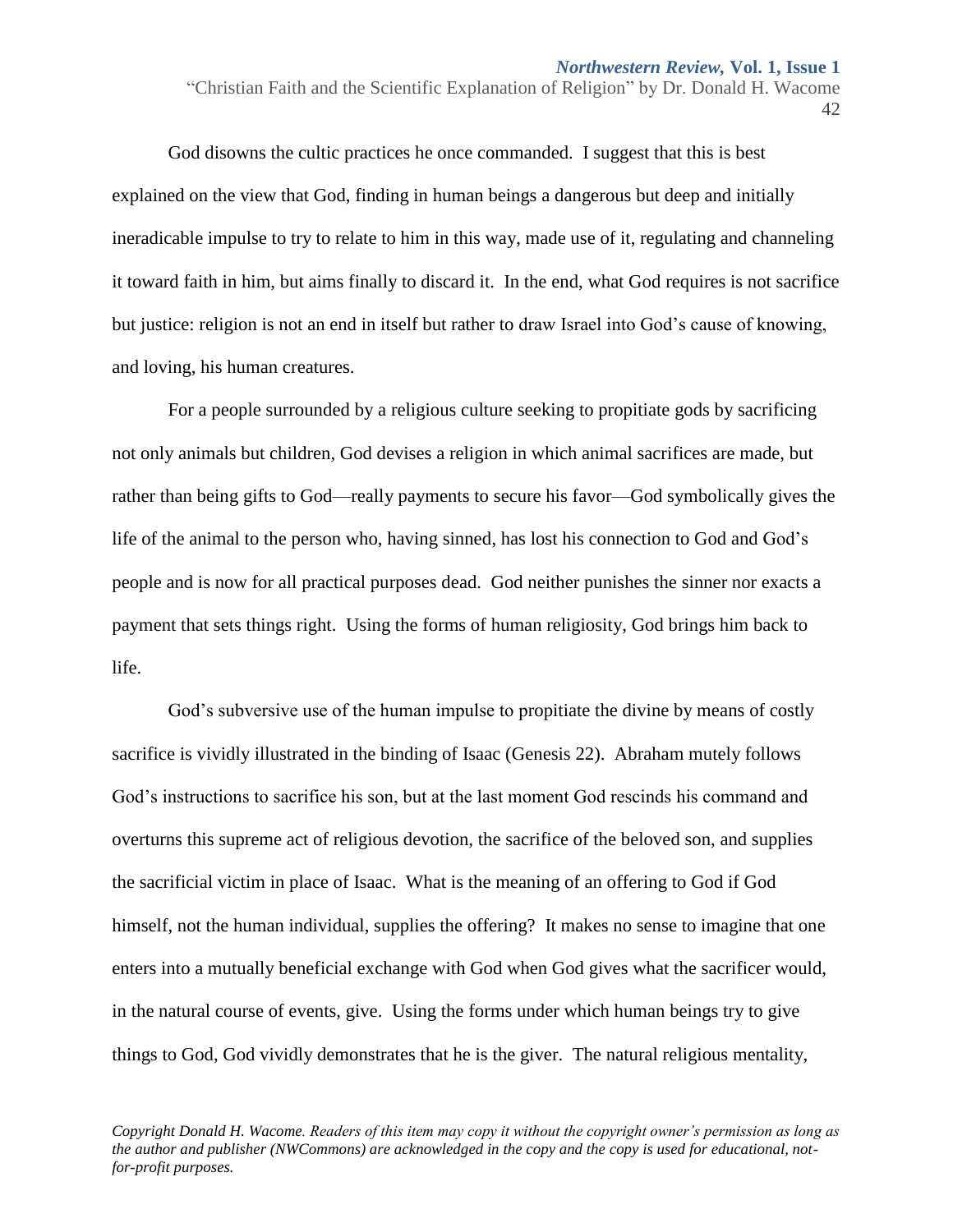insofar as it involves the assumption that we can make ourselves right with God by giving him something, is judged and rejected. Just when it looks as though Abraham is about to give up what he values above all—his beloved son and the promised future he represents—God intervenes to give, rather than to receive.

## **Christian Faith and Religion**

Christians confess that the God who reveals himself through Israel finally offers his own life as a sacrifice for sinful yet beloved humankind, letting us do our worst and, in so doing, saving us from ourselves. The Christian faith that proclaims this is one among the world's many religions, but it embodies the same critical attitude toward religion found in the Old Testament. Despite the persistent propensity to construe sin moralistically, Christian theology contends that the root human problem is not morally bad behavior, but unwillingness to trust God and the ensuing hopeless quest for self-sufficiency and self-justification. The Edenic temptation is not to moral wickedness; it is to be like gods, judging between good and evil. The aim of making this judgment is, of course, to ascertain what is good and to do it, to decide for oneself. It is to deny the reality of what humans are, not gods, but mere creatures, made of the dust of the ground, yet called to partnership with their Creator. Refusing that vocation, ironically humans find themselves not much like gods at all, but vulnerable creatures cast into a perilous world haunted by gods whose approval and help they can only hope to earn. And thus human religiosity becomes the epitome of human sinfulness, the place where we are most emphatically proceeding on our own, trying to be rightly related to the divine by our own efforts.

Historically, this comes into sharp focus in the theology of Martin Luther. Contrasting salvation by grace, through faith alone, with the ubiquitous human attempt to justify oneself, he

<sup>&</sup>quot;Christian Faith and the Scientific Explanation of Religion" by Dr. Donald H. Wacome 43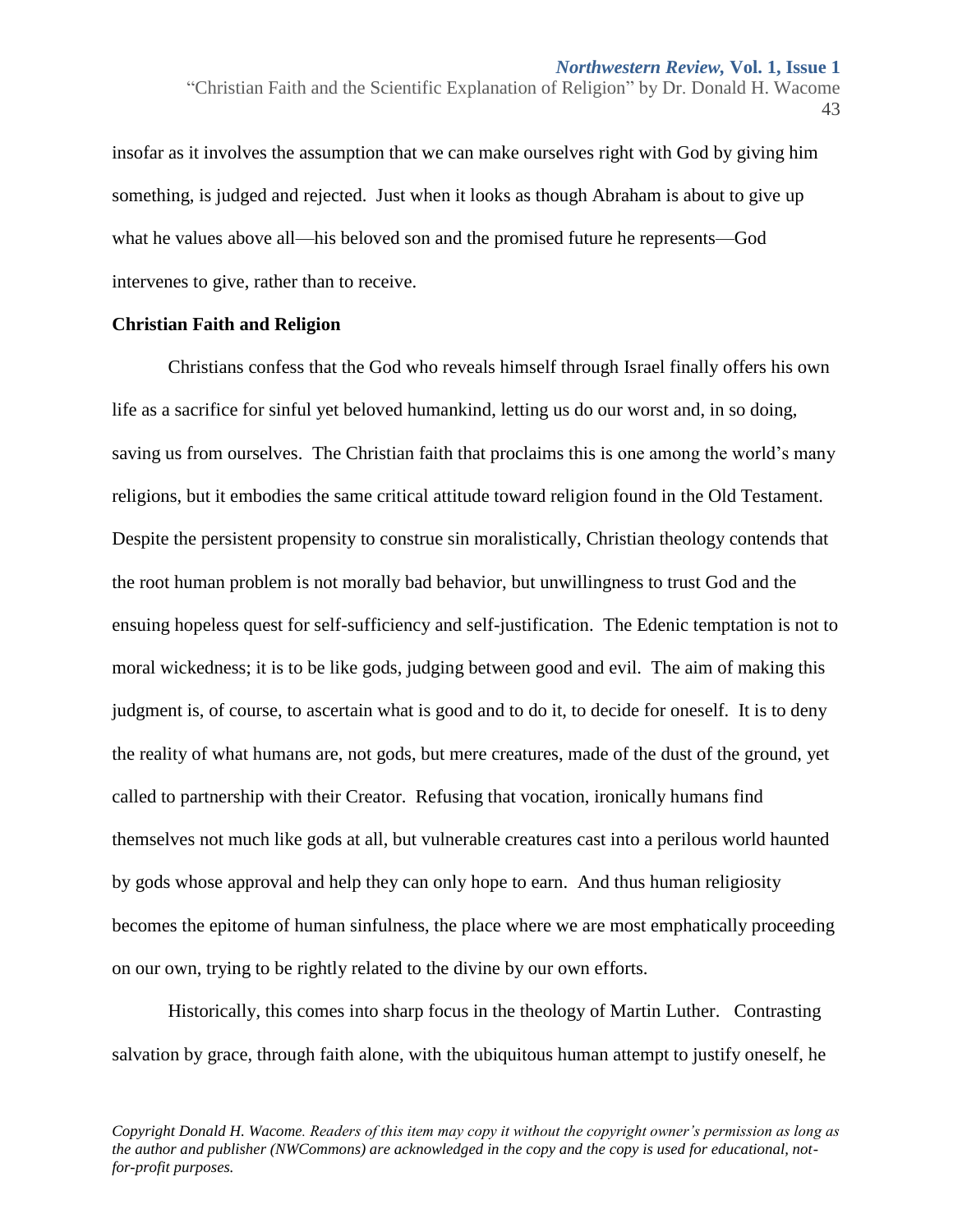writes, "…all the religions and forms of worship under heaven have been thought up by men to obtain righteousness in the sight of God..."<sup>45</sup> This applies to Christianity as a human institution no less than to other religions:

The self-righteous, who do not have faith, do many things. They fast, they pray, they make the sign of the cross. Yet in their hearts they envision God not as he is but as an angry judge who must be placated by their works. All this religious activity is *reasonable*: of course our correct belief and right action will make us right with God. But proceeding with what seems reasonable they dismiss the gospel of God's grace as foolishness, and thus "they depose God from his throne and set themselves up in his place."<sup>46</sup>

Turning away from God, fallen humans turn inward and become—in Luther's startling image curved in upon themselves (*homo incurvatus in se*), self-centered, self-satisfied, self-justifying.<sup>47</sup> "Man," Luther contends, "is so turned in upon himself that he uses not only physical but spiritual goods for his own purposes and in all things seeks only himself."<sup>48</sup> Sinful human beings imagine that they are justified before God by getting their religion right, but in reality it is precisely here that they are most tightly closed to God and trapped in sin.

Luther condemned late-medieval Christendom as a corruption of authentic Christianity, a false religiosity of works—vain attempts to appease God—in opposition to the good news of salvation by faith alone. Arguably, as far as he went, he did not push the critique of our religious

<sup>&</sup>quot;Christian Faith and the Scientific Explanation of Religion" by Dr. Donald H. Wacome 44

<sup>45</sup> Martin Luther, *Lectures on Galatians,* ed. and trans. Jaroslav Pelikan, vol. 26, *Luther's Works*, general eds. Jaroslav Pelikan and Helmut Lehmann (St. Louis: Concordia Publishing House, 1963), 231.

 $46$  Ibid., 229.

<sup>47</sup> Martin Luther, *Lectures on Romans,* ed. Hilton C. Oswald, trans. Jacob A.O. Preus, vol. 25, *Luther's Works* (1972), 291.

 $48$  Ibid., 345.

*Copyright Donald H. Wacome. Readers of this item may copy it without the copyright owner's permission as long as the author and publisher (NWCommons) are acknowledged in the copy and the copy is used for educational, notfor-profit purposes.*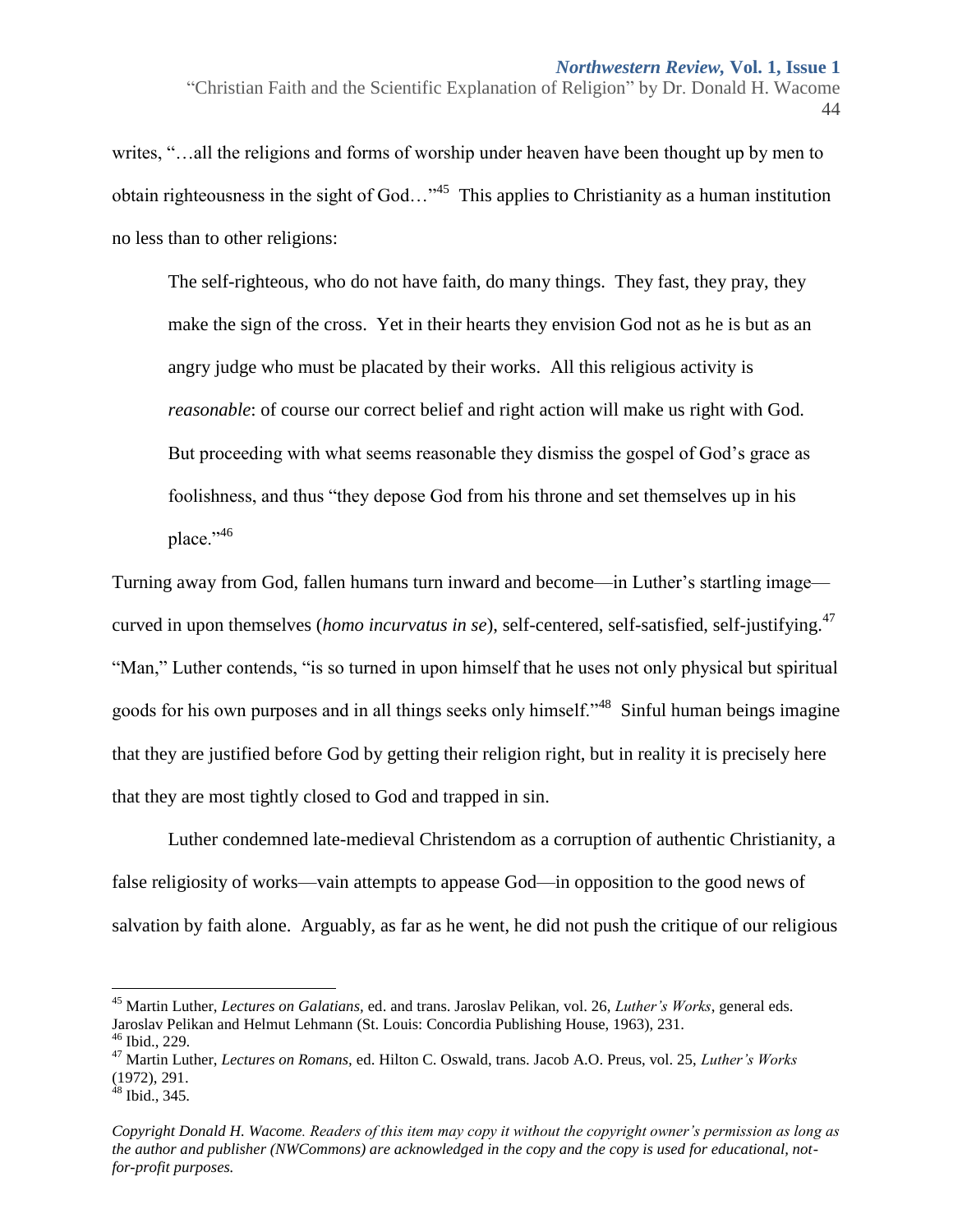dispositions to its logical—even if paradoxical—conclusion. Did Luther grant the Christian religion an exemption from the general condemnation of religion as sin at its most entrenched and dangerous?<sup>49</sup> Perhaps, but in any event, four centuries later Karl Barth emphatically reaches this conclusion and in the most uncompromising terms describes even Christianity—in fact *especially* Christianity—as subject to God's judgment on religion.

Barth rejects the notion that human beings can escape religion, either by being thoroughly secular, or by arriving at some kind of post-religious Christianity.<sup>50</sup> "As men living in the world, and being what we are, we cannot hope to escape the possibility of religion."<sup>51</sup> But he also accepts that religion is *always* idolatry, self-righteousness and unbelief, and that Christianity is no exception. "On the contrary, it is our business as Christians to apply this judgment first and most acutely to ourselves..."<sup>52</sup> We must, in fact, confess that Christianity is religion at its worst, for it is here that there is explicit witness to God's revelation that salvation is by grace alone, and thus we rely on our religious works not unknowingly but "with a high hand."<sup>53</sup>

Karl Barth's theological claims correspond to experience. There is no reason to believe that, whatever overt theology of grace we profess, persons of Christian faith are essentially different than the rest of the human species with respect to our deep religious inclinations. Thought, feeling, and action betray the ineradicable suspicion that God can be bargained with, that our good behavior and other "sacrifices" obligate him on our behalf, that our correct

<sup>&</sup>quot;Christian Faith and the Scientific Explanation of Religion" by Dr. Donald H. Wacome 45

<sup>49</sup> Boulton, in *God against Religion,* 162-164, suggests that this is so, and that it was left to Barth to come to grips with the matter.

<sup>&</sup>lt;sup>50</sup> Barth construes as essentially religious all projects that aim at achieving the good, including moral programs and political ideologies: Even if they do not include belief in unseen divine agents, they are nonetheless human attempts to put themselves in the right. Karl Barth, *The Epistle to the Romans*, trans. Edwyn C. Hoskyns, 6<sup>th</sup> ed. (Oxford: Oxford University Press,  $6<sup>th</sup>$  ed. 1968), 241, 254.

<sup>51</sup> Ibid.,230.

<sup>52</sup> Karl Barth, *Church Dogmatics*, trans. G. T. Thomson and Harold Knight (Edinburgh: T. & T. Clark, 1956), 1, pt. 2:326-327.

<sup>53</sup> Ibid., 337.

*Copyright Donald H. Wacome. Readers of this item may copy it without the copyright owner's permission as long as the author and publisher (NWCommons) are acknowledged in the copy and the copy is used for educational, notfor-profit purposes.*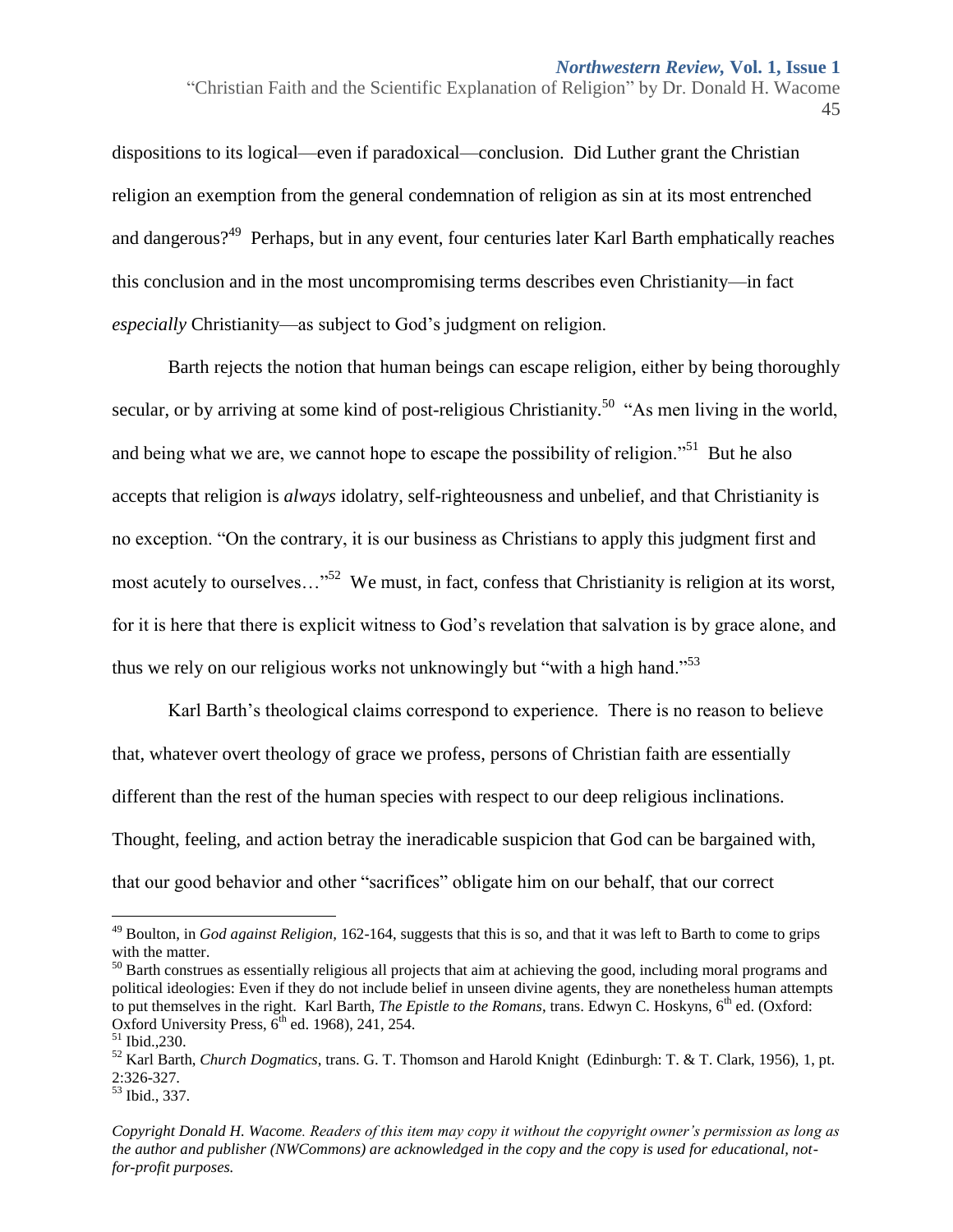"Christian Faith and the Scientific Explanation of Religion" by Dr. Donald H. Wacome 46

theology—including, absurdly, the avowed belief that God loves us unconditionally—puts us in a privileged position with respect to God. We inevitably draw lines that separate insiders from outsiders, the faithful and the faithless, the good and the bad, as though all such lines run between us and those beyond God's grace, rather than through each of us. As Christians we partake of universal forms of human religiosity: We bow, pray, sing, worship, perform rituals said to be prescribed by God, and we preach and teach, claiming to proclaim and imbibe the divine word. Barth would not have us forget that in all this we are engaging in the paradigmatic activity of sinful humankind. It is closer to the truth to confess that we Christians, like everyone else, are saved ultimately not because of, but despite, our religion.

Yet Barth would also insist that Christianity *is* the one true religion. Using Luther's famous slogan, he insists that we can call it the *true religion* only in exactly the same sense that we can call ourselves *justified sinners*. Christianity is true not because here religious humans do better than they do anywhere else, but only because it is here that God has acted, is acting, and will act to save, disrupting human life and adapting our religiosity to his own purposes.

The biblical authors witness to a God who makes room for human beings, giving us space to be ourselves even when this means letting us do our worst, letting us ignore, reject, and rebel against him to the limit, and in the end using what is worst in us to subvert our rebellion and save us. This story's climax occurs when God puts himself into the hands of angry sinners who condemn him as religiously and politically dangerous and put him to death. This was the all too likely fate for a God who so recklessly loves creatures who everywhere and always turn away from him, aspiring to be not beloved creatures in communion with God, coworkers in his creation, but like gods, going it alone. Where human rejection of God is at its worst, precisely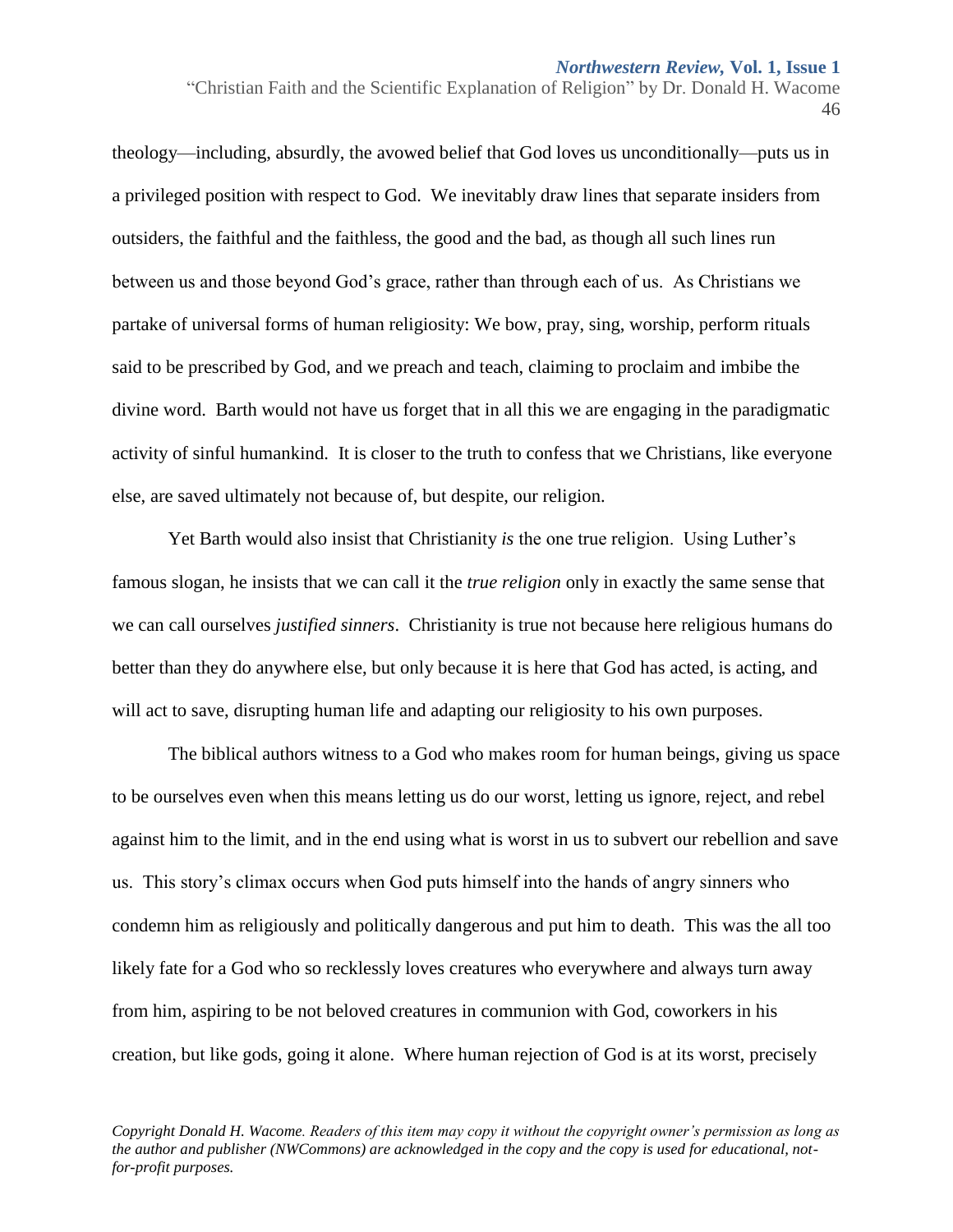"Christian Faith and the Scientific Explanation of Religion" by Dr. Donald H. Wacome 47

there God acts to make reconciliation. It is, as Boulton points out, "…only fitting that God's healing activity should occur in the fatal wound itself..."<sup>54</sup> God speaks his decisive good word to humankind, his refusal to accept our rejection of him as the last word, by way of religion, where that rejection makes it natural home. It is as religious beings, in particular as adherents of the Christian religion, that we know ourselves as sinners, in need of God's saving grace.

On this theological account natural human religiosity makes its appearance not as a gift from God, but as a natural proclivity subject to divine judgment. Yet God condescends, commandeers it, and turns it to his ends. In light of this, persons of Christian faith have no reason to look askance on the cognitive theory of religion. That our religious proclivities have a humble, even risible, origin is a discovery we can with due humility embrace.<sup>55</sup> As with our moral nature, so with our religiosity: The possibility of a scientific explanation that puts it in its natural place is a promise, not a threat. The idea that it, like morality, is no more than a natural feature of being human that God can recruit for his purposes coheres with a proper Christian ambivalence toward religion.

The Christian faith itself demands that we be highly critical, to a degree even suspicious, of our religious attitudes, beliefs, and practices. What to our innate religiosity seems obviously right may be at odds with God's self-revelation. We may be wired to conceive God on the model of an unseen predator that can be rendered harmless by our sacrifices and manipulated by our rituals, but God has something very different to say about who he is and what he wants. We saw

<sup>54</sup> Boulton, *God against Religion*, 165.

<sup>55</sup>Elsewhere I have speculated about how we might conceive the *Fall* and *original sin* in terms of the actual contingencies of human history: We are born into a world in which God is not empirically present. A further conjecture along these lines is that the empirical presence of God renders the disposition to take seriously the existence of unseen agencies harmless. A redeemed world in which we see God with us is one where the output of these interacting mental mechanisms acquires no individual credence or social currency. In the absence of God appearing to us incarnate and empirically, the output of our cognitive architecture can run amok.

*Copyright Donald H. Wacome. Readers of this item may copy it without the copyright owner's permission as long as the author and publisher (NWCommons) are acknowledged in the copy and the copy is used for educational, notfor-profit purposes.*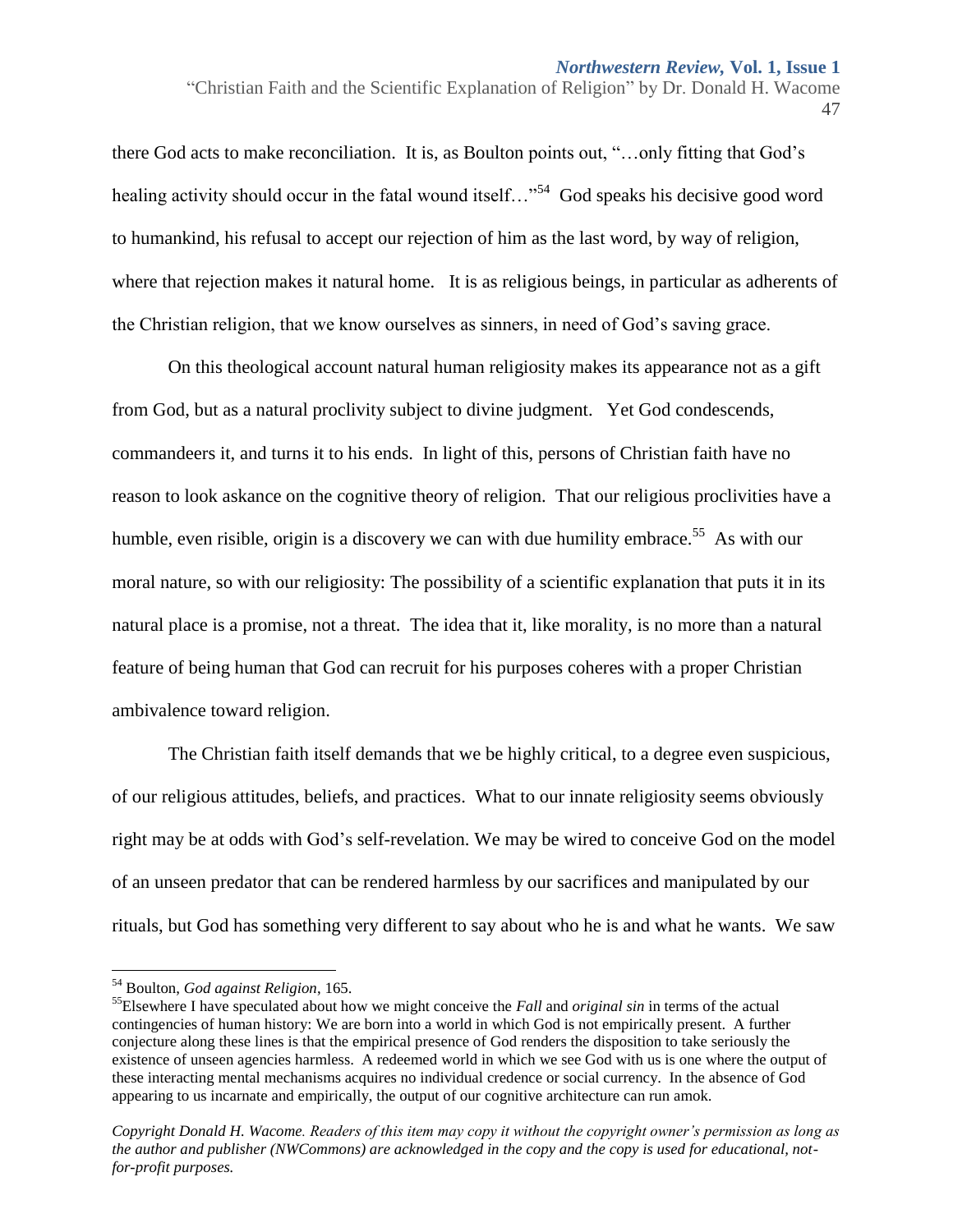"Christian Faith and the Scientific Explanation of Religion" by Dr. Donald H. Wacome 48

above that facing up to the debunking potential of the cognitive theory of religion calls for a selfcritical attitude toward our most basic religious beliefs. The fact that it simply seems obvious that God exists is not a good reason to believe that he does exist. The cognitive architecture of human minds explains this psychological phenomenon without assuming the belief is true. Reasonable belief that God exists is possible only on the basis of careful attention to explicit evidence. Similarly, within the Christian religion, what seems obviously correct stands in need of ongoing biblical and theological scrutiny. Science and the Christian faith agree in counseling a critical attitude to our natural pieties. We can embrace the scientific project that unearths the absurd roots of our religious instincts, but we cannot regard our own religious beliefs and practices with complacency.

## **Religion and the Soul**

 $\overline{a}$ 

The cognitive theory explains religion's connection with death and what follows it. The architecture of human cognition that makes plausible the idea of minds without bodies, and thus enables belief in unseen divine agents, also makes it easy to believe that human minds continue to function after the death of the body. Disembodied minds, whether humans after death or divine agents, are naturally plausible because the mind's information processing modules do not fully communicate with one another. One mental module processes sensory information and arrives at the conclusion that a biological organism is dead, and this information proceeds to conscious awareness, but the theory of mind module does not get the word; it continues to output beliefs about the mind of the deceased.<sup>56</sup> This particular manifestation of encapsulation is,

<sup>&</sup>lt;sup>56</sup> In many cultures the connection is direct: The unseen agents with whom religious ritual copes are post-mortem human beings, the spirits of the ancestors.

*Copyright Donald H. Wacome. Readers of this item may copy it without the copyright owner's permission as long as the author and publisher (NWCommons) are acknowledged in the copy and the copy is used for educational, notfor-profit purposes.*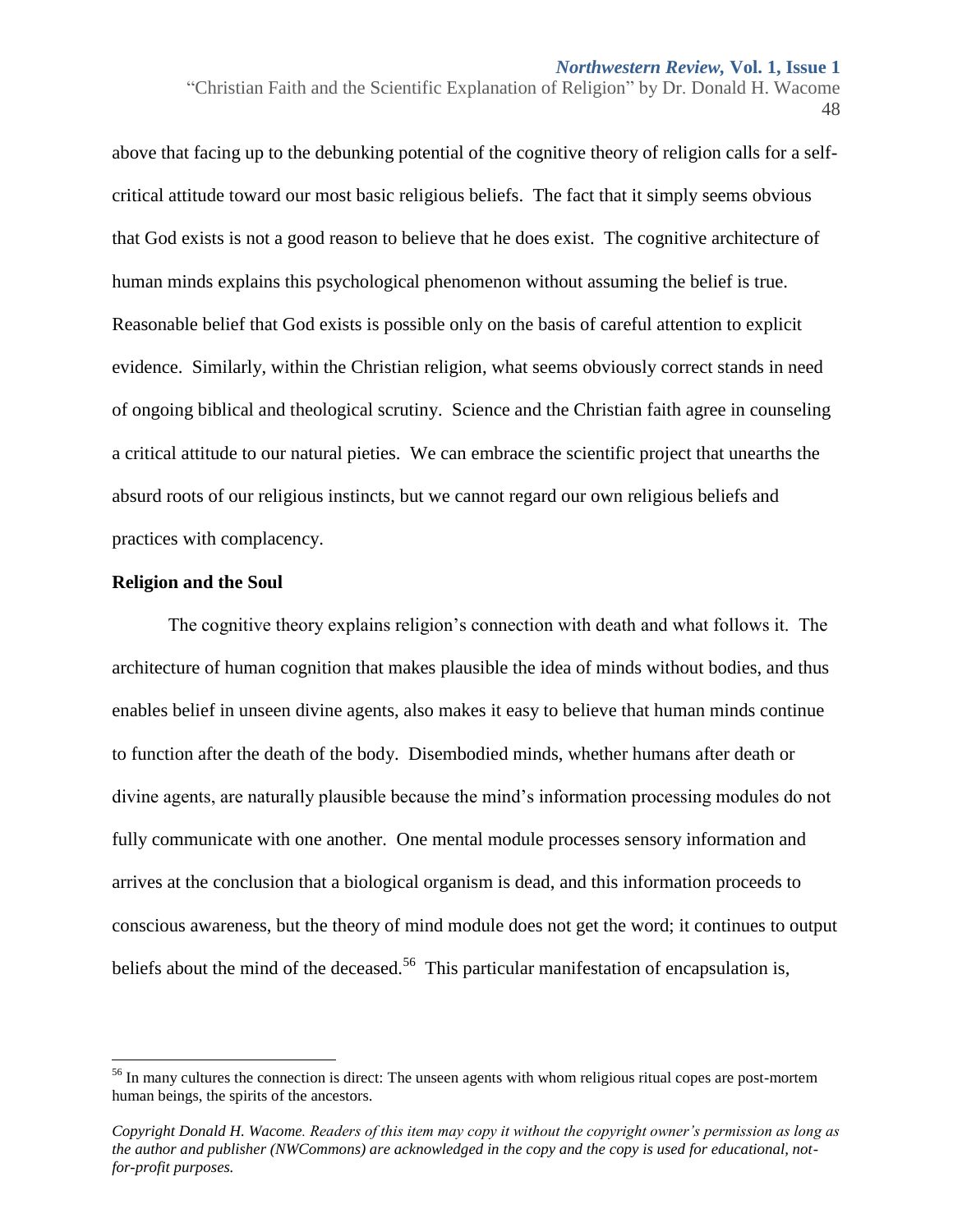"Christian Faith and the Scientific Explanation of Religion" by Dr. Donald H. Wacome 49

presumably, a contingent feature of the human mind. If our thoroughly material minds were wired slightly differently, we might find gods and souls highly implausible.<sup>57</sup>

On the contemporary scene, belief in the immortal human soul and belief in God are for many so closely intertwined as to be inseparable, and religion is understood as offering the means to a happy post-mortem life. Science has somewhat eroded this, but the assumption that human beings are, by nature, immortal, because the soul, bearer of what is essential to the person, has a disembodied life after the body dies, and that we can look ahead to divine reward or punishment, remains firmly entrenched. This convergence of a dualist view of human nature and religion, sustained by innate cognitive mechanisms and culturally reinforced and elaborated, is widely taken for granted even among Christians. In light of this it is worth recalling that the creation story in Genesis denies the natural immortality of human beings. The primal human couple is expelled from Eden not, at least not explicitly, as a punishment, but to prevent their eating from the *tree of life* and living forever (3:22-24). Eve and Adam, having eaten from the *tree of knowledge*, are now like gods, knowing good and evil, and this is God's reason for sending them into exile. The combination of this knowledge and immortality is, in God's eyes, to be avoided, perhaps for the well-being of the human beings themselves. Denied access to the tree of life, humans die.<sup>58</sup> In keeping with this, and in contrast to the religions of some of its powerful neighbors, ancient Israel singularly lacks interest in what becomes of humans after death. The Old Testament shares the idea, common in the ancient world, that the dead descend to the underworld and there continue to exist. They are imprisoned in *sheol*, the gloomy realm of

 $57$  This might explain why there are people, such as your author, who find in themselves no inclination to dualism and, perhaps correspondingly, do not find it at all *obvious* that any sort of divine beings exist, even in the face of systematic childhood training in favor of both. Our cognitive architecture might be abnormal in this regard. <sup>58</sup> In *The Garden of Eden and the Hope of Immortality* (Minneapolis: Fortress, 1993), James Barr argues that the story should be construed primarily as an account of why and how humans lost their chance for immortality.

*Copyright Donald H. Wacome. Readers of this item may copy it without the copyright owner's permission as long as the author and publisher (NWCommons) are acknowledged in the copy and the copy is used for educational, notfor-profit purposes.*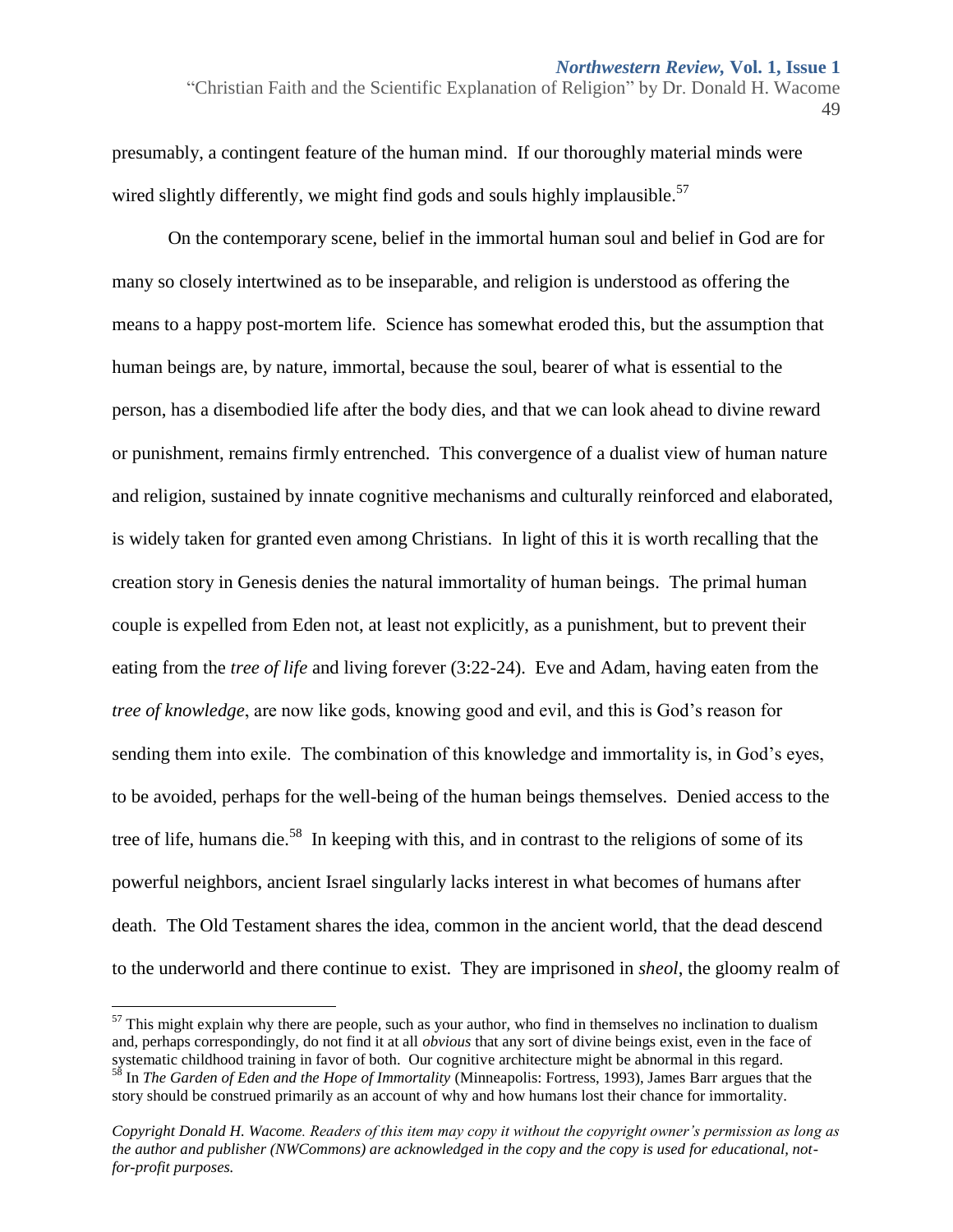"Christian Faith and the Scientific Explanation of Religion" by Dr. Donald H. Wacome 50

the shadowy, lethargic, gibbering, and perhaps only semi-conscious dead. John C. Cooper writes, "The afterlife, if it can be called that, is hopelessly pale and dull in comparison with the *shalom* of a full earthly life."<sup>59</sup> In *sheol*, the insubstantial residue of the living human being is cut off from the air and light of the human community and at the farthest remove from God in heaven. We may call this insubstantial existence *life after death*, since we equate life after death with continued *existence* after death, but this would sound odd to the ancients; for them, what follows dying is death, neither non-existence nor a kind of life.

The Old Testament's attitude to *sheol* exemplifies its hostility to the religious activities of its neighbors. Commerce with the human dead and the gods and spirits, seeking their counsel or aid by divination, was a pervasive feature of ancient religion, but prohibited in Israel. Isaiah condemns those who "consult the ghosts and familiar spirits that chirp and mutter…who consult their gods, the dead on behalf of the living" (8:19). Communication with the spirit realm is condemned as disloyalty to Yahweh, whose provision for his people is sufficient; they need not look to the divine underworld for help (Leviticus 19:31, 20:6; Deuteronomy 18:11).<sup>60</sup>

The people of God looked ahead in vicarious hope, not to a personal post-mortem life, but to future life for Israel as a people and their descendants in particular. N. T. Wright reminds us that "for the vast majority in ancient Israel the great and solid hope, built upon the character of the covenant god, was for Yahweh's blessing of justice, prosperity and peace upon the nation and land, and eventually upon the whole earth."<sup>61</sup> However, the idea of post-mortem personal

 $\overline{a}$ 

<sup>59</sup> John W. Cooper, *Body, Soul, and Life Everlasting: Biblical Anthropology and the Monism Dualism Debate*  (Grand Rapids: Eerdmans, 1989), 41.

 $60$  In a well-known episode, King Saul, rejected by God and desperate for help, consults a medium who calls up the recently deceased prophet Samuel. The prophet—referred to by the witch as an *elohim*, i.e., a "divine being" (NRSV) or a "god" (RSV)—denounces Saul and reiterates God's judgment on the king (1Samuel 28:6-20). <sup>61</sup> N. T. Wright, *The Resurrection of the Son of God* (Minneapolis: Fortress Press, 2003), 102.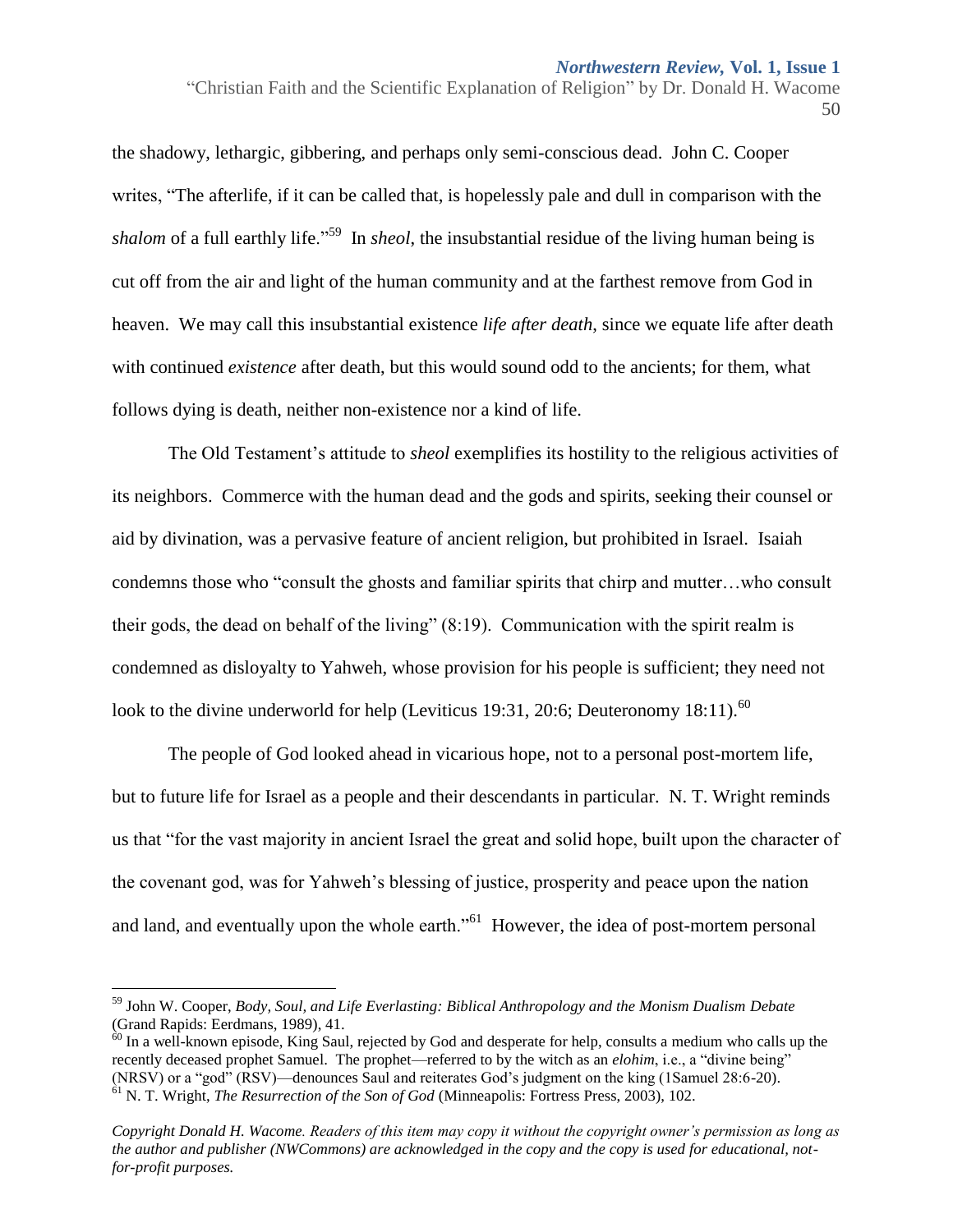"Christian Faith and the Scientific Explanation of Religion" by Dr. Donald H. Wacome 51

salvation is not entirely absent from the Old Testament. A handful of texts at least hint that God will deliver his people as individuals from *sheol*, e.g., "Your dead shall live, their corpses shall rise, O dwellers in the dust, awake and sing for joy!" (Isaiah 26:19). "Many of those who sleep in the dust of the earth shall awake, some to everlasting life, and some to shame and everlasting contempt" (Daniel 12:2). Crucially, these texts are not glimpses of a happy existence in *sheol*, nor do they refer to disembodied existence. They point to the resurrection of the embodied human individual, to complete deliverance from death and restoration to full, physical, human life in God's good creation.

Unambiguous expressions of faith that God will resurrect human beings are rare in the Old Testament, but Jewish belief in resurrection of the dead became widespread during the four centuries between the last Old Testament prophets and the time of Christ.<sup>62</sup> This resurrection hope was sharply at odds with the ideas of post-mortem existence found throughout the ancient world. It was not an aspiration to a pleasant version of *sheol*, translation to the heavenly abode of the gods (on the model of Enoch in Genesis 5:28 and Elijah in 2 Kings 2:11), or the disembodiment of the soul envisaged by the Greek philosophers. It was hope for a fully embodied human life in God's restored material creation. This hope emerges not from reflection upon human nature, but from experience of the character of God witnessed in Israel's history. The God of Israel is faithful and he gets the last word on what lies in store for those he loves. Even when persecution results in death, he can be trusted to vindicate those martyred on his behalf. God is the Creator and Lord of all, and not even death can finally defeat him and nullify his covenant promises. Human religious instincts produce notions of an escape from this world

 $62$  Ibid., 129.

*Copyright Donald H. Wacome. Readers of this item may copy it without the copyright owner's permission as long as the author and publisher (NWCommons) are acknowledged in the copy and the copy is used for educational, notfor-profit purposes.*